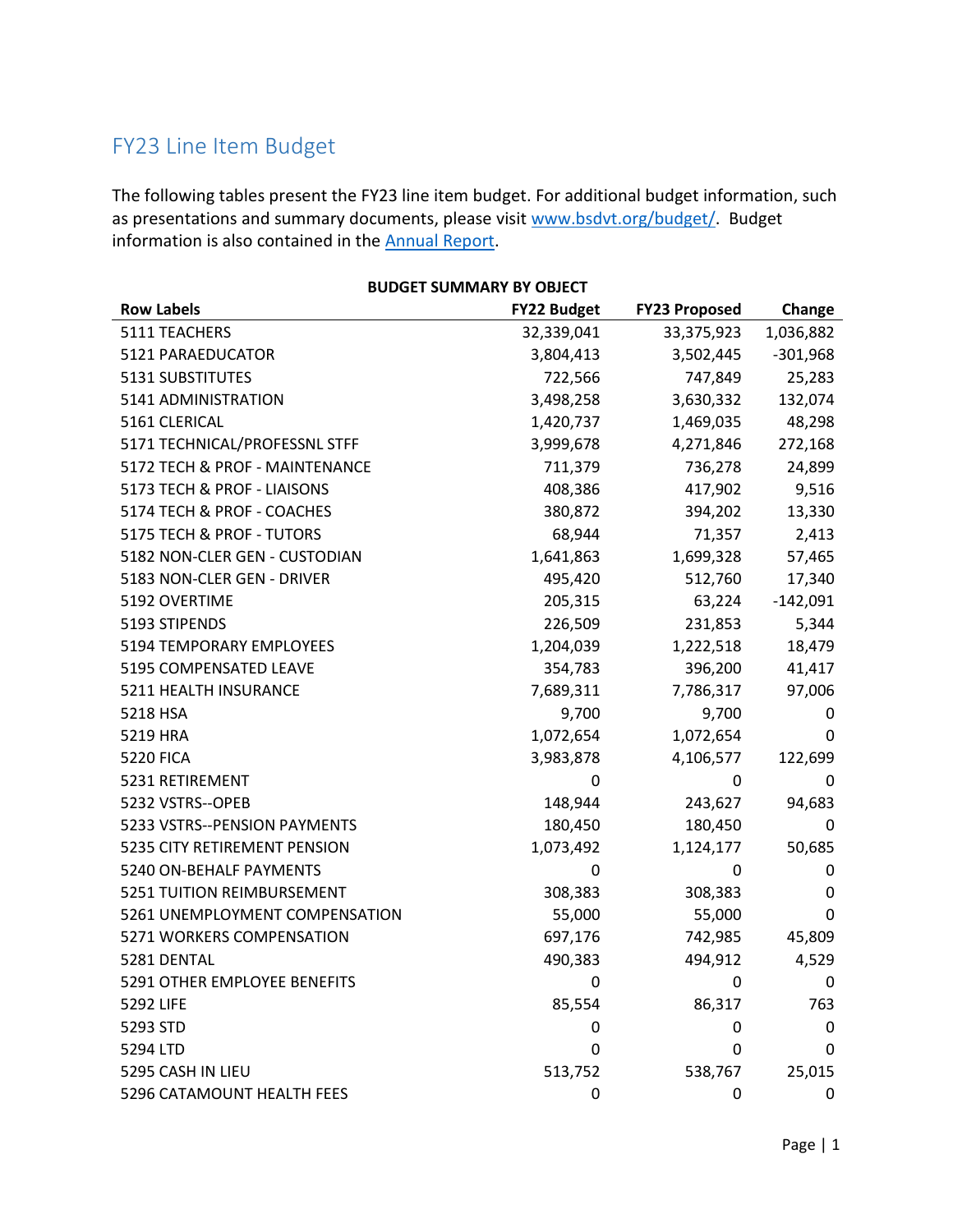| 5311 OFFICIAL/ADMIN SERVICES      | 204,826   | 204,826   | 0                |
|-----------------------------------|-----------|-----------|------------------|
| 5321 PROFESSIONAL EDU SERVICES    | 6,076,595 | 6,076,596 | 1                |
| 5322 KELLY SUB SERVICES           | 458,245   | 458,245   | $\boldsymbol{0}$ |
| 5331 EMP TRAINING/DEVELOP         | 48,444    | 48,444    | 0                |
| 5341 OTHER PROFESSNL SERVICES     | 398,451   | 398,451   | 0                |
| 5342 AUDITING SERVICES            | 39,500    | 39,500    | 0                |
| 5352 OTHER TECHNICAL SERVICES     | 19,787    | 19,787    | 0                |
| 5411 UTILITY SERVICES             | 204,090   | 208,171   | 4,081            |
| 5423 CUSTODIAL SERVICES           | 20,500    | 20,500    | 0                |
| 5424 LANDSCAPING/LAWN CARE        | 40,872    | 40,872    | 0                |
| 5425 TRASH & RECYCLING            | 168,767   | 172,141   | 3,374            |
| 5431 NONTECHNLGY REPAIR/MAINT     | 924,608   | 924,608   | 0                |
| 5432 TECHNLGY REPAIR/MAINT        | 8,656     | 8,656     | 0                |
| 5441 RENTALS-LAND/BUILDINGS       | 2,147,427 | 2,542,195 | 394,768          |
| 5442 RENTALS-EQUIPMNT/VEHICLES    | 47,685    | 48,952    | 1,267            |
| <b>5451 CONSTRUCTION SERVICES</b> | 0         | 600,000   | 600,000          |
| 5490 OTHER PURCH PROPERTY SERV    | 0         | 0         | 0                |
| 5511 STU TRANS FRM PUB VT LEA     | 26,020    | 27,582    | 1,562            |
| 5519 STU TRANS FRM OTHER          | 608,861   | 642,283   | 33,422           |
| 5521 INSURANCE (NOT EMP BEN)      | 355,115   | 371,921   | 16,806           |
| 5531 COMMUNICATIONS               | 41,924    | 43,183    | 1,259            |
| 5532 INTERNET                     | 10,000    | 10,000    | 0                |
| 5533 POSTAGE                      | 50,996    | 50,997    | 1                |
| 5534 TELEPHONE AND VOICE          | 170,408   | 175,169   | 4,761            |
| 5541 ADVERTISING                  | 36,179    | 36,179    | 0                |
| 5551 PRINTING AND BINDING         | 49,794    | 49,794    | 0                |
| 5561 TUITN TO VT LEA              | 15,320    | 15,320    | 0                |
| 5562 TUITN TO PRIV VT LEAS        | 2,422,439 | 2,422,439 | 0                |
| 5566 TUITN TO VC-ON BEHALF        | 829,304   | 821,894   | $-7,410$         |
| 5567 TUITN TO VC                  | 799,236   | 799,236   | 0                |
| 5581 TRAVEL                       | 114,098   | 252,698   | 138,600          |
| 5592 PRCHSRV FRM INDEP/NON-VT     | 0         | 0         | 0                |
| 5611 GENERAL SUPPLIES             | 2,152,303 | 2,162,504 | 10,201           |
| 5621 NATURAL GAS                  | 333,684   | 339,757   | 6,073            |
| 5622 ELECTRICITY                  | 984,210   | 1,003,297 | 19,087           |
| 5623 BOTTLED GAS                  | 5,125     | 5,228     | 103              |
| 5626 GASOLINE                     | 71,363    | 72,791    | 1,428            |
| 5627 WOOD CHIPS/PELLETS           | 82,400    | 84,048    | 1,648            |
| <b>5629 OTHER</b>                 | 7,175     | 7,175     | 0                |
| 5641 BOOKS AND PERIODICALS        | 194,454   | 194,454   | 0                |
| 5651 SUPPLIES-TECH RELATED        | 460,615   | 460,615   | 0                |
| 5731 MACHINERY                    | 71,300    | 71,300    | 0                |
| 5732 VEHICLES                     | 38,750    | 38,750    | 0                |
| 5733 FURNITURE AND FIXTURES       | 10,250    | 10,250    | 0                |
| 5739 OTHER EQUIPMENT              | 9,000     | 9,000     | 0                |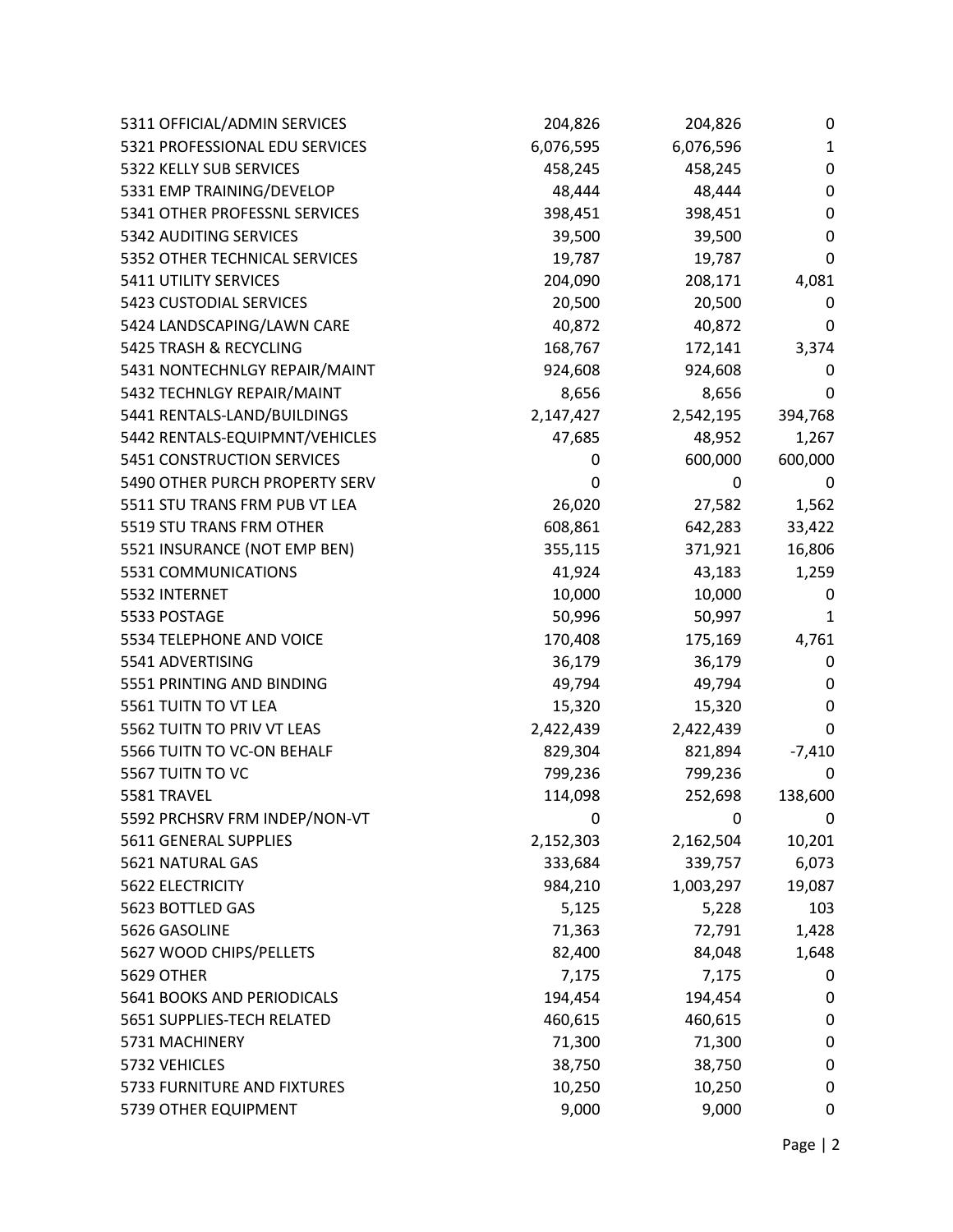| 5833 BOND ISSUANCE/OTHER DEBT  | 20,000    | 20,000    | 0 |
|--------------------------------|-----------|-----------|---|
| 5897 PY EXP ADJ                | 0         | 0         | 0 |
| 5898 BANK FEES                 | 20,000    | 20,000    | 0 |
| 5899 MISC EXPENDITURES - OTHER | 18,125    | 18,125    | 0 |
| 5913 TRANSFER OF INDIRECTS     | 2,209     | 2,209     | 0 |
| 5919 FUND TRANSFER OUT - OTHER | 1,335,000 | 1,335,000 | 0 |
|                                |           |           |   |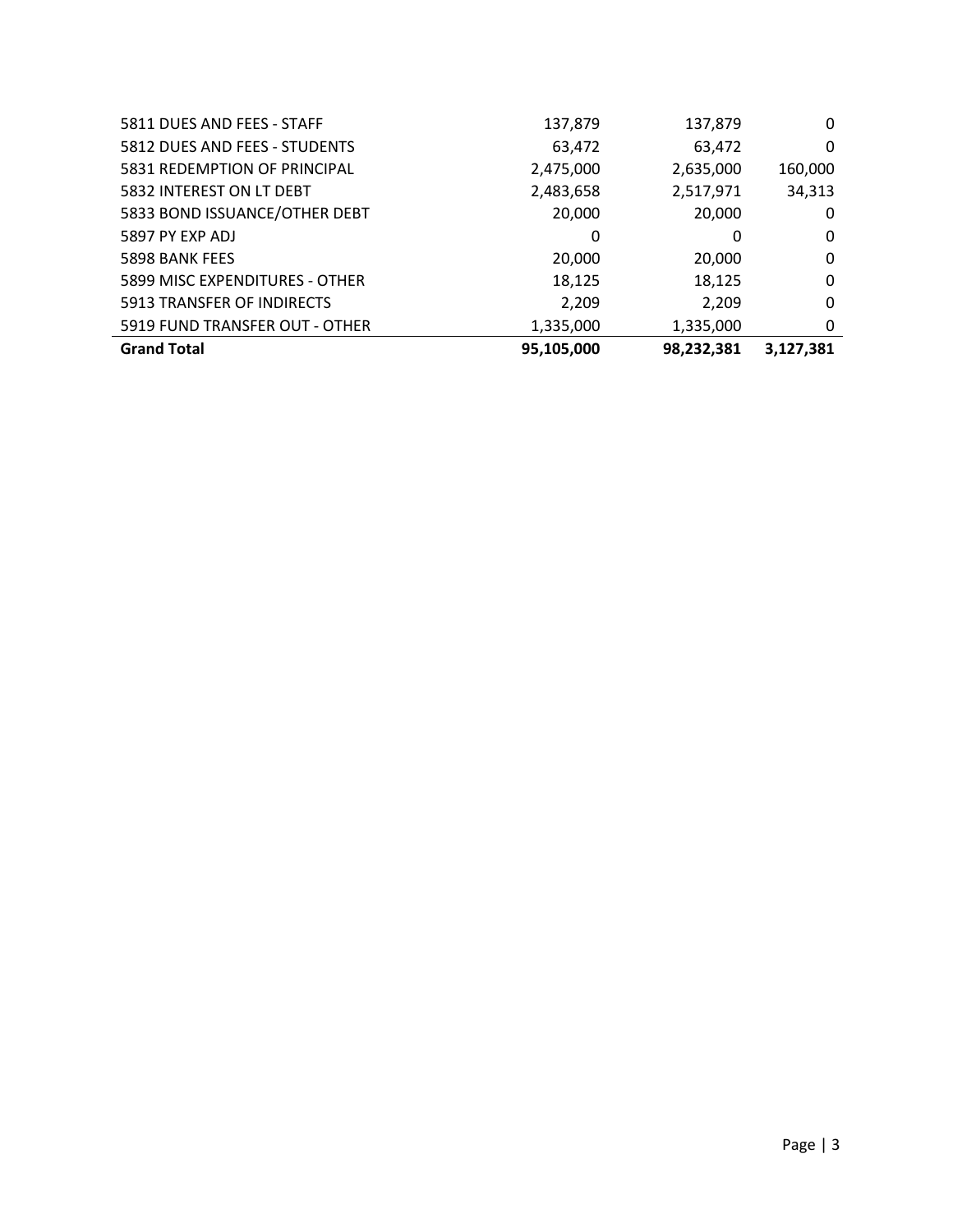| <b>Row Labels</b>              | <b>FY22 Budget</b> | <b>FY23 Proposed</b> | Change    |
|--------------------------------|--------------------|----------------------|-----------|
| 1101                           | 34,196,977         | 35,782,483           | 1,585,506 |
| 5111 TEACHERS                  | 20,222,325         | 20,930,107           | 707,782   |
| 5121 PARAEDUCATOR              | 477,232            | 493,935              | 16,703    |
| 5131 SUBSTITUTES               | 510,911            | 528,790              | 17,879    |
| 5171 TECHNICAL/PROFESSNL STFF  | 189,944            | 382,592              | 192,648   |
| 5173 TECH & PROF - LIAISONS    | 528                | 546                  | 18        |
| 5175 TECH & PROF - TUTORS      | 25,085             | 25,963               | 878       |
| 5192 OVERTIME                  | 484                | 501                  | 17        |
| 5193 STIPENDS                  | 18,715             | 19,370               | 655       |
| 5194 TEMPORARY EMPLOYEES       | 138,992            | 143,857              | 4,865     |
| 5195 COMPENSATED LEAVE         | 0                  | 0                    | 0         |
| 5211 HEALTH INSURANCE          | 3,492,905          | 3,458,887            | $-34,018$ |
| 5218 HSA                       | 2,100              | 2,100                | 0         |
| 5219 HRA                       | 414,964            | 414,964              | 0         |
| <b>5220 FICA</b>               | 1,674,626          | 1,733,240            | 58,614    |
| 5231 RETIREMENT                | 0                  | 0                    | 0         |
| 5232 VSTRS--OPEB               | 64,347             | 111,966              | 47,619    |
| 5233 VSTRS--PENSION PAYMENTS   | 0                  | 0                    | 0         |
| 5234 VMERS                     | 0                  | 0                    | 0         |
| 5235 CITY RETIREMENT PENSION   | 112,390            | 118,010              | 5,620     |
| 5240 ON-BEHALF PAYMENTS        | 0                  | 0                    | 0         |
| 5251 TUITION REIMBURSEMENT     | 141,585            | 141,585              | 0         |
| 5261 UNEMPLOYMENT COMPENSATION | 0                  | 0                    | 0         |
| 5271 WORKERS COMPENSATION      | 268,237            | 287,014              | 18,777    |
| 5281 DENTAL                    | 240,488            | 242,894              | 2,406     |
| 5291 OTHER EMPLOYEE BENEFITS   | 0                  | 0                    | 0         |
| 5292 LIFE                      | 36,184             | 36,544               | 360       |
| 5293 STD                       | 0                  | 0                    | 0         |
| 5294 LTD                       | 0                  | 0                    | 0         |
| 5295 CASH IN LIEU              | 231,304            | 242,871              | 11,567    |
| 5296 CATAMOUNT HEALTH FEES     | 0                  | 0                    | 0         |
| 5321 PROFESSIONAL EDU SERVICES | 1,344,694          | 1,344,694            | 0         |
| 5322 KELLY SUB SERVICES        | 368,993            | 368,993              | 0         |
| 5341 OTHER PROFESSNL SERVICES  | 37,442             | 37,442               | 0         |
| 5352 OTHER TECHNICAL SERVICES  | 1,589              | 1,589                | 0         |
| 5425 TRASH & RECYCLING         | 431                | 439                  | 8         |
| 5431 NONTECHNLGY REPAIR/MAINT  | 171,052            | 171,052              | 0         |
| 5441 RENTALS-LAND/BUILDINGS    | 1,636,600          | 2,027,698            | 391,098   |
| 5442 RENTALS-EQUIPMNT/VEHICLES | 8,428              | 8,681                | 253       |
| 5519 STU TRANS FRM OTHER       | 851                | 903                  | 52        |

## **GENERAL FUND LINE ITEMS**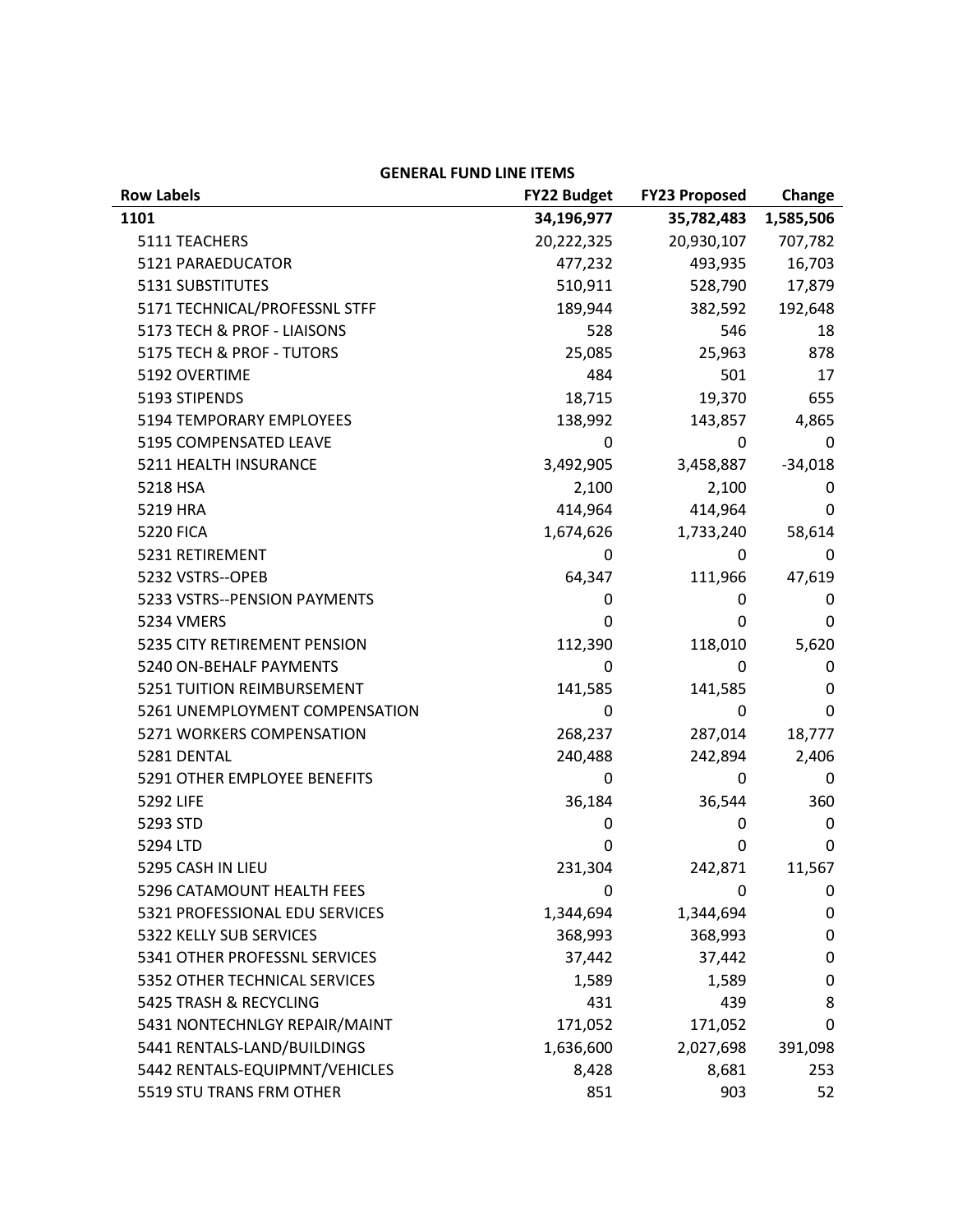| 5531 COMMUNICATIONS            | 820        | 845        | 25         |
|--------------------------------|------------|------------|------------|
| 5533 POSTAGE                   | 300        | 300        | 0          |
| 5534 TELEPHONE AND VOICE       | 8,000      | 8,240      | 240        |
| 5541 ADVERTISING               | 910        | 910        | 0          |
| 5551 PRINTING AND BINDING      | 20,726     | 20,726     | 0          |
| 5561 TUITN TO VT LEA           | 15,320     | 15,320     | 0          |
| 5562 TUITN TO PRIV VT LEAS     | 0          | 0          | 0          |
| 5566 TUITN TO VC-ON BEHALF     | 822,304    | 814,894    | $-7,410$   |
| 5567 TUITN TO VC               | 799,236    | 799,236    | 0          |
| 5581 TRAVEL                    | 5,613      | 144,213    | 138,600    |
| 5611 GENERAL SUPPLIES          | 600,411    | 610,611    | 10,200     |
| 5626 GASOLINE                  | 2,563      | 2,614      | 51         |
| 5641 BOOKS AND PERIODICALS     | 42,709     | 42,709     | 0          |
| 5651 SUPPLIES-TECH RELATED     | 28,368     | 28,368     | 0          |
| 5731 MACHINERY                 | 0          | 0          | 0          |
| 5733 FURNITURE AND FIXTURES    | 0          | 0          | 0          |
| 5812 DUES AND FEES - STUDENTS  | 16,270     | 16,270     | 0          |
| 1201                           | 15,366,707 | 15,311,038 | $-55,669$  |
| 5111 TEACHERS                  | 4,572,068  | 4,732,090  | 160,022    |
| 5121 PARAEDUCATOR              | 2,836,550  | 2,511,901  | $-324,649$ |
| 5131 SUBSTITUTES               | 94,224     | 97,522     | 3,298      |
| 5171 TECHNICAL/PROFESSNL STFF  | 185,446    | 191,936    | 6,491      |
| 5173 TECH & PROF - LIAISONS    | 0          | 0          | 0          |
| 5175 TECH & PROF - TUTORS      | 43,859     | 45,394     | 1,535      |
| 5192 OVERTIME                  | 2,799      | 2,899      | 100        |
| 5193 STIPENDS                  | 2,730      | 2,826      | 96         |
| 5194 TEMPORARY EMPLOYEES       | 9,450      | 9,781      | 331        |
| 5211 HEALTH INSURANCE          | 1,323,900  | 1,370,097  | 46,197     |
| 5218 HSA                       | 2,200      | 2,200      | 0          |
| 5219 HRA                       | 188,455    | 188,455    | 0          |
| <b>5220 FICA</b>               | 597,896    | 618,823    | 20,927     |
| 5231 RETIREMENT                | 0          | 0          | 0          |
| 5232 VSTRS--OPEB               | 16,814     | 29,258     | 12,444     |
| 5233 VSTRS--PENSION PAYMENTS   | 0          | 0          | 0          |
| 5235 CITY RETIREMENT PENSION   | 94,222     | 98,933     | 4,711      |
| 5240 ON-BEHALF PAYMENTS        | 0          | 0          | 0          |
| 5251 TUITION REIMBURSEMENT     | 38,925     | 38,925     | 0          |
| 5261 UNEMPLOYMENT COMPENSATION | 0          | 0          | 0          |
| 5271 WORKERS COMPENSATION      | 94,555     | 101,176    | 6,621      |
| 5281 DENTAL                    | 69,398     | 70,091     | 693        |
| 5291 OTHER EMPLOYEE BENEFITS   | 0          | 0          | 0          |
| 5292 LIFE                      | 14,400     | 14,543     | 143        |
| 5293 STD                       | 0          | 0          | 0          |
| 5294 LTD                       | 0          | 0          | 0          |
| 5295 CASH IN LIEU              | 107,286    | 112,651    | 5,365      |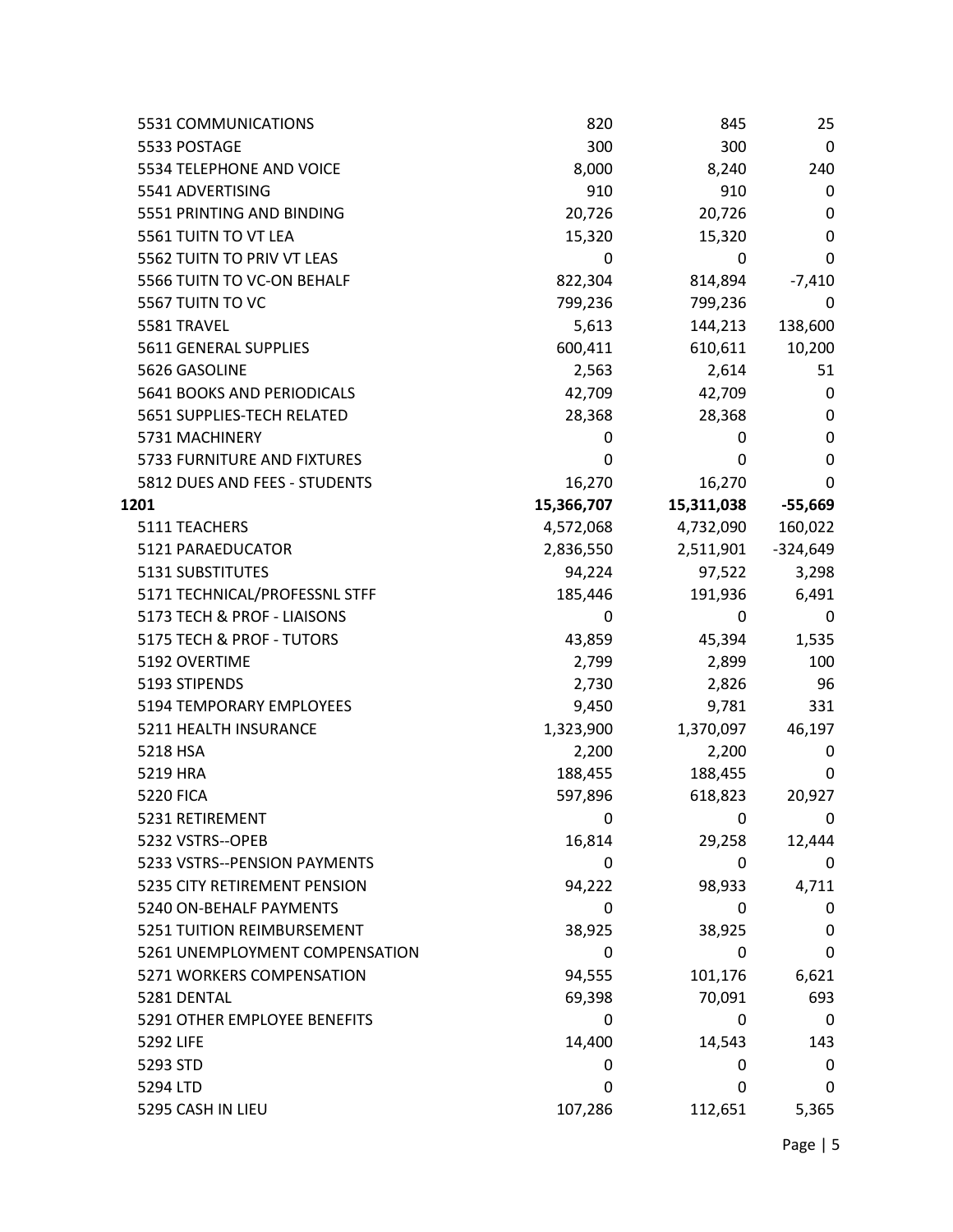| 5296 CATAMOUNT HEALTH FEES     | 0         | 0         | 0        |
|--------------------------------|-----------|-----------|----------|
| 5321 PROFESSIONAL EDU SERVICES | 2,514,001 | 2,514,001 | 0        |
| 5322 KELLY SUB SERVICES        | 73,069    | 73,069    | 0        |
| 5425 TRASH & RECYCLING         | 261       | 266       | 5        |
| 5442 RENTALS-EQUIPMNT/VEHICLES | 0         | 0         | 0        |
| 5519 STU TRANS FRM OTHER       | 0         | 0         | 0        |
| 5533 POSTAGE                   | 110       | 110       | 0        |
| 5541 ADVERTISING               | 2,000     | 2,000     | 0        |
| 5562 TUITN TO PRIV VT LEAS     | 2,422,439 | 2,422,439 | 0        |
| 5581 TRAVEL                    | 1,154     | 1,154     | 0        |
| 5611 GENERAL SUPPLIES          | 40,571    | 40,571    | 1        |
| 5641 BOOKS AND PERIODICALS     | 4,365     | 4,365     | 0        |
| 5651 SUPPLIES-TECH RELATED     | 9,269     | 9,269     | 1        |
| 5812 DUES AND FEES - STUDENTS  | 4,293     | 4,293     | 0        |
| 5897 PY EXP ADJ                | 0         | 0         | $\Omega$ |
| 1401                           | 826,593   | 849,650   | 23,057   |
| 5141 ADMINISTRATION            | 99,248    | 102,722   | 3,474    |
| 5171 TECHNICAL/PROFESSNL STFF  | 54,695    | 56,609    | 1,914    |
| 5174 TECH & PROF - COACHES     | 380,872   | 394,202   | 13,330   |
| 5194 TEMPORARY EMPLOYEES       | 31,414    | 32,513    | 1,099    |
| 5211 HEALTH INSURANCE          | 7,676     | 8,060     | 384      |
| 5219 HRA                       | 1,321     | 1,321     | 0        |
| <b>5220 FICA</b>               | 39,351    | 40,728    | 1,377    |
| 5235 CITY RETIREMENT PENSION   | 9,090     | 9,545     | 455      |
| 5271 WORKERS COMPENSATION      | 4,448     | 4,759     | 311      |
| 5281 DENTAL                    | 461       | 466       | 5        |
| 5292 LIFE                      | 258       | 261       | 3        |
| 5295 CASH IN LIEU              | 0         | 0         | 0        |
| 5321 PROFESSIONAL EDU SERVICES | 80,348    | 80,348    | 0        |
| 5431 NONTECHNLGY REPAIR/MAINT  | 14,178    | 14,178    | 0        |
| 5441 RENTALS-LAND/BUILDINGS    | 22,550    | 23,227    | 677      |
| 5531 COMMUNICATIONS            | 246       | 253       | 7        |
| 5534 TELEPHONE AND VOICE       | 700       | 721       | 21       |
| 5581 TRAVEL                    | 1,587     | 1,587     | 0        |
| 5611 GENERAL SUPPLIES          | 46,975    | 46,975    | 0        |
| 5731 MACHINERY                 | 0         | 0         | 0        |
| 5812 DUES AND FEES - STUDENTS  | 31,175    | 31,175    | 0        |
| 1501                           | 159,064   | 164,379   | 5,315    |
| 5194 TEMPORARY EMPLOYEES       | 138,348   | 143,190   | 4,842    |
| <b>5220 FICA</b>               | 10,555    | 10,924    | 369      |
| 5271 WORKERS COMPENSATION      | 0         | 0         | 0        |
| 5321 PROFESSIONAL EDU SERVICES | 4,401     | 4,401     | 0        |
| 5519 STU TRANS FRM OTHER       | 1,737     | 1,841     | 104      |
| 5581 TRAVEL                    | 0         | 0         | 0        |
| 5611 GENERAL SUPPLIES          | 3,126     | 3,126     | 0        |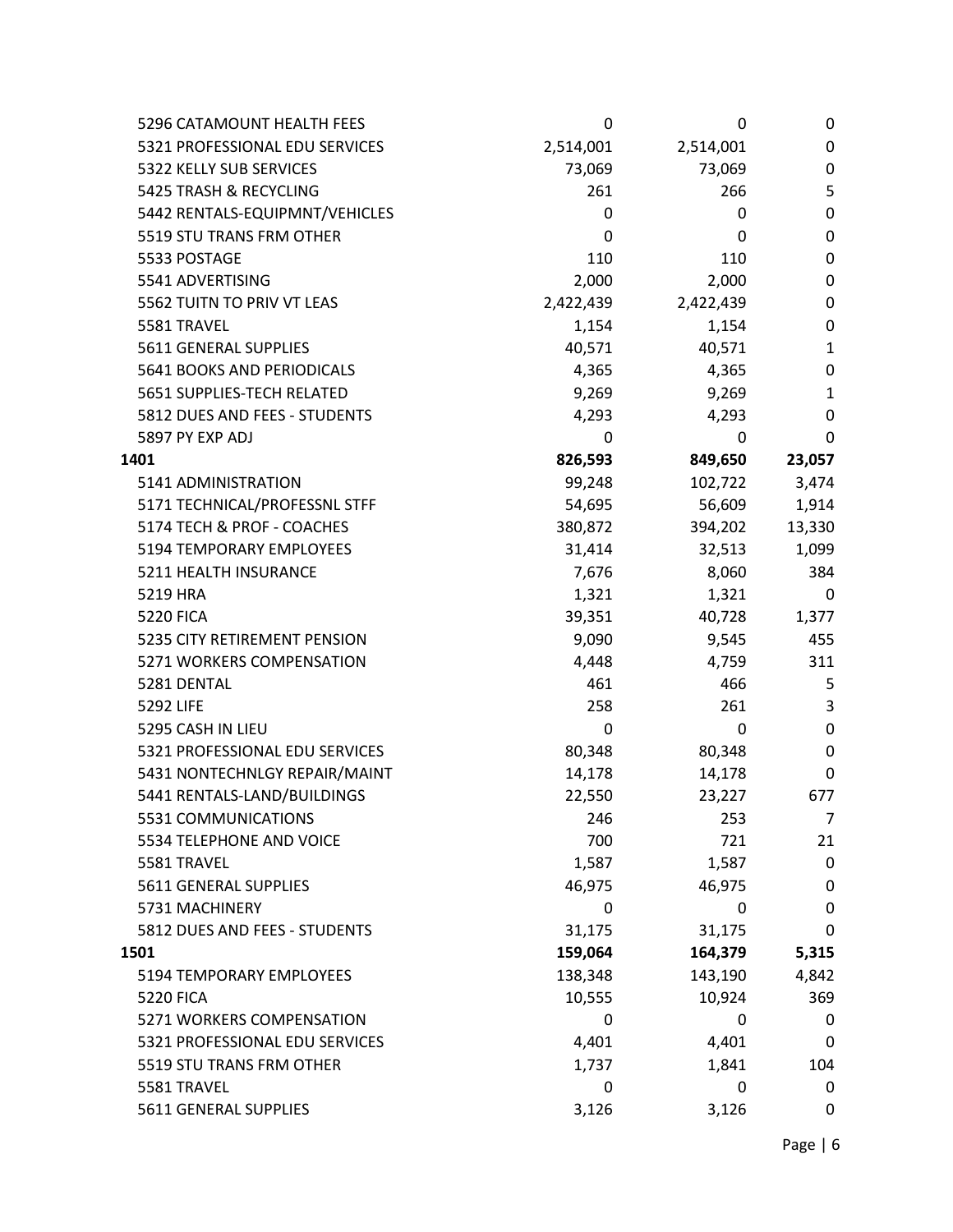| 5812 DUES AND FEES - STUDENTS  | 897       | 897       | 0           |
|--------------------------------|-----------|-----------|-------------|
| 2110                           | 894,690   | 916,211   | 21,521      |
| 5111 TEACHERS                  | 0         | 0         | 0           |
| 5171 TECHNICAL/PROFESSNL STFF  | 167,999   | 173,879   | 5,880       |
| 5173 TECH & PROF - LIAISONS    | 271,358   | 280,856   | 9,498       |
| 5192 OVERTIME                  | 446       | 462       | 16          |
| 5193 STIPENDS                  | 1,160     | 1,201     | 41          |
| 5194 TEMPORARY EMPLOYEES       | 31,642    | 32,749    | 1,107       |
| 5211 HEALTH INSURANCE          | 39,164    | 41,122    | 1,958       |
| 5218 HSA                       | 1,100     | 1,100     | 0           |
| 5219 HRA                       | 6,201     | 6,201     | 0           |
| <b>5220 FICA</b>               | 23,581    | 24,406    | 825         |
| 5231 RETIREMENT                | 0         | 0         | 0           |
| 5232 VSTRS--OPEB               | 0         | 0         | 0           |
| 5233 VSTRS--PENSION PAYMENTS   | 0         | 0         | 0           |
| 5235 CITY RETIREMENT PENSION   | 28,754    | 30,192    | 1,438       |
| 5240 ON-BEHALF PAYMENTS        | 0         | 0         | 0           |
| 5251 TUITION REIMBURSEMENT     | 0         | 0         | 0           |
| 5261 UNEMPLOYMENT COMPENSATION | 0         | 0         | 0           |
| 5271 WORKERS COMPENSATION      | 3,446     | 3,688     | 242         |
| 5281 DENTAL                    | 2,761     | 2,788     | 27          |
| 5291 OTHER EMPLOYEE BENEFITS   | 0         | 0         | 0           |
| 5292 LIFE                      | 676       | 683       | 7           |
| 5293 STD                       | 0         | 0         | 0           |
| 5294 LTD                       | 0         | 0         | 0           |
| 5295 CASH IN LIEU              | 3,569     | 3,747     | 178         |
| 5296 CATAMOUNT HEALTH FEES     | 0         | 0         | 0           |
| 5321 PROFESSIONAL EDU SERVICES | 261,623   | 261,623   | 0           |
| 5534 TELEPHONE AND VOICE       | 10,133    | 10,437    | 304         |
| 5551 PRINTING AND BINDING      | 0         | 0         | 0           |
| 5581 TRAVEL                    | 2,454     | 2,454     | 0           |
| 5611 GENERAL SUPPLIES          | 37,964    | 37,964    | $\pmb{0}$   |
| 5641 BOOKS AND PERIODICALS     | 659       | 659       | 0           |
| 2120                           | 1,705,251 | 1,771,191 | 65,940      |
| 5111 TEACHERS                  | 1,134,844 | 1,174,562 | 39,718      |
| 5131 SUBSTITUTES               | 23,256    | 24,070    | 814         |
| 5141 ADMINISTRATION            | 3,538     | 3,662     | 124         |
| 5161 CLERICAL                  | 153,851   | 159,235   | 5,385       |
| 5192 OVERTIME                  | 0         | 0         | 0           |
| 5193 STIPENDS                  | 703       | 728       | 25          |
| 5194 TEMPORARY EMPLOYEES       | 0         | 0         | $\mathbf 0$ |
| 5211 HEALTH INSURANCE          | 152,208   | 159,818   | 7,610       |
| 5218 HSA                       | 0         | 0         | 0           |
| 5219 HRA                       | 27,514    | 27,514    | 0           |
| <b>5220 FICA</b>               | 106,448   | 110,175   | 3,727       |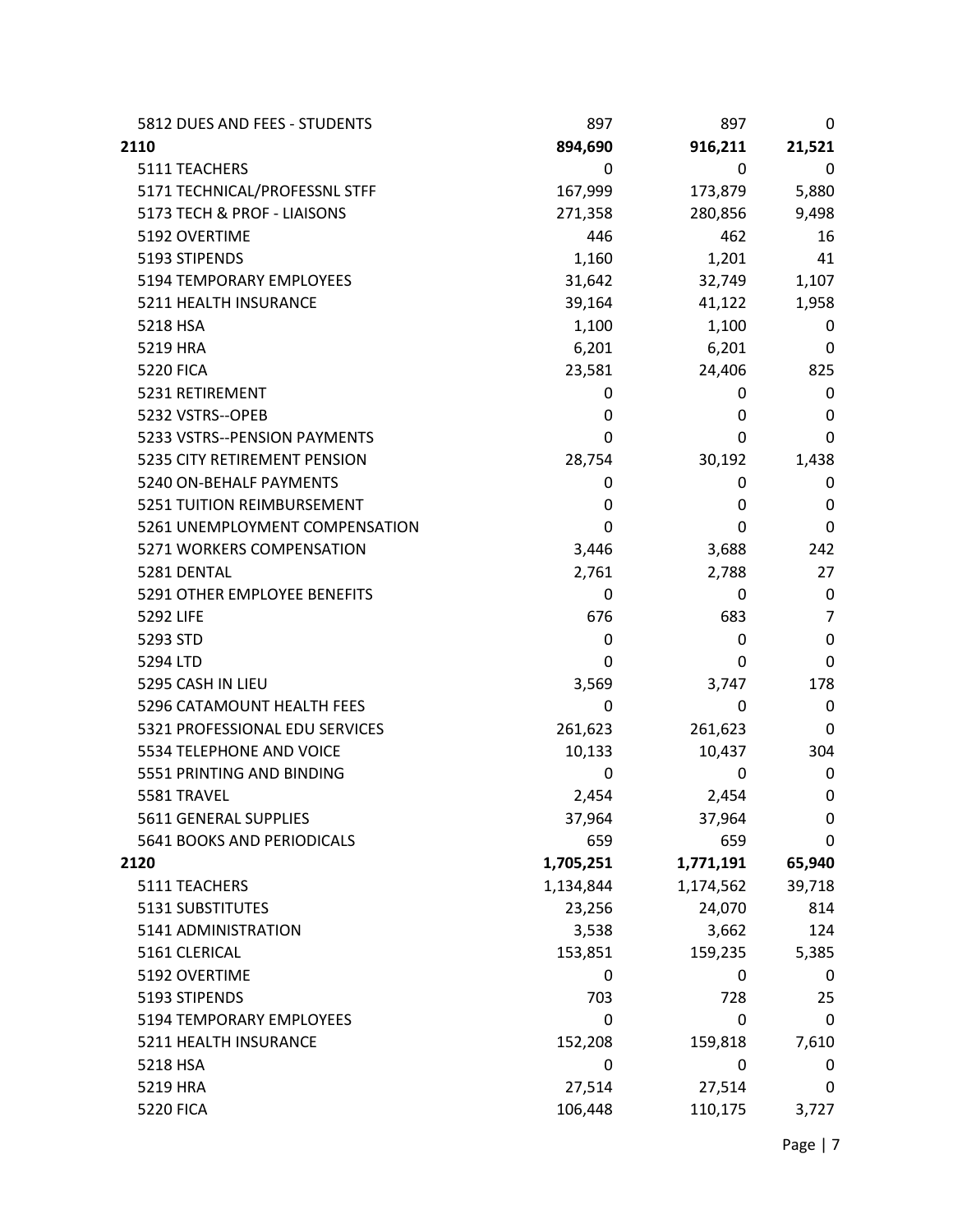| 5231 RETIREMENT                | 0         | 0         | 0           |
|--------------------------------|-----------|-----------|-------------|
| 5232 VSTRS--OPEB               | 7,310     | 12,720    | 5,410       |
| 5233 VSTRS--PENSION PAYMENTS   | 0         | 0         | 0           |
| 5235 CITY RETIREMENT PENSION   | 10,109    | 10,615    | 506         |
| 5240 ON-BEHALF PAYMENTS        | 0         | 0         | 0           |
| 5251 TUITION REIMBURSEMENT     | 8,170     | 8,170     | 0           |
| 5271 WORKERS COMPENSATION      | 15,945    | 17,063    | 1,118       |
| 5281 DENTAL                    | 10,020    | 10,120    | 100         |
| 5291 OTHER EMPLOYEE BENEFITS   | 0         | 0         | 0           |
| 5292 LIFE                      | 2,463     | 2,485     | 22          |
| 5293 STD                       | 0         | 0         | 0           |
| 5294 LTD                       | 0         | 0         | 0           |
| 5295 CASH IN LIEU              | 27,507    | 28,885    | 1,378       |
| 5296 CATAMOUNT HEALTH FEES     | 0         | 0         | 0           |
| 5321 PROFESSIONAL EDU SERVICES | 103       | 103       | 0           |
| 5322 KELLY SUB SERVICES        | 0         | 0         | 0           |
| 5425 TRASH & RECYCLING         | 217       | 221       | 4           |
| 5534 TELEPHONE AND VOICE       | 0         | 0         | $\mathbf 0$ |
| 5581 TRAVEL                    | 1,889     | 1,889     | 0           |
| 5592 PRCHSRV FRM INDEP/NON-VT  | 0         | 0         | 0           |
| 5611 GENERAL SUPPLIES          | 11,151    | 11,151    | 0           |
| 5641 BOOKS AND PERIODICALS     | 1,210     | 1,210     | 0           |
| 5651 SUPPLIES-TECH RELATED     | 538       | 538       | 0           |
| 5811 DUES AND FEES - STAFF     | 6,257     | 6,257     | 0           |
| 2131                           | 1,068,899 | 1,111,151 | 42,253      |
| 5111 TEACHERS                  | 749,141   | 775,361   | 26,220      |
| 5131 SUBSTITUTES               | 30,821    | 31,900    | 1,079       |
| 5171 TECHNICAL/PROFESSNL STFF  | 18,740    | 19,396    | 656         |
| 5193 STIPENDS                  | 3,000     | 3,105     | 105         |
| 5194 TEMPORARY EMPLOYEES       | 0         | 0         | 0           |
| 5211 HEALTH INSURANCE          | 124,074   | 130,277   | 6,203       |
| 5219 HRA                       | 13,938    | 13,938    | 0           |
| <b>5220 FICA</b>               | 63,163    | 65,374    | 2,211       |
| 5232 VSTRS--OPEB               | 5,848     | 10,176    | 4,328       |
| 5235 CITY RETIREMENT PENSION   | 0         | 0         | 0           |
| 5251 TUITION REIMBURSEMENT     | 7,661     | 7,661     | 0           |
| 5271 WORKERS COMPENSATION      | 9,449     | 10,113    | 664         |
| 5281 DENTAL                    | 9,062     | 9,153     | 91          |
| 5292 LIFE                      | 1,631     | 1,644     | 14          |
| 5295 CASH IN LIEU              | 13,623    | 14,305    | 682         |
| 5321 PROFESSIONAL EDU SERVICES | 74        | 74        | 0           |
| 5341 OTHER PROFESSNL SERVICES  | 200       | 200       | 0           |
| 5611 GENERAL SUPPLIES          | 18,415    | 18,415    | 0           |
| 5641 BOOKS AND PERIODICALS     | 59        | 59        | 0           |
| 2140                           | 866,451   | 904,782   | 38,331      |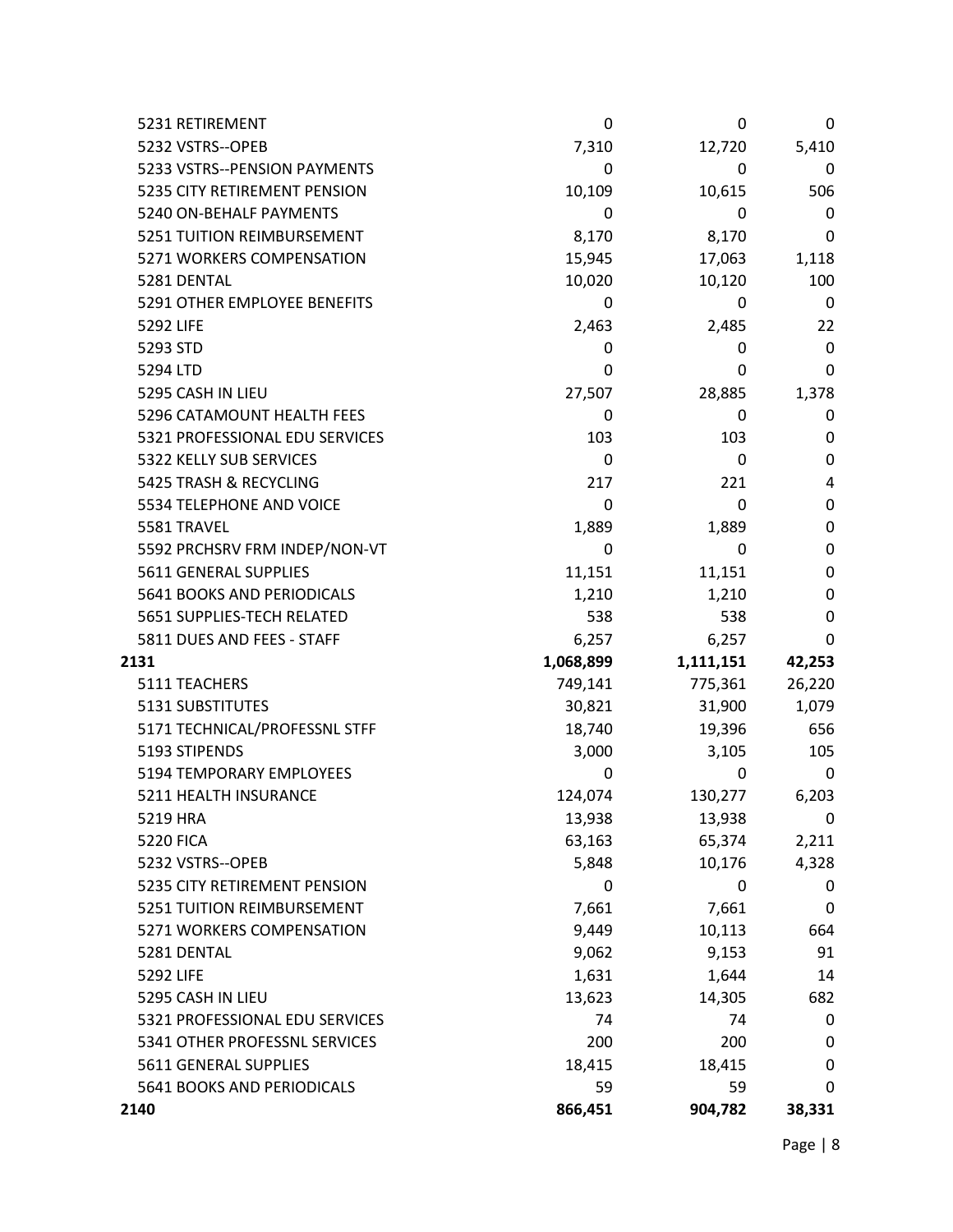| 5111 TEACHERS                  | 681,577   | 705,432   | 23,855       |
|--------------------------------|-----------|-----------|--------------|
| 5211 HEALTH INSURANCE          | 77,695    | 81,579    | 3,884        |
| 5219 HRA                       | 12,615    | 12,615    | 0            |
| <b>5220 FICA</b>               | 55,221    | 57,154    | 1,933        |
| 5232 VSTRS--OPEB               | 10,233    | 17,805    | 7,572        |
| 5251 TUITION REIMBURSEMENT     | 5,252     | 5,252     | 0            |
| 5271 WORKERS COMPENSATION      | 9,052     | 9,686     | 634          |
| 5281 DENTAL                    | 4,819     | 4,867     | 48           |
| 5292 LIFE                      | 1,265     | 1,278     | 13           |
| 5295 CASH IN LIEU              | 7,328     | 7,694     | 366          |
| 5321 PROFESSIONAL EDU SERVICES | 0         | 0         | 0            |
| 5531 COMMUNICATIONS            | 856       | 882       | 26           |
| 5611 GENERAL SUPPLIES          | 538       | 538       | $\mathbf 0$  |
| 2150                           | 481       | 481       | $\mathbf 0$  |
| 5251 TUITION REIMBURSEMENT     | 481       | 481       | $\mathbf 0$  |
| 2151                           | 1,642,646 | 1,710,906 | 68,260       |
| 5111 TEACHERS                  | 1,111,246 | 1,150,139 | 38,893       |
| 5131 SUBSTITUTES               | 5,906     | 6,113     | 207          |
| 5171 TECHNICAL/PROFESSNL STFF  | 121,264   | 125,508   | 4,244        |
| 5192 OVERTIME                  | 52        | 54        | 2            |
| 5193 STIPENDS                  | 0         | 0         | $\mathbf{0}$ |
| 5194 TEMPORARY EMPLOYEES       | 11,497    | 11,899    | 402          |
| 5211 HEALTH INSURANCE          | 158,857   | 166,801   | 7,944        |
| 5218 HSA                       | 0         | 0         | 0            |
| 5219 HRA                       | 25,412    | 25,412    | 0            |
| <b>5220 FICA</b>               | 96,477    | 99,855    | 3,378        |
| 5231 RETIREMENT                | 0         | 0         | 0            |
| 5232 VSTRS--OPEB               | 14,620    | 25,440    | 10,820       |
| 5233 VSTRS--PENSION PAYMENTS   | 0         | 0         | 0            |
| 5234 VMERS                     | 0         | 0         | 0            |
| 5235 CITY RETIREMENT PENSION   | 3,855     | 4,048     | 193          |
| 5240 ON-BEHALF PAYMENTS        | 0         | 0         | 0            |
| 5251 TUITION REIMBURSEMENT     | 13,211    | 13,211    | 0            |
| 5261 UNEMPLOYMENT COMPENSATION | 0         | 0         | 0            |
| 5271 WORKERS COMPENSATION      | 15,076    | 16,131    | 1,055        |
| 5281 DENTAL                    | 10,012    | 10,115    | 103          |
| 5291 OTHER EMPLOYEE BENEFITS   | 0         | 0         | 0            |
| 5292 LIFE                      | 2,390     | 2,411     | 21           |
| 5293 STD                       | 0         | 0         | 0            |
| 5294 LTD                       | 0         | 0         | 0            |
| 5295 CASH IN LIEU              | 19,927    | 20,925    | 998          |
| 5296 CATAMOUNT HEALTH FEES     | 0         | 0         | 0            |
| 5321 PROFESSIONAL EDU SERVICES | 18,269    | 18,269    | 0            |
| 5581 TRAVEL                    | 690       | 690       | 0            |
| 5611 GENERAL SUPPLIES          | 4,861     | 4,861     | 0            |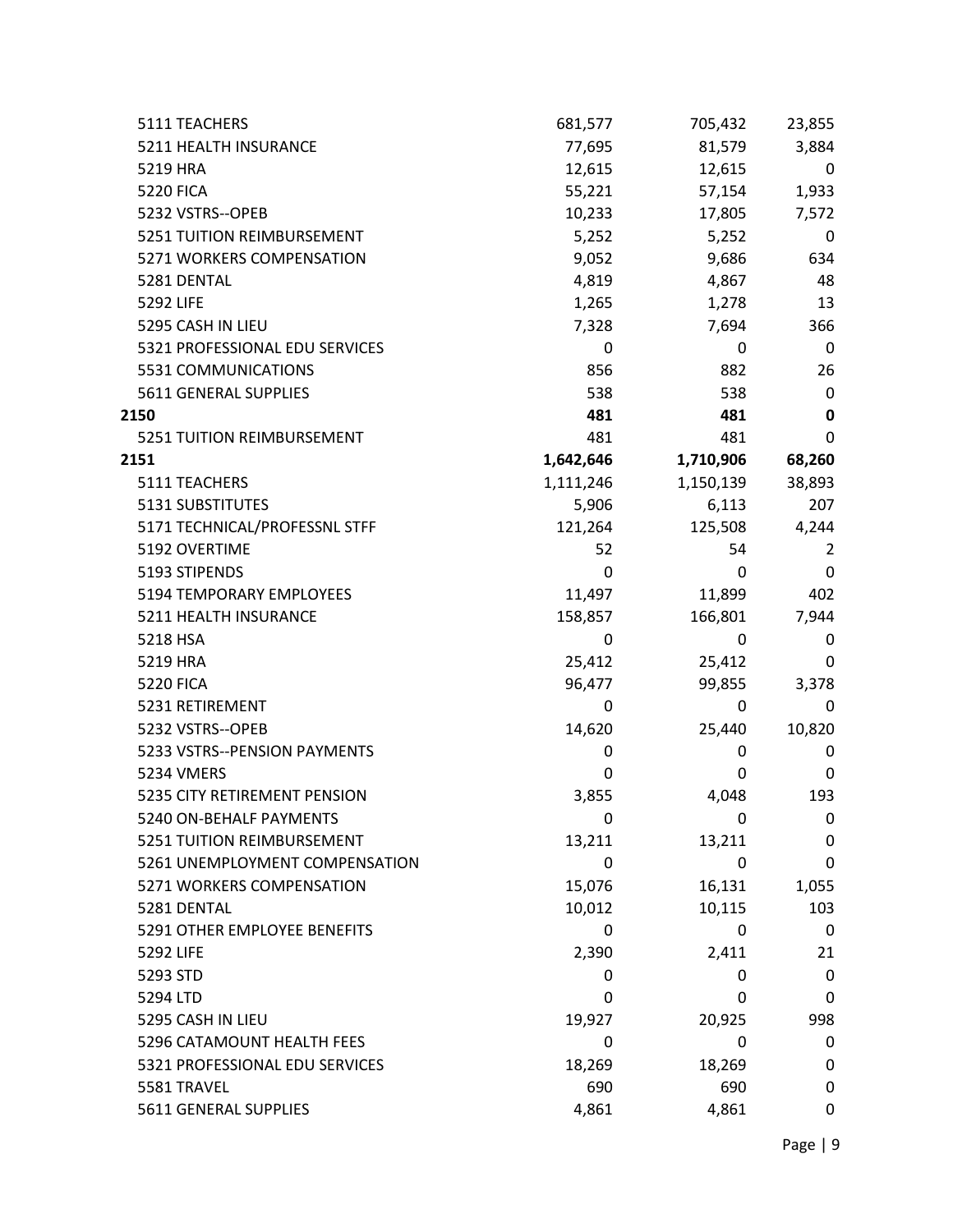| 5651 SUPPLIES-TECH RELATED     | 2,358  | 2,358   | 0            |
|--------------------------------|--------|---------|--------------|
| 5811 DUES AND FEES - STAFF     | 6,666  | 6,666   | 0            |
| 2160                           | 97,856 | 101,436 | 3,580        |
| 5111 TEACHERS                  | 0      | 0       | 0            |
| 5171 TECHNICAL/PROFESSNL STFF  | 68,948 | 71,361  | 2,413        |
| 5193 STIPENDS                  | 0      | 0       | 0            |
| 5194 TEMPORARY EMPLOYEES       | 1,139  | 1,179   | 40           |
| 5211 HEALTH INSURANCE          | 7,676  | 8,060   | 384          |
| 5218 HSA                       | 0      | 0       | 0            |
| 5219 HRA                       | 1,321  | 1,321   | 0            |
| <b>5220 FICA</b>               | 5,741  | 5,942   | 201          |
| 5231 RETIREMENT                | 0      | 0       | 0            |
| 5232 VSTRS--OPEB               | 0      | 0       | 0            |
| 5233 VSTRS--PENSION PAYMENTS   | 0      | 0       | 0            |
| 5234 VMERS                     | 0      | 0       | $\mathbf 0$  |
| 5235 CITY RETIREMENT PENSION   | 9,432  | 9,904   | 472          |
| 5240 ON-BEHALF PAYMENTS        | 0      | 0       | 0            |
| 5251 TUITION REIMBURSEMENT     | 0      | 0       | 0            |
| 5261 UNEMPLOYMENT COMPENSATION | 0      | 0       | $\Omega$     |
| 5271 WORKERS COMPENSATION      | 950    | 1,017   | 67           |
| 5281 DENTAL                    | 172    | 174     | 2            |
| 5291 OTHER EMPLOYEE BENEFITS   | 0      | 0       | $\Omega$     |
| 5292 LIFE                      | 147    | 148     | $\mathbf{1}$ |
| 5293 STD                       | 0      | 0       | 0            |
| 5294 LTD                       | 0      | 0       | 0            |
| 5296 CATAMOUNT HEALTH FEES     | 0      | 0       | 0            |
| 5581 TRAVEL                    | 975    | 975     | 0            |
| 5611 GENERAL SUPPLIES          | 1,355  | 1,355   | 0            |
| 2170                           | 71,468 | 74,054  | 2,586        |
| 5111 TEACHERS                  | 0      | 0       | 0            |
| 5171 TECHNICAL/PROFESSNL STFF  | 49,732 | 51,472  | 1,741        |
| 5193 STIPENDS                  | 0      | 0       | 0            |
| 5194 TEMPORARY EMPLOYEES       | 2,647  | 2,740   | 93           |
| 5211 HEALTH INSURANCE          | 11,347 | 11,914  | 567          |
| 5218 HSA                       | 0      | 0       | 0            |
| 5219 HRA                       | 1,937  | 1,937   | 0            |
| <b>5220 FICA</b>               | 3,872  | 4,008   | 136          |
| 5231 RETIREMENT                | 0      | 0       | 0            |
| 5232 VSTRS--OPEB               | 0      | 0       | 0            |
| 5233 VSTRS--PENSION PAYMENTS   | 0      | 0       | 0            |
| 5234 VMERS                     | 0      | 0       | 0            |
| 5235 CITY RETIREMENT PENSION   | 0      | 0       | 0            |
| 5240 ON-BEHALF PAYMENTS        | 0      | 0       | 0            |
| 5251 TUITION REIMBURSEMENT     | 0      | 0       | 0            |
| 5261 UNEMPLOYMENT COMPENSATION | 0      | 0       | 0            |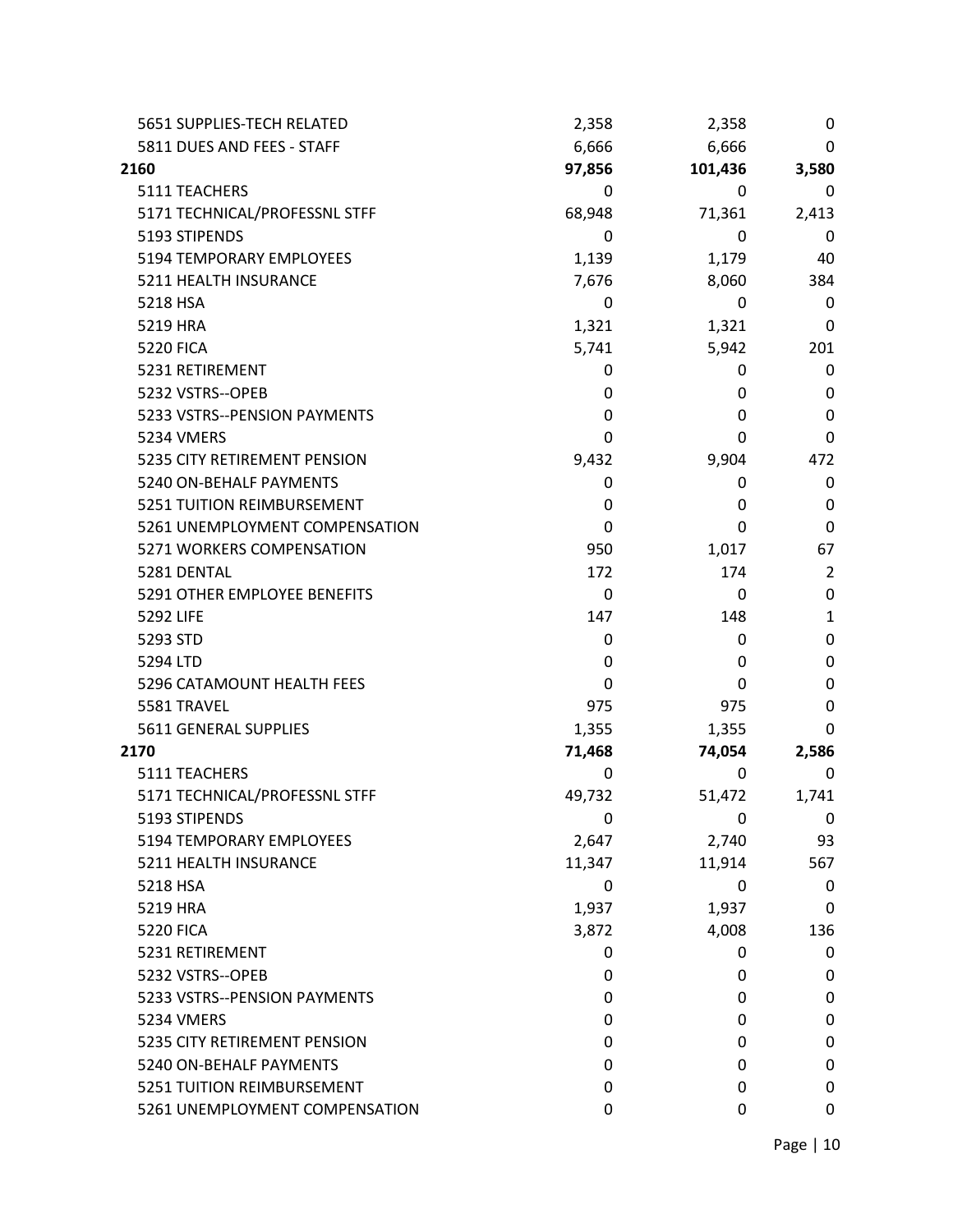| 5271 WORKERS COMPENSATION      | 641       | 686       | 45           |
|--------------------------------|-----------|-----------|--------------|
| 5281 DENTAL                    | 317       | 320       | 3            |
| 5291 OTHER EMPLOYEE BENEFITS   | 0         | 0         | $\mathbf 0$  |
| 5292 LIFE                      | 55        | 56        | $\mathbf{1}$ |
| 5293 STD                       | 0         | 0         | 0            |
| 5294 LTD                       | 0         | 0         | 0            |
| 5296 CATAMOUNT HEALTH FEES     | 0         | 0         | $\mathbf 0$  |
| 5581 TRAVEL                    | 308       | 308       | $\mathbf 0$  |
| 5611 GENERAL SUPPLIES          | 613       | 613       | 0            |
| 2190                           | 562,551   | 578,043   | 15,492       |
| 5111 TEACHERS                  | 83,900    | 86,837    | 2,937        |
| 5141 ADMINISTRATION            | 118,875   | 123,036   | 4,161        |
| 5161 CLERICAL                  | 25,990    | 26,900    | 910          |
| 5171 TECHNICAL/PROFESSNL STFF  | 76,000    | 78,660    | 2,660        |
| 5193 STIPENDS                  | 8,000     | 8,280     | 280          |
| 5194 TEMPORARY EMPLOYEES       | 0         | 0         | 0            |
| 5211 HEALTH INSURANCE          | 50,176    | 52,685    | 2,509        |
| 5218 HSA                       | 0         | 0         | 0            |
| 5219 HRA                       | 1,262     | 1,262     | 0            |
| <b>5220 FICA</b>               | 22,329    | 23,111    | 782          |
| 5232 VSTRS--OPEB               | 0         | 0         | 0            |
| 5233 VSTRS--PENSION PAYMENTS   | 0         | 0         | 0            |
| 5235 CITY RETIREMENT PENSION   | 20,656    | 21,689    | 1,033        |
| 5251 TUITION REIMBURSEMENT     | 1,983     | 1,983     | 0            |
| 5271 WORKERS COMPENSATION      | 1,274     | 1,363     | 89           |
| 5281 DENTAL                    | 3,875     | 3,914     | 39           |
| 5291 OTHER EMPLOYEE BENEFITS   | 0         | 0         | 0            |
| 5292 LIFE                      | 447       | 451       | 4            |
| 5295 CASH IN LIEU              | 0         | 0         | 0            |
| 5321 PROFESSIONAL EDU SERVICES | 130,494   | 130,494   | 0            |
| 5322 KELLY SUB SERVICES        | 0         | 0         | 0            |
| 5341 OTHER PROFESSNL SERVICES  | 0         | 0         | 0            |
| 5352 OTHER TECHNICAL SERVICES  | 0         | 0         | 0            |
| 5534 TELEPHONE AND VOICE       | 2,940     | 3,028     | 88           |
| 5581 TRAVEL                    | 500       | 500       | 0            |
| 5611 GENERAL SUPPLIES          | 12,850    | 12,850    | 0            |
| 5811 DUES AND FEES - STAFF     | 1,000     | 1,000     | 0            |
| 2212                           | 6,920     | 7,033     | 113          |
| 5193 STIPENDS                  | 3,006     | 3,111     | 105          |
| <b>5220 FICA</b>               | 224       | 232       | 8            |
| 5321 PROFESSIONAL EDU SERVICES | 0         | 0         | 0            |
| 5611 GENERAL SUPPLIES          | 3,690     | 3,690     | 0            |
| 2213                           | 1,610,641 | 1,653,306 | 42,665       |
| 5111 TEACHERS                  | 278,288   | 288,028   | 9,740        |
| 5131 SUBSTITUTES               | 0         | 0         | 0            |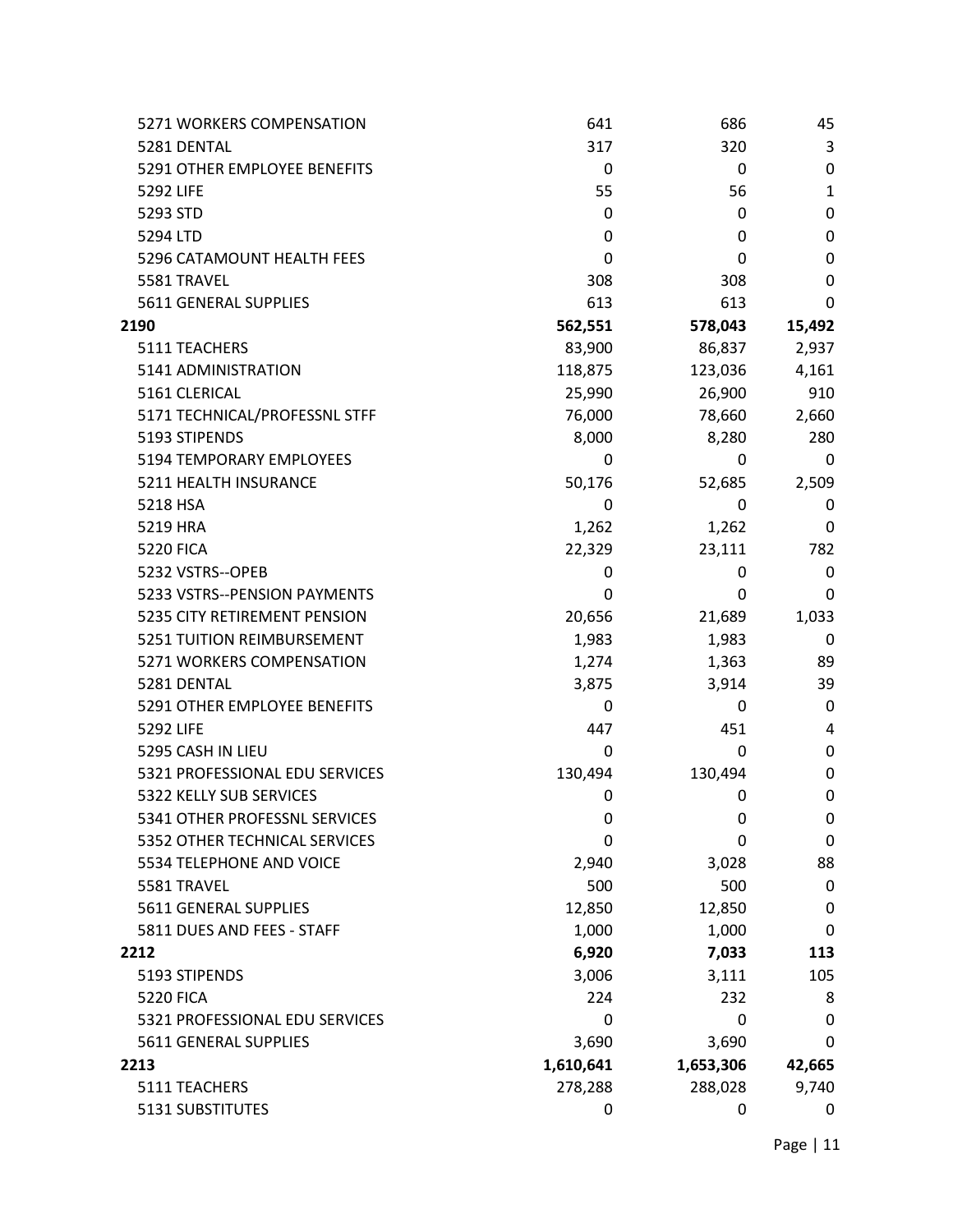| 5141 ADMINISTRATION            | 228,780   | 236,787   | 8,007     |
|--------------------------------|-----------|-----------|-----------|
| 5161 CLERICAL                  | 61,463    | 63,614    | 2,151     |
| 5171 TECHNICAL/PROFESSNL STFF  | 193,553   | 200,327   | 6,774     |
| 5193 STIPENDS                  | 92,879    | 96,130    | 3,251     |
| 5194 TEMPORARY EMPLOYEES       | 0         | 0         | 0         |
| 5211 HEALTH INSURANCE          | 102,535   | 107,661   | 5,126     |
| 5219 HRA                       | 18,072    | 18,072    | 0         |
| <b>5220 FICA</b>               | 86,023    | 89,033    | 3,010     |
| 5235 CITY RETIREMENT PENSION   | 40,826    | 42,867    | 2,041     |
| 5251 TUITION REIMBURSEMENT     | 800       | 800       | 0         |
| 5271 WORKERS COMPENSATION      | 14,647    | 15,672    | 1,025     |
| 5281 DENTAL                    | 7,525     | 7,601     | 76        |
| 5292 LIFE                      | 903       | 911       | 8         |
| 5295 CASH IN LIEU              | 19,078    | 20,033    | 955       |
| 5321 PROFESSIONAL EDU SERVICES | 224,633   | 224,633   | 0         |
| 5322 KELLY SUB SERVICES        | 5,183     | 5,183     | 0         |
| 5331 EMP TRAINING/DEVELOP      | 32,434    | 32,434    | $\pmb{0}$ |
| 5441 RENTALS-LAND/BUILDINGS    | 12,952    | 13,341    | 389       |
| 5533 POSTAGE                   | 1,648     | 1,648     | 0         |
| 5534 TELEPHONE AND VOICE       | 3,740     | 3,852     | 112       |
| 5551 PRINTING AND BINDING      | 6,866     | 6,866     | 0         |
| 5581 TRAVEL                    | 7,972     | 7,972     | 0         |
| 5611 GENERAL SUPPLIES          | 48,688    | 48,688    | 0         |
| 5641 BOOKS AND PERIODICALS     | 48,420    | 48,420    | 0         |
| 5651 SUPPLIES-TECH RELATED     | 32,681    | 32,681    | 0         |
| 5811 DUES AND FEES - STAFF     | 40,052    | 40,052    | 0         |
| 2220                           | 1,444,743 | 1,495,882 | 51,139    |
| 5111 TEACHERS                  | 713,877   | 738,863   | 24,986    |
| 5121 PARAEDUCATOR              | 170,833   | 176,811   | 5,978     |
| 5131 SUBSTITUTES               | 262       | 271       | 9         |
| 5171 TECHNICAL/PROFESSNL STFF  | 81,657    | 84,515    | 2,858     |
| 5192 OVERTIME                  | 0         | 0         | 0         |
| 5211 HEALTH INSURANCE          | 201,942   | 212,039   | 10,097    |
| 5219 HRA                       | 24,209    | 24,209    | 0         |
| <b>5220 FICA</b>               | 79,879    | 82,676    | 2,797     |
| 5232 VSTRS--OPEB               | 1,462     | 2,544     | 1,082     |
| 5235 CITY RETIREMENT PENSION   | 37,297    | 39,163    | 1,866     |
| 5251 TUITION REIMBURSEMENT     | 4,713     | 4,713     | 0         |
| 5271 WORKERS COMPENSATION      | 12,903    | 13,806    | 903       |
| 5281 DENTAL                    | 11,849    | 11,967    | 118       |
| 5292 LIFE                      | 1,880     | 1,899     | 19        |
| 5295 CASH IN LIEU              | 8,516     | 8,942     | 426       |
| 5321 PROFESSIONAL EDU SERVICES | 256       | 256       | 0         |
| 5322 KELLY SUB SERVICES        | 0         | 0         | 0         |
| 5432 TECHNLGY REPAIR/MAINT     | 400       | 400       | 0         |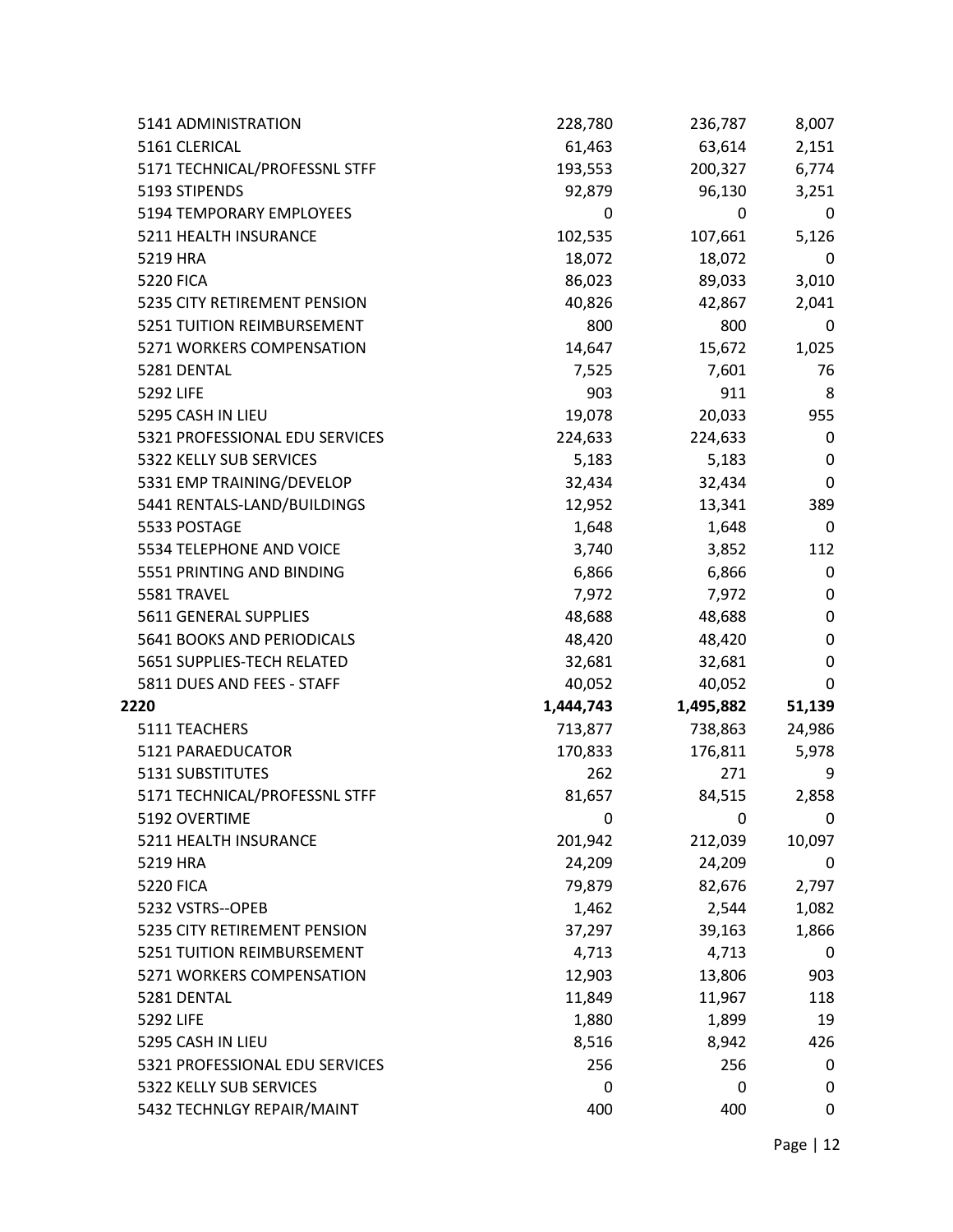| 5581 TRAVEL                    | 0       | 0       | 0      |
|--------------------------------|---------|---------|--------|
| 5611 GENERAL SUPPLIES          | 15,527  | 15,527  | 0      |
| 5641 BOOKS AND PERIODICALS     | 57,998  | 57,998  | 0      |
| 5651 SUPPLIES-TECH RELATED     | 18,816  | 18,816  | 0      |
| 5811 DUES AND FEES - STAFF     | 467     | 467     | 0      |
| 2230                           | 856,591 | 884,210 | 27,619 |
| 5131 SUBSTITUTES               | 0       | 0       | 0      |
| 5171 TECHNICAL/PROFESSNL STFF  | 548,039 | 567,220 | 19,181 |
| 5192 OVERTIME                  | 0       | 0       | 0      |
| 5193 STIPENDS                  | 0       | 0       | 0      |
| 5194 TEMPORARY EMPLOYEES       | 0       | 0       | 0      |
| 5211 HEALTH INSURANCE          | 60,330  | 63,346  | 3,016  |
| 5219 HRA                       | 10,213  | 10,213  | 0      |
| <b>5220 FICA</b>               | 40,983  | 42,417  | 1,434  |
| 5235 CITY RETIREMENT PENSION   | 67,144  | 70,501  | 3,357  |
| 5271 WORKERS COMPENSATION      | 6,762   | 7,235   | 473    |
| 5281 DENTAL                    | 3,184   | 3,216   | 32     |
| 5292 LIFE                      | 995     | 1,005   | 10     |
| 5295 CASH IN LIEU              | 1,904   | 1,999   | 95     |
| 5321 PROFESSIONAL EDU SERVICES | 9,225   | 9,225   | 0      |
| 5352 OTHER TECHNICAL SERVICES  | 5,000   | 5,000   | 0      |
| 5432 TECHNLGY REPAIR/MAINT     | 8,256   | 8,256   | 0      |
| 5611 GENERAL SUPPLIES          | 10,213  | 10,213  | 0      |
| 5626 GASOLINE                  | 1,025   | 1,046   | 21     |
| 5641 BOOKS AND PERIODICALS     | 0       | 0       | 0      |
| 5651 SUPPLIES-TECH RELATED     | 66,918  | 66,918  | 0      |
| 5731 MACHINERY                 | 15,375  | 15,375  | 0      |
| 5811 DUES AND FEES - STAFF     | 1,025   | 1,025   | 0      |
| 2290                           | 39,806  | 40,841  | 1,035  |
| 5141 ADMINISTRATION            | 0       | 0       | 0      |
| 5211 HEALTH INSURANCE          | 0       | 0       | 0      |
| <b>5220 FICA</b>               | 1,573   | 1,628   | 55     |
| 5251 TUITION REIMBURSEMENT     | 1,483   | 1,483   | 0      |
| 5271 WORKERS COMPENSATION      | 0       | 0       | 0      |
| 5281 DENTAL                    | 0       | 0       | 0      |
| 5292 LIFE                      | 0       | 0       | 0      |
| 5295 CASH IN LIEU              | 0       | 0       | 0      |
| 5531 COMMUNICATIONS            | 32,650  | 33,630  | 980    |
| 5532 INTERNET                  | 0       | 0       | 0      |
| 5534 TELEPHONE AND VOICE       | 0       | 0       | 0      |
| 5581 TRAVEL                    | 4,100   | 4,100   | 0      |
| 5651 SUPPLIES-TECH RELATED     | 0       | 0       | 0      |
| 5731 MACHINERY                 | 0       | 0       | 0      |
| 2311                           | 40,991  | 41,149  | 158    |
| 5192 OVERTIME                  | 3,692   | 3,821   | 129    |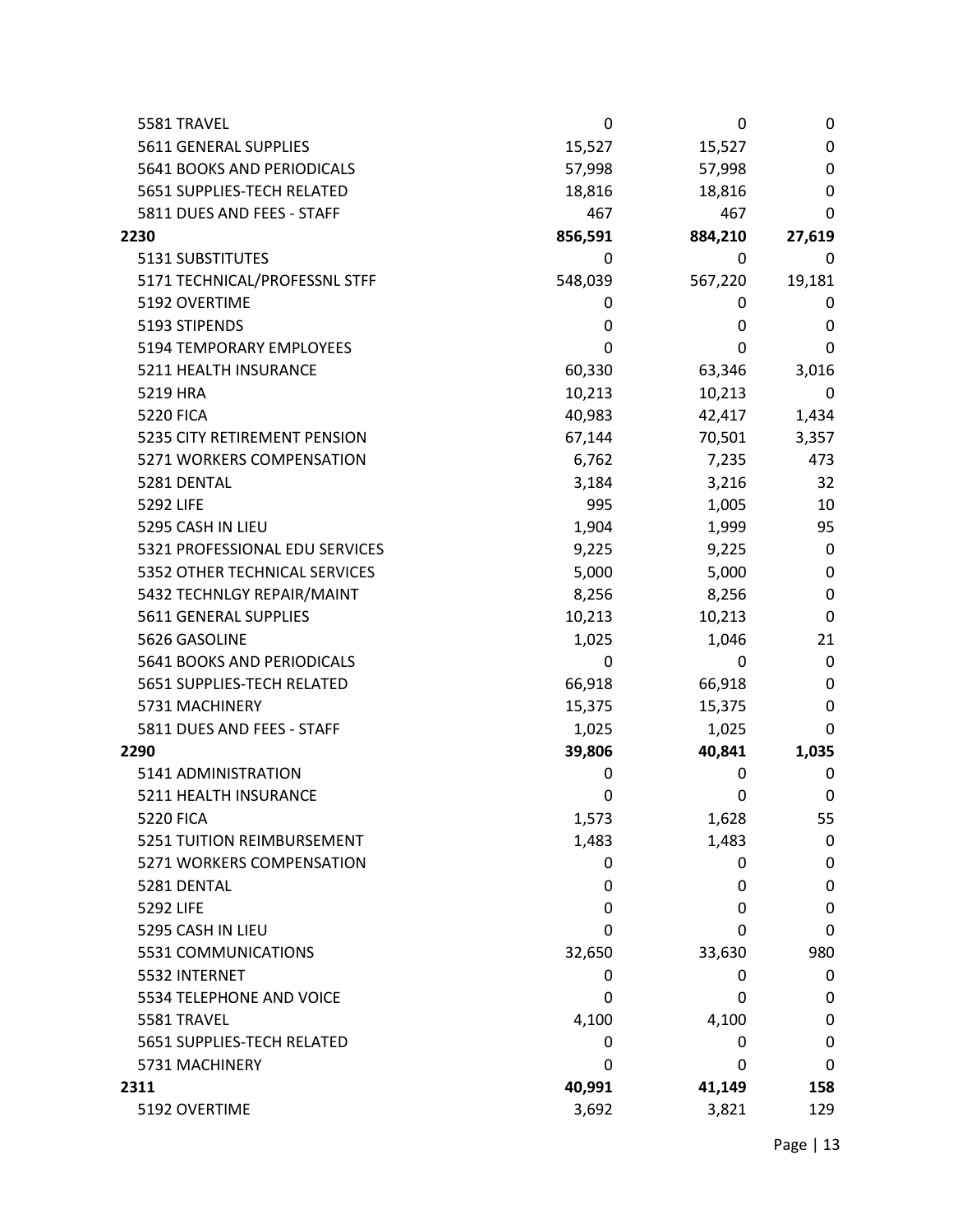| 5194 TEMPORARY EMPLOYEES       | 0         | 0         | 0       |
|--------------------------------|-----------|-----------|---------|
| <b>5220 FICA</b>               | 276       | 286       | 10      |
| 5271 WORKERS COMPENSATION      | 0         | 0         | 0       |
| 5311 OFFICIAL/ADMIN SERVICES   | 13,000    | 13,000    | 0       |
| 5321 PROFESSIONAL EDU SERVICES | 1,500     | 1,500     | 0       |
| 5322 KELLY SUB SERVICES        | 0         | 0         | 0       |
| 5441 RENTALS-LAND/BUILDINGS    | 625       | 644       | 19      |
| 5541 ADVERTISING               | 784       | 784       | 0       |
| 5551 PRINTING AND BINDING      | 705       | 705       | 0       |
| 5581 TRAVEL                    | 900       | 900       | 0       |
| 5611 GENERAL SUPPLIES          | 4,087     | 4,087     | 0       |
| 5651 SUPPLIES-TECH RELATED     | 1,200     | 1,200     | 0       |
| 5811 DUES AND FEES - STAFF     | 14,222    | 14,222    | 0       |
| 2314                           | 39,500    | 39,500    | 0       |
| 5342 AUDITING SERVICES         | 39,500    | 39,500    | 0       |
| 2315                           | 205,425   | 205,425   | 0       |
| 5341 OTHER PROFESSNL SERVICES  | 195,425   | 195,425   | 0       |
| 5899 MISC EXPENDITURES - OTHER | 10,000    | 10,000    | 0       |
| 2320                           | 504,752   | 517,998   | 13,246  |
| 5141 ADMINISTRATION            | 182,067   | 188,439   | 6,372   |
| 5161 CLERICAL                  | 82,712    | 85,607    | 2,895   |
| 5192 OVERTIME                  | 0         | 0         | 0       |
| 5193 STIPENDS                  | 13,000    | 13,455    | 455     |
| 5194 TEMPORARY EMPLOYEES       | 0         | 0         | 0       |
| 5211 HEALTH INSURANCE          | 30,438    | 31,960    | 1,522   |
| 5219 HRA                       | 3,844     | 3,844     | 0       |
| <b>5220 FICA</b>               | 18,436    | 19,081    | 645     |
| 5232 VSTRS--OPEB               | 1,462     | 2,544     | 1,082   |
| 5235 CITY RETIREMENT PENSION   | 0         | 0         | 0       |
| 5271 WORKERS COMPENSATION      | 2,884     | 3,086     | 202     |
| 5281 DENTAL                    | 1,970     | 1,990     | 20      |
| 5292 LIFE                      | 294       | 297       | 3       |
| 5295 CASH IN LIEU              | 0         | 0         | 0       |
| 5311 OFFICIAL/ADMIN SERVICES   | 120,150   | 120,150   | 0       |
| 5533 POSTAGE                   | 856       | 856       | 0       |
| 5534 TELEPHONE AND VOICE       | 1,650     | 1,700     | 50      |
| 5551 PRINTING AND BINDING      | 9,630     | 9,630     | 0       |
| 5581 TRAVEL                    | 10,430    | 10,430    | 0       |
| 5611 GENERAL SUPPLIES          | 13,113    | 13,113    | 0       |
| 5641 BOOKS AND PERIODICALS     | 0         | 0         | 0       |
| 5651 SUPPLIES-TECH RELATED     | 0         | 0         | 0       |
| 5811 DUES AND FEES - STAFF     | 11,816    | 11,816    | 0       |
| 2410                           | 3,364,799 | 3,492,712 | 127,913 |
| 5111 TEACHERS                  | 0         | 0         | 0       |
| 5131 SUBSTITUTES               | 56,985    | 58,983    | 1,998   |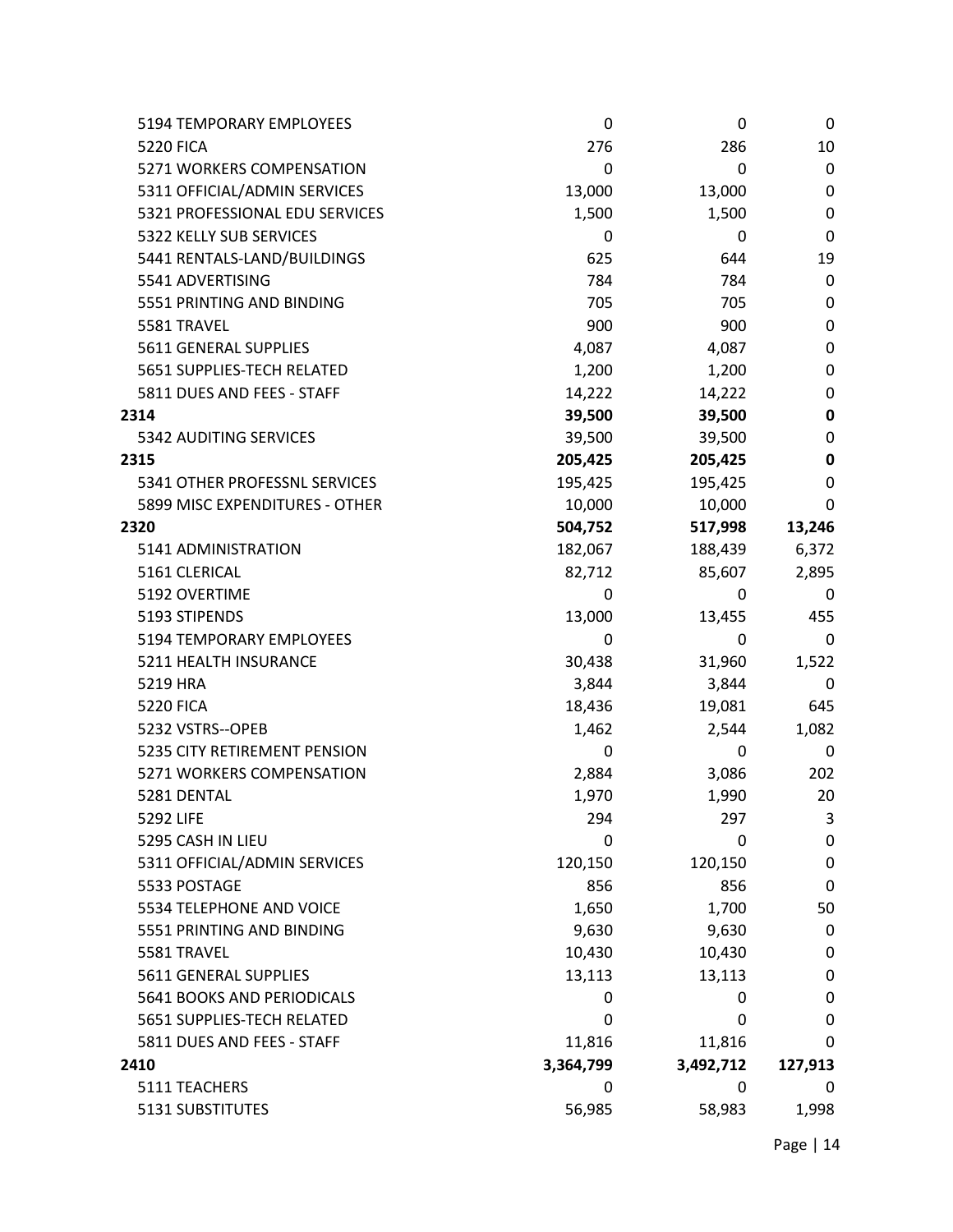| 5141 ADMINISTRATION            | 1,803,511 | 1,881,728 | 78,217      |
|--------------------------------|-----------|-----------|-------------|
| 5161 CLERICAL                  | 557,878   | 577,404   | 19,526      |
| 5171 TECHNICAL/PROFESSNL STFF  | 0         | 0         | 0           |
| 5192 OVERTIME                  | 3,302     | 3,418     | 116         |
| 5193 STIPENDS                  | 0         | 0         | 0           |
| 5194 TEMPORARY EMPLOYEES       | 2,109     | 2,183     | 74          |
| 5211 HEALTH INSURANCE          | 400,876   | 410,685   | 9,809       |
| 5218 HSA                       | 0         | 0         | 0           |
| 5219 HRA                       | 45,142    | 45,142    | 0           |
| <b>5220 FICA</b>               | 177,530   | 183,745   | 6,215       |
| 5231 RETIREMENT                | 0         | 0         | 0           |
| 5232 VSTRS--OPEB               | 5,116     | 8,902     | 3,786       |
| 5233 VSTRS--PENSION PAYMENTS   | 0         | 0         | 0           |
| 5234 VMERS                     | 0         | 0         | 0           |
| 5235 CITY RETIREMENT PENSION   | 63,831    | 67,022    | 3,191       |
| 5240 ON-BEHALF PAYMENTS        | 0         | 0         | 0           |
| 5251 TUITION REIMBURSEMENT     | 32,132    | 32,132    | 0           |
| 5261 UNEMPLOYMENT COMPENSATION | 0         | 0         | $\mathbf 0$ |
| 5271 WORKERS COMPENSATION      | 26,812    | 28,690    | 1,878       |
| 5281 DENTAL                    | 24,623    | 24,870    | 247         |
| 5291 OTHER EMPLOYEE BENEFITS   | 0         | 0         | 0           |
| 5292 LIFE                      | 3,511     | 3,545     | 35          |
| 5293 STD                       | 0         | 0         | 0           |
| 5294 LTD                       | 0         | 0         | $\mathbf 0$ |
| 5295 CASH IN LIEU              | 11,456    | 12,029    | 573         |
| 5296 CATAMOUNT HEALTH FEES     | 0         | 0         | 0           |
| 5311 OFFICIAL/ADMIN SERVICES   | 198       | 198       | $\pmb{0}$   |
| 5321 PROFESSIONAL EDU SERVICES | 421       | 421       | 0           |
| 5425 TRASH & RECYCLING         | 272       | 277       | 5           |
| 5431 NONTECHNLGY REPAIR/MAINT  | 14,058    | 14,058    | $\mathbf 0$ |
| 5442 RENTALS-EQUIPMNT/VEHICLES | 1,419     | 1,462     | 43          |
| 5521 INSURANCE (NOT EMP BEN)   | 0         | 0         | 0           |
| 5533 POSTAGE                   | 17,462    | 17,463    | 1           |
| 5534 TELEPHONE AND VOICE       | 73,208    | 75,407    | 2,199       |
| 5551 PRINTING AND BINDING      | 1,112     | 1,112     | 0           |
| 5581 TRAVEL                    | 3,923     | 3,923     | 0           |
| 5611 GENERAL SUPPLIES          | 18,763    | 18,763    | 0           |
| 5641 BOOKS AND PERIODICALS     | 814       | 814       | 0           |
| 5651 SUPPLIES-TECH RELATED     | 57        | 57        | 0           |
| 5811 DUES AND FEES - STAFF     | 18,279    | 18,279    | 0           |
| 2490                           | 831,871   | 860,733   | 28,862      |
| 5111 TEACHERS                  | 77,988    | 80,718    | 2,730       |
| 5141 ADMINISTRATION            | 314,356   | 325,358   | 11,002      |
| 5161 CLERICAL                  | 164,112   | 169,855   | 5,743       |
| 5171 TECHNICAL/PROFESSNL STFF  | 16,331    | 16,903    | 572         |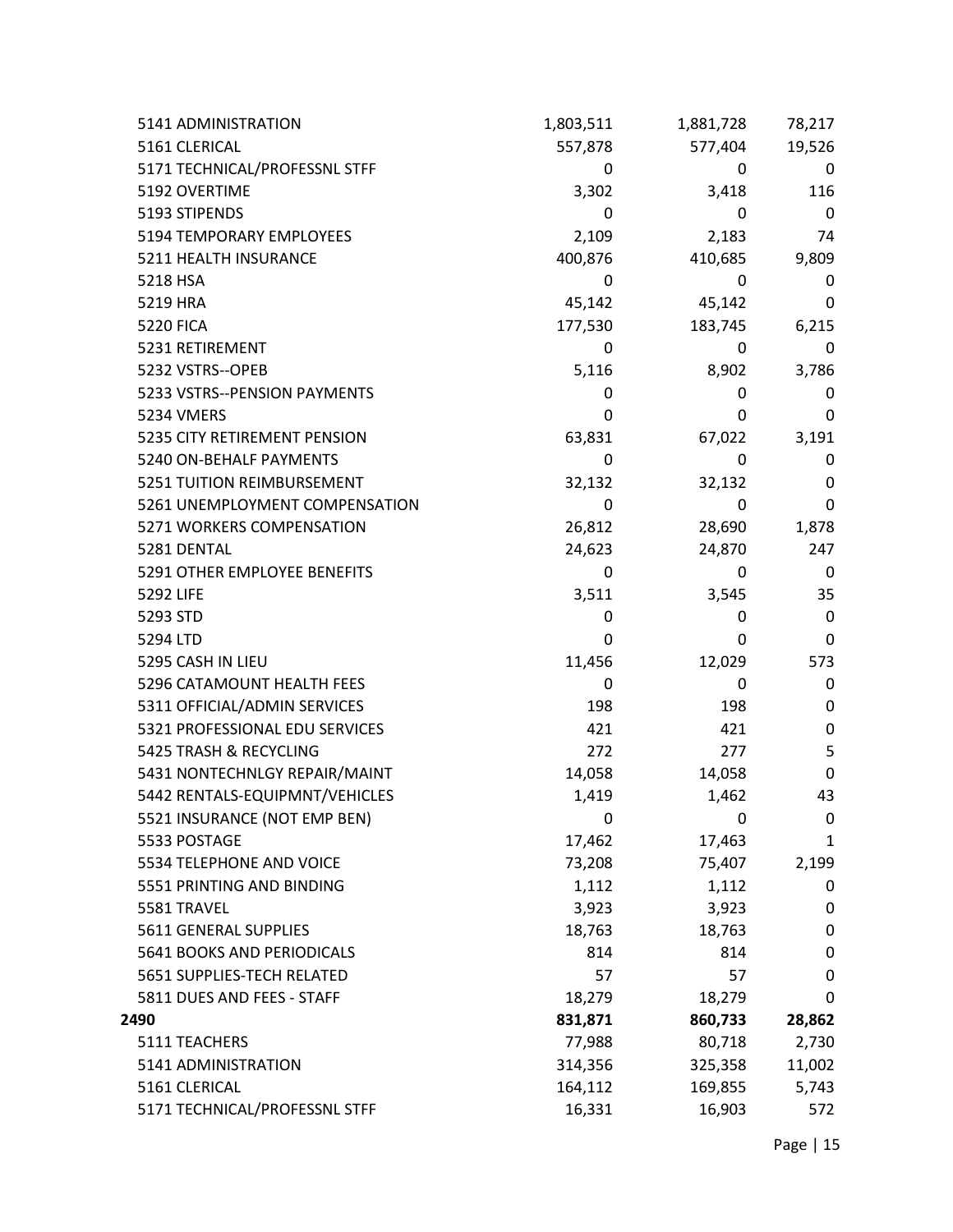| 5192 OVERTIME                  | 2,110   | 2,184   | 74       |
|--------------------------------|---------|---------|----------|
| 5193 STIPENDS                  | 6,834   | 7,073   | 239      |
| 5194 TEMPORARY EMPLOYEES       | 0       | 0       | 0        |
| 5211 HEALTH INSURANCE          | 88,574  | 93,003  | 4,429    |
| 5218 HSA                       | 0       | 0       | 0        |
| 5219 HRA                       | 12,383  | 12,383  | 0        |
| <b>5220 FICA</b>               | 44,737  | 46,303  | 1,566    |
| 5231 RETIREMENT                | 0       | 0       | 0        |
| 5232 VSTRS--OPEB               | 730     | 1,270   | 540      |
| 5233 VSTRS--PENSION PAYMENTS   | 0       | 0       | 0        |
| <b>5234 VMERS</b>              | 0       | 0       | 0        |
| 5235 CITY RETIREMENT PENSION   | 19,372  | 20,341  | 969      |
| 5240 ON-BEHALF PAYMENTS        | 0       | 0       | 0        |
| 5251 TUITION REIMBURSEMENT     | 5,000   | 5,000   | 0        |
| 5261 UNEMPLOYMENT COMPENSATION | 0       | 0       | 0        |
| 5271 WORKERS COMPENSATION      | 6,847   | 7,327   | 480      |
| 5281 DENTAL                    | 5,857   | 5,916   | 59       |
| 5291 OTHER EMPLOYEE BENEFITS   | 0       | 0       | 0        |
| 5292 LIFE                      | 1,009   | 1,018   | 9        |
| 5293 STD                       | 0       | 0       | 0        |
| 5294 LTD                       | 0       | 0       | 0        |
| 5295 CASH IN LIEU              | 2,229   | 2,340   | 111      |
| 5296 CATAMOUNT HEALTH FEES     | 0       | 0       | 0        |
| 5311 OFFICIAL/ADMIN SERVICES   | 21,048  | 21,048  | 0        |
| 5352 OTHER TECHNICAL SERVICES  | 1,248   | 1,248   | 0        |
| 5431 NONTECHNLGY REPAIR/MAINT  | 9,296   | 9,296   | 0        |
| 5442 RENTALS-EQUIPMNT/VEHICLES | 2,766   | 2,849   | 83       |
| 5521 INSURANCE (NOT EMP BEN)   | 0       | 0       | $\Omega$ |
| 5533 POSTAGE                   | 3,153   | 3,153   | 0        |
| 5534 TELEPHONE AND VOICE       | 8,548   | 8,804   | 256      |
| 5581 TRAVEL                    | 2,117   | 2,117   | 0        |
| 5611 GENERAL SUPPLIES          | 12,976  | 12,976  | 0        |
| 5811 DUES AND FEES - STAFF     | 2,250   | 2,250   | 0        |
| 2495                           | 181,960 | 188,645 | 6,685    |
| 5141 ADMINISTRATION            | 89,838  | 92,982  | 3,144    |
| 5161 CLERICAL                  | 30,750  | 31,826  | 1,076    |
| 5211 HEALTH INSURANCE          | 26,608  | 27,938  | 1,330    |
| 5219 HRA                       | 3,785   | 3,785   | 0        |
| <b>5220 FICA</b>               | 8,609   | 8,910   | 301      |
| 5235 CITY RETIREMENT PENSION   | 13,747  | 14,434  | 687      |
| 5251 TUITION REIMBURSEMENT     | 1,983   | 1,983   | 0        |
| 5271 WORKERS COMPENSATION      | 1,385   | 1,482   | 97       |
| 5281 DENTAL                    | 1,758   | 1,776   | 18       |
| 5292 LIFE                      | 226     | 228     | 2        |
| 5533 POSTAGE                   | 0       | 0       | 0        |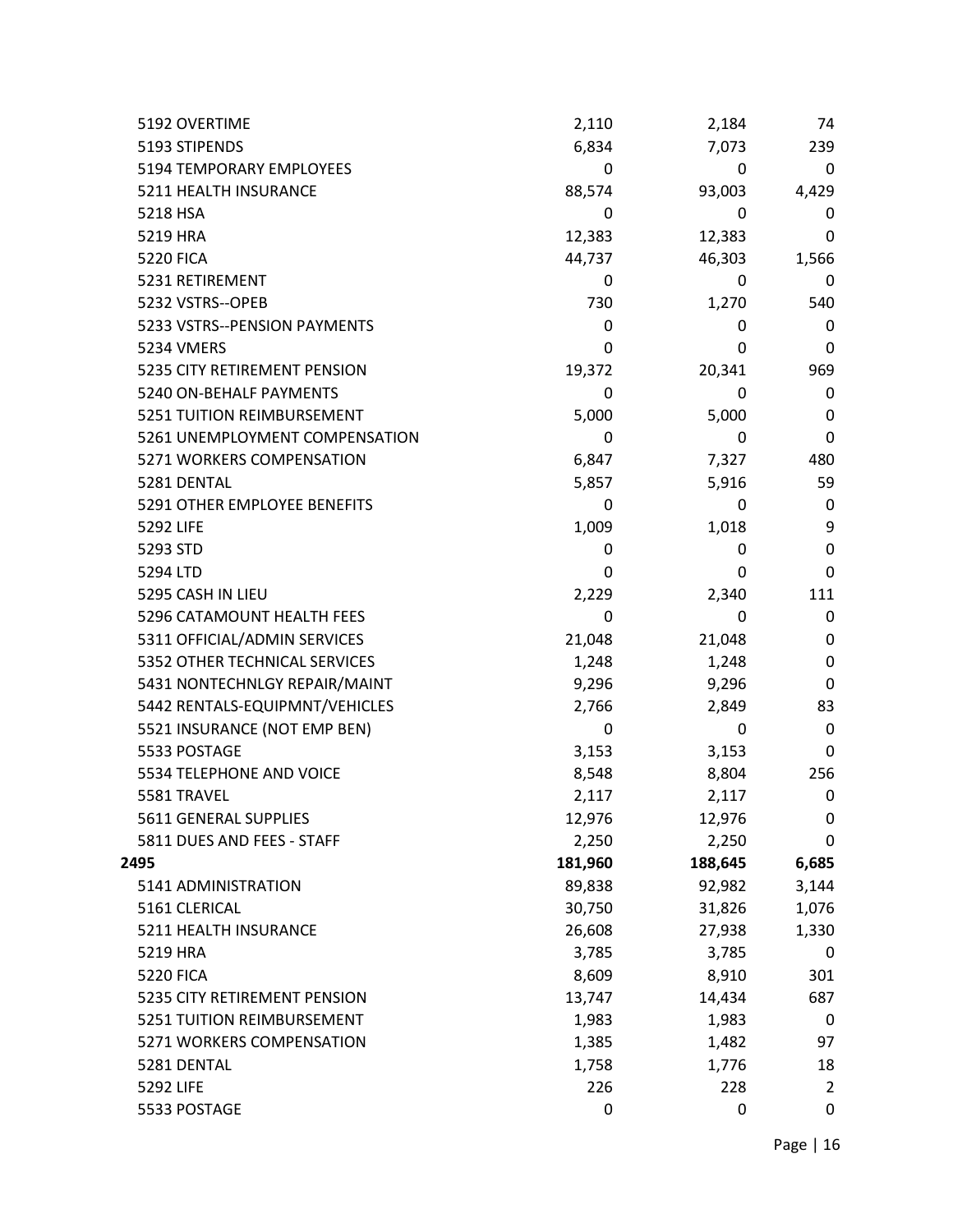| 5534 TELEPHONE AND VOICE        | 1,015   | 1,045   | 30           |
|---------------------------------|---------|---------|--------------|
| 5551 PRINTING AND BINDING       | 62      | 62      | 0            |
| 5581 TRAVEL                     | 410     | 410     | $\mathbf 0$  |
| 5611 GENERAL SUPPLIES           | 1,169   | 1,169   | $\mathbf 0$  |
| 5651 SUPPLIES-TECH RELATED      | 615     | 615     | 0            |
| 2510                            | 847,541 | 873,717 | 26,176       |
| 5141 ADMINISTRATION             | 135,083 | 139,811 | 4,728        |
| 5161 CLERICAL                   | 254,085 | 262,978 | 8,893        |
| 5171 TECHNICAL/PROFESSNL STFF   | 87,516  | 90,579  | 3,063        |
| 5192 OVERTIME                   | 10,756  | 11,132  | 376          |
| 5194 TEMPORARY EMPLOYEES        | 9,019   | 9,335   | 316          |
| 5211 HEALTH INSURANCE           | 91,697  | 96,282  | 4,585        |
| 5219 HRA                        | 47,147  | 47,147  | 0            |
| <b>5220 FICA</b>                | 42,417  | 43,902  | 1,485        |
| 5235 CITY RETIREMENT PENSION    | 44,974  | 47,223  | 2,249        |
| 5251 TUITION REIMBURSEMENT      | 3,966   | 3,966   | 0            |
| 5271 WORKERS COMPENSATION       | 5,674   | 6,071   | 397          |
| 5281 DENTAL                     | 5,210   | 5,262   | 52           |
| 5292 LIFE                       | 882     | 891     | 9            |
| 5311 OFFICIAL/ADMIN SERVICES    | 0       | 0       | 0            |
| 5341 OTHER PROFESSNL SERVICES   | 47,600  | 47,600  | 0            |
| 5533 POSTAGE                    | 1,018   | 1,018   | 0            |
| 5534 TELEPHONE AND VOICE        | 770     | 793     | 23           |
| 5541 ADVERTISING                | 600     | 600     | $\mathbf 0$  |
| 5581 TRAVEL                     | 7,000   | 7,000   | 0            |
| 5611 GENERAL SUPPLIES           | 13,703  | 13,703  | 0            |
| 5651 SUPPLIES-TECH RELATED      | 5,299   | 5,299   | $\mathbf 0$  |
| 5811 DUES AND FEES - STAFF      | 5,000   | 5,000   | $\mathbf 0$  |
| 5898 BANK FEES                  | 20,000  | 20,000  | 0            |
| 5899 MISC EXPENDITURES - OTHER  | 8,125   | 8,125   | 0            |
| 2560                            | 86,546  | 89,413  | 2,867        |
| 5171 TECHNICAL/PROFESSNL STFF   | 59,121  | 61,190  | 2,069        |
| <b>5194 TEMPORARY EMPLOYEES</b> | 0       | 0       | 0            |
| 5211 HEALTH INSURANCE           | 0       | 0       | 0            |
| 5218 HSA                        | 0       | 0       | 0            |
| 5219 HRA                        | 0       | 0       | $\mathbf{0}$ |
| <b>5220 FICA</b>                | 4,582   | 4,742   | 160          |
| 5231 RETIREMENT                 | 0       | 0       | 0            |
| 5232 VSTRS--OPEB                | 0       | 0       | 0            |
| 5233 VSTRS--PENSION PAYMENTS    | 0       | 0       | 0            |
| 5234 VMERS                      | 0       | 0       | 0            |
| 5235 CITY RETIREMENT PENSION    | 6,974   | 7,323   | 349          |
| 5240 ON-BEHALF PAYMENTS         | 0       | 0       | 0            |
| 5251 TUITION REIMBURSEMENT      | 0       | 0       | 0            |
| 5261 UNEMPLOYMENT COMPENSATION  | 0       | 0       | 0            |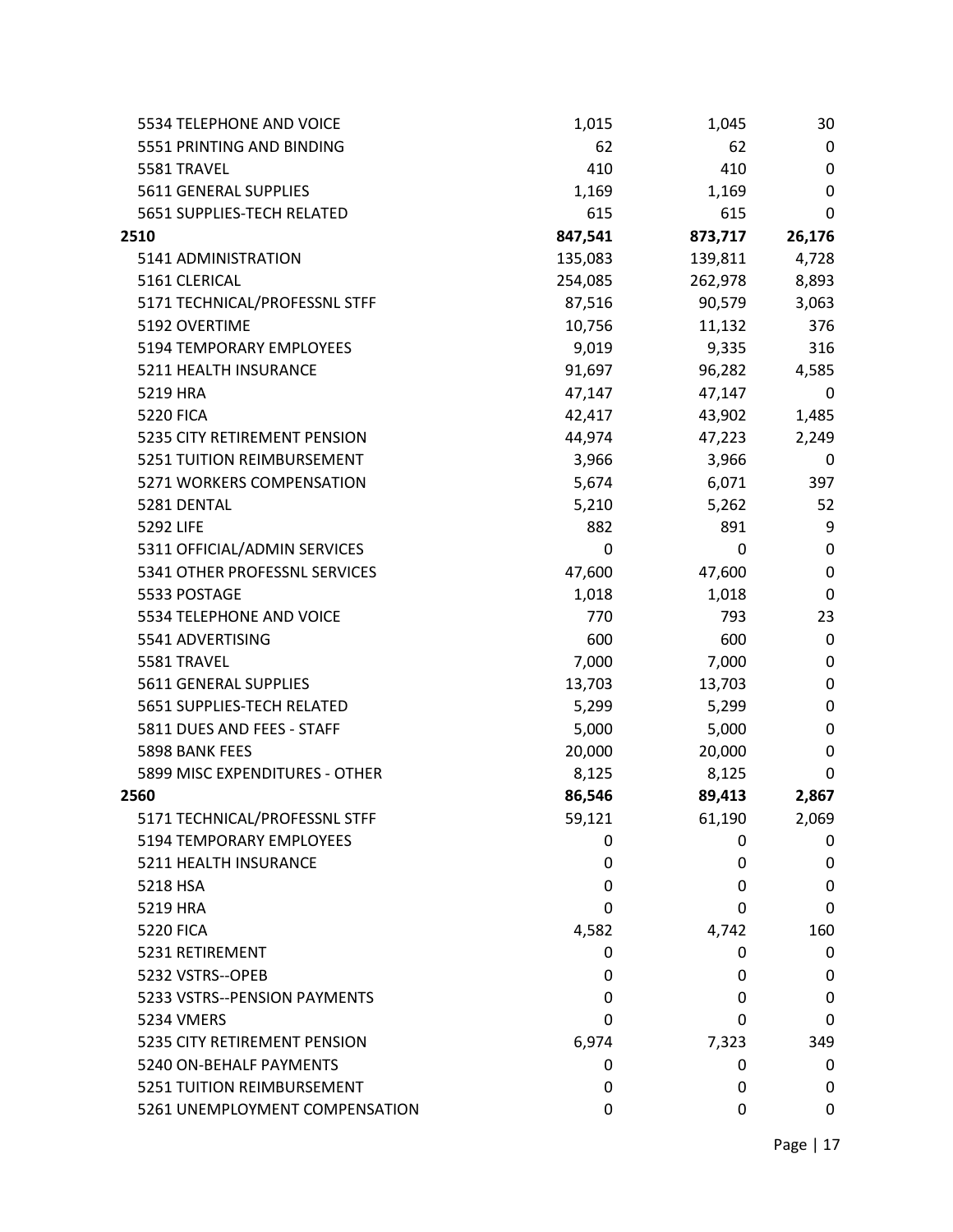| 5271 WORKERS COMPENSATION      | 702     | 751     | 49           |
|--------------------------------|---------|---------|--------------|
| 5281 DENTAL                    | 0       | 0       | 0            |
| 5291 OTHER EMPLOYEE BENEFITS   | 0       | 0       | 0            |
| 5292 LIFE                      | 147     | 148     | $\mathbf{1}$ |
| 5293 STD                       | 0       | 0       | 0            |
| 5294 LTD                       | 0       | 0       | 0            |
| 5295 CASH IN LIEU              | 4,770   | 5,009   | 239          |
| 5296 CATAMOUNT HEALTH FEES     | 0       | 0       | 0            |
| 5311 OFFICIAL/ADMIN SERVICES   | 0       | 0       | 0            |
| 5341 OTHER PROFESSNL SERVICES  | 10,250  | 10,250  | 0            |
| 2570                           | 880,627 | 908,384 | 27,757       |
| 5141 ADMINISTRATION            | 131,772 | 136,384 | 4,612        |
| 5171 TECHNICAL/PROFESSNL STFF  | 386,962 | 400,506 | 13,544       |
| 5192 OVERTIME                  | 528     | 546     | 18           |
| 5193 STIPENDS                  | 2,637   | 2,729   | 92           |
| 5194 TEMPORARY EMPLOYEES       | 0       | 0       | 0            |
| 5211 HEALTH INSURANCE          | 86,574  | 90,903  | 4,329        |
| 5218 HSA                       | 2,200   | 2,200   | 0            |
| 5219 HRA                       | 16,821  | 16,821  | 0            |
| <b>5220 FICA</b>               | 40,915  | 42,347  | 1,432        |
| 5231 RETIREMENT                | 0       | 0       | 0            |
| 5232 VSTRS--OPEB               | 0       | 0       | 0            |
| 5233 VSTRS--PENSION PAYMENTS   | 0       | 0       | 0            |
| 5234 VMERS                     | 0       | 0       | 0            |
| 5235 CITY RETIREMENT PENSION   | 58,757  | 61,695  | 2,938        |
| 5240 ON-BEHALF PAYMENTS        | 0       | 0       | 0            |
| 5251 TUITION REIMBURSEMENT     | 0       | 0       | 0            |
| 5271 WORKERS COMPENSATION      | 6,658   | 7,124   | 466          |
| 5281 DENTAL                    | 5,376   | 5,430   | 54           |
| 5291 OTHER EMPLOYEE BENEFITS   | 0       | 0       | 0            |
| 5292 LIFE                      | 951     | 961     | 10           |
| 5293 STD                       | 0       | 0       | 0            |
| 5294 LTD                       | 0       | 0       | 0            |
| 5295 CASH IN LIEU              | 3,300   | 3,465   | 165          |
| 5296 CATAMOUNT HEALTH FEES     | 0       | 0       | 0            |
| 5311 OFFICIAL/ADMIN SERVICES   | 0       | 0       | 0            |
| 5321 PROFESSIONAL EDU SERVICES | 0       | 0       | 0            |
| 5331 EMP TRAINING/DEVELOP      | 15,710  | 15,710  | 0            |
| 5341 OTHER PROFESSNL SERVICES  | 24,699  | 24,699  | 0            |
| 5531 COMMUNICATIONS            | 0       | 0       | 0            |
| 5533 POSTAGE                   | 755     | 755     | 0            |
| 5534 TELEPHONE AND VOICE       | 3,245   | 3,342   | 97           |
| 5541 ADVERTISING               | 19,572  | 19,572  | 0            |
| 5581 TRAVEL                    | 10,168  | 10,168  | 0            |
| 5611 GENERAL SUPPLIES          | 20,687  | 20,687  | 0            |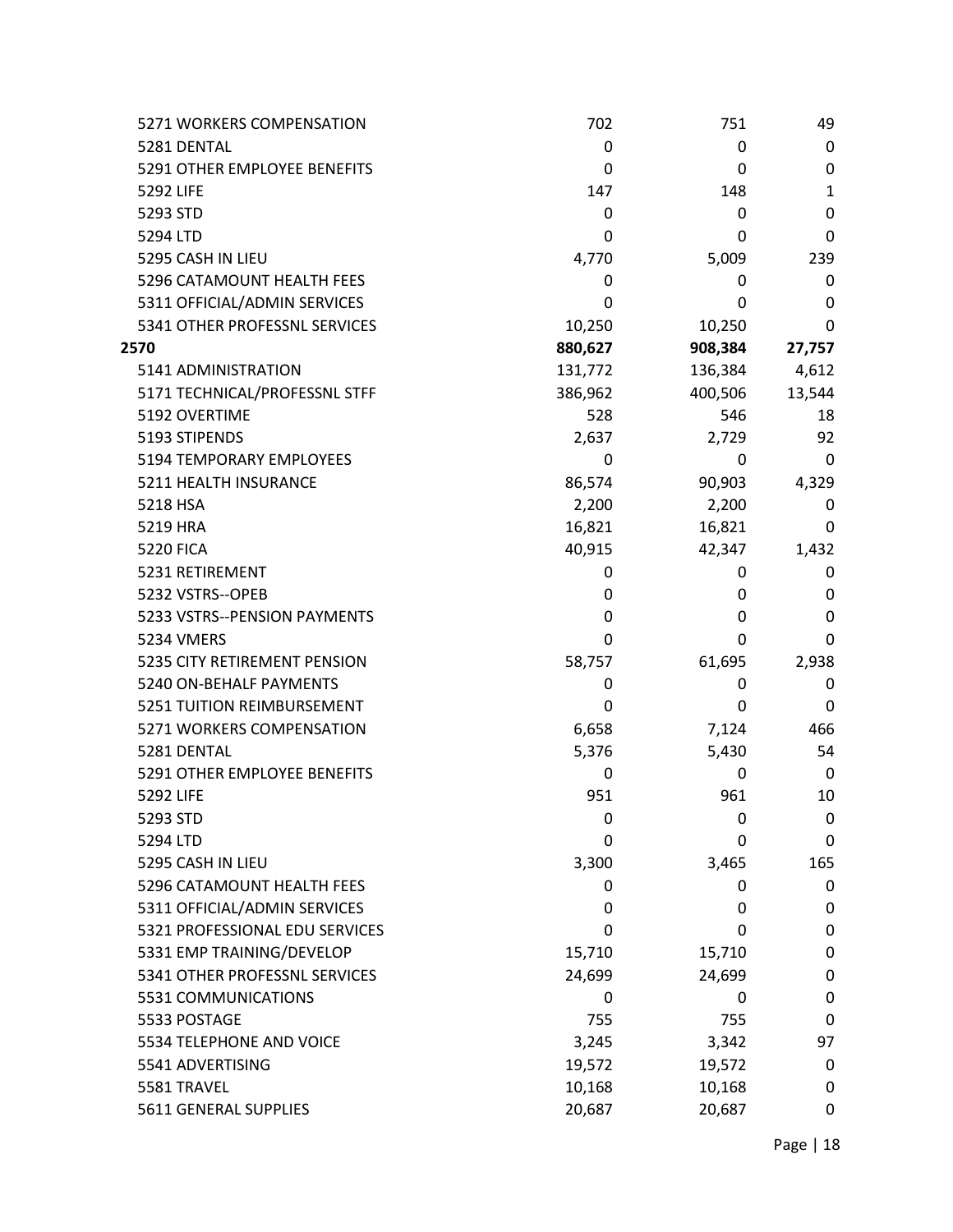| 5641 BOOKS AND PERIODICALS     | 1,050   | 1,050   | 0                |
|--------------------------------|---------|---------|------------------|
| 5651 SUPPLIES-TECH RELATED     | 18,945  | 18,945  | 0                |
| 5811 DUES AND FEES - STAFF     | 22,345  | 22,345  | 0                |
| 5899 MISC EXPENDITURES - OTHER | 0       | 0       | 0                |
| 2580                           | 395,291 | 402,740 | 7,449            |
| 5171 TECHNICAL/PROFESSNL STFF  | 134,919 | 139,641 | 4,722            |
| 5194 TEMPORARY EMPLOYEES       | 0       | 0       | 0                |
| 5211 HEALTH INSURANCE          | 28,940  | 30,387  | 1,447            |
| 5218 HSA                       | 0       | 0       | 0                |
| 5219 HRA                       | 3,905   | 3,905   | 0                |
| <b>5220 FICA</b>               | 9,776   | 10,118  | 342              |
| 5231 RETIREMENT                | 0       | 0       | 0                |
| 5232 VSTRS--OPEB               | 0       | 0       | 0                |
| 5233 VSTRS--PENSION PAYMENTS   | 0       | 0       | 0                |
| <b>5234 VMERS</b>              | 0       | 0       | 0                |
| 5235 CITY RETIREMENT PENSION   | 16,064  | 16,867  | 803              |
| 5240 ON-BEHALF PAYMENTS        | 0       | 0       | 0                |
| 5251 TUITION REIMBURSEMENT     | 0       | 0       | 0                |
| 5271 WORKERS COMPENSATION      | 1,618   | 1,731   | 113              |
| 5281 DENTAL                    | 1,873   | 1,892   | 19               |
| 5291 OTHER EMPLOYEE BENEFITS   | 0       | 0       | 0                |
| 5292 LIFE                      | 294     | 297     | 3                |
| 5293 STD                       | 0       | 0       | $\mathbf 0$      |
| 5294 LTD                       | 0       | 0       | 0                |
| 5295 CASH IN LIEU              | 0       | 0       | 0                |
| 5352 OTHER TECHNICAL SERVICES  | 0       | 0       | 0                |
| 5431 NONTECHNLGY REPAIR/MAINT  | 90,350  | 90,350  | 0                |
| 5432 TECHNLGY REPAIR/MAINT     | 0       | 0       | $\boldsymbol{0}$ |
| 5442 RENTALS-EQUIPMNT/VEHICLES | 0       | 0       | 0                |
| 5611 GENERAL SUPPLIES          | 37,025  | 37,025  | 0                |
| 5651 SUPPLIES-TECH RELATED     | 70,527  | 70,527  | 0                |
| 2610                           | 942,668 | 965,259 | 22,591           |
| 5141 ADMINISTRATION            | 235,240 | 243,473 | 8,233            |
| 5161 CLERICAL                  | 49,113  | 50,832  | 1,719            |
| 5192 OVERTIME                  | 1,055   | 0       | $-1,055$         |
| 5194 TEMPORARY EMPLOYEES       | 10,250  | 10,609  | 359              |
| 5211 HEALTH INSURANCE          | 41,418  | 43,488  | 2,070            |
| 5219 HRA                       | 7,629   | 7,629   | 0                |
| <b>5220 FICA</b>               | 21,618  | 22,375  | 757              |
| 5235 CITY RETIREMENT PENSION   | 34,838  | 36,580  | 1,742            |
| 5271 WORKERS COMPENSATION      | 3,509   | 3,755   | 246              |
| 5281 DENTAL                    | 1,745   | 1,762   | 17               |
| 5292 LIFE                      | 441     | 445     | 4                |
| 5295 CASH IN LIEU              | 4,770   | 5,009   | 239              |
| 5321 PROFESSIONAL EDU SERVICES | 0       | 0       | 0                |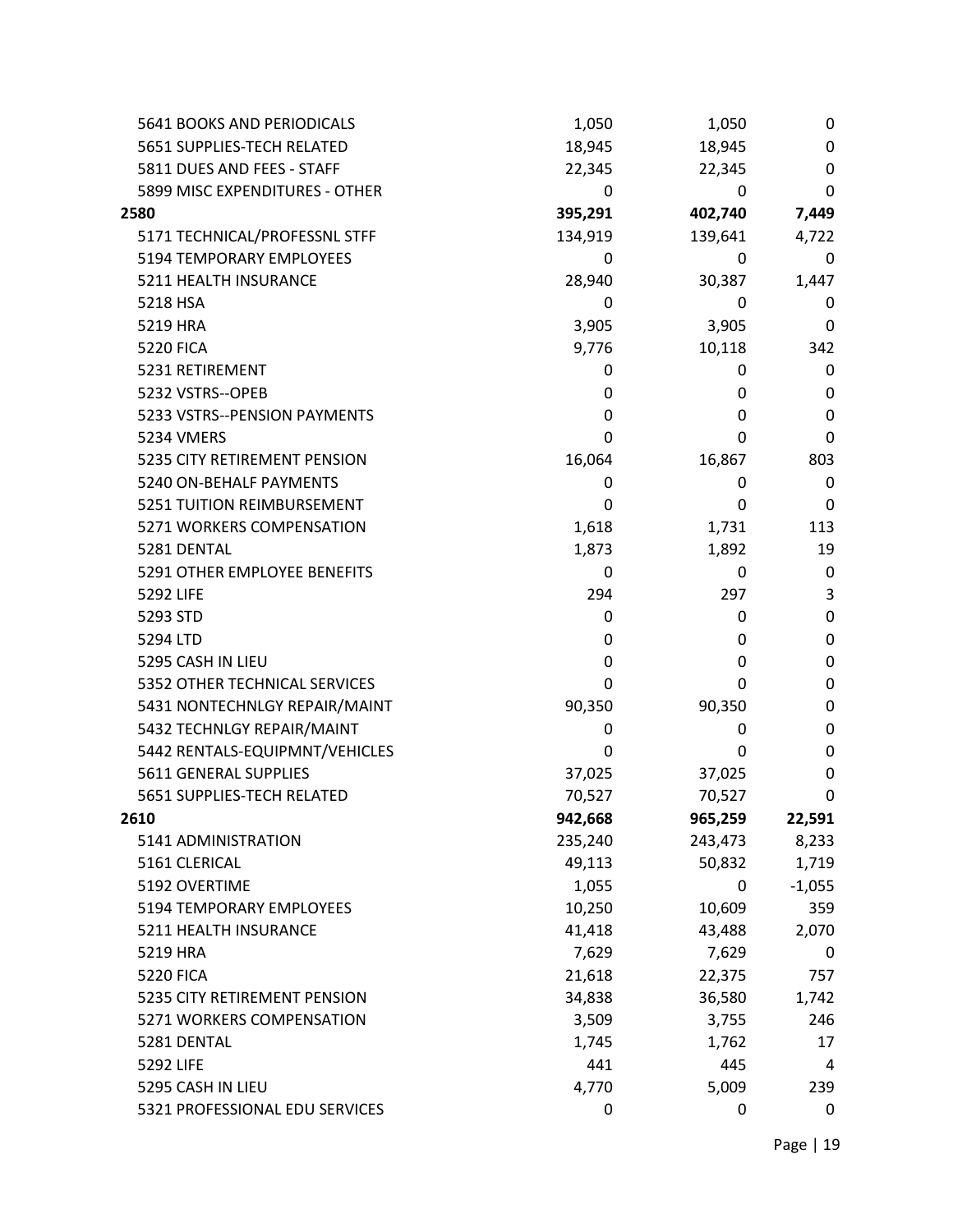| 5341 OTHER PROFESSNL SERVICES  | 585       | 585       | 0          |
|--------------------------------|-----------|-----------|------------|
| 5431 NONTECHNLGY REPAIR/MAINT  | 265,599   | 265,599   | 0          |
| 5441 RENTALS-LAND/BUILDINGS    | 80,000    | 82,400    | 2,400      |
| 5442 RENTALS-EQUIPMNT/VEHICLES | 0         | 0         | 0          |
| 5521 INSURANCE (NOT EMP BEN)   | 99,917    | 104,913   | 4,996      |
| 5534 TELEPHONE AND VOICE       | 28,794    | 29,658    | 864        |
| 5541 ADVERTISING               | 4,063     | 4,063     | 0          |
| 5581 TRAVEL                    | 1,025     | 1,025     | 0          |
| 5611 GENERAL SUPPLIES          | 45,934    | 45,934    | 0          |
| 5811 DUES AND FEES - STAFF     | 5,125     | 5,125     | 0          |
| 2620                           | 6,234,816 | 6,271,773 | 36,957     |
| 5172 TECH & PROF - MAINTENANCE | 644,392   | 666,946   | 22,554     |
| 5182 NON-CLER GEN - CUSTODIAN  | 1,641,863 | 1,699,328 | 57,465     |
| 5192 OVERTIME                  | 143,176   | 0         | $-143,176$ |
| 5194 TEMPORARY EMPLOYEES       | 84,675    | 87,639    | 2,964      |
| 5195 COMPENSATED LEAVE         | 0         | 29,000    | 29,000     |
| 5211 HEALTH INSURANCE          | 388,627   | 389,038   | 411        |
| 5218 HSA                       | 0         | 0         | 0          |
| 5219 HRA                       | 62,662    | 62,662    | 0          |
| <b>5220 FICA</b>               | 167,480   | 173,342   | 5,862      |
| 5231 RETIREMENT                | 0         | 0         | 0          |
| 5232 VSTRS--OPEB               | 0         | 0         | 0          |
| 5233 VSTRS--PENSION PAYMENTS   | 0         | 0         | 0          |
| 5234 VMERS                     | 0         | 0         | 0          |
| 5235 CITY RETIREMENT PENSION   | 242,105   | 254,210   | 12,105     |
| 5240 ON-BEHALF PAYMENTS        | 0         | 0         | 0          |
| 5251 TUITION REIMBURSEMENT     | 0         | 0         | 0          |
| 5261 UNEMPLOYMENT COMPENSATION | 0         | 0         | 0          |
| 5271 WORKERS COMPENSATION      | 28,268    | 30,247    | 1,979      |
| 5281 DENTAL                    | 25,942    | 26,201    | 259        |
| 5291 OTHER EMPLOYEE BENEFITS   | 0         | 0         | 0          |
| 5292 LIFE                      | 4,795     | 4,843     | 48         |
| 5293 STD                       | 0         | 0         | 0          |
| 5294 LTD                       | 0         | 0         | 0          |
| 5295 CASH IN LIEU              | 19,239    | 20,201    | 962        |
| 5296 CATAMOUNT HEALTH FEES     | 0         | 0         | 0          |
| 5411 UTILITY SERVICES          | 204,090   | 208,171   | 4,081      |
| 5423 CUSTODIAL SERVICES        | 20,500    | 20,500    | 0          |
| 5425 TRASH & RECYCLING         | 167,586   | 170,938   | 3,352      |
| 5431 NONTECHNLGY REPAIR/MAINT  | 300,297   | 300,297   | 0          |
| 5441 RENTALS-LAND/BUILDINGS    | 6,150     | 6,335     | 185        |
| 5442 RENTALS-EQUIPMNT/VEHICLES | 6,150     | 6,335     | 185        |
| 5521 INSURANCE (NOT EMP BEN)   | 236,198   | 248,008   | 11,810     |
| 5611 GENERAL SUPPLIES          | 452,152   | 452,152   | 0          |
| 5621 NATURAL GAS               | 303,684   | 309,757   | 6,073      |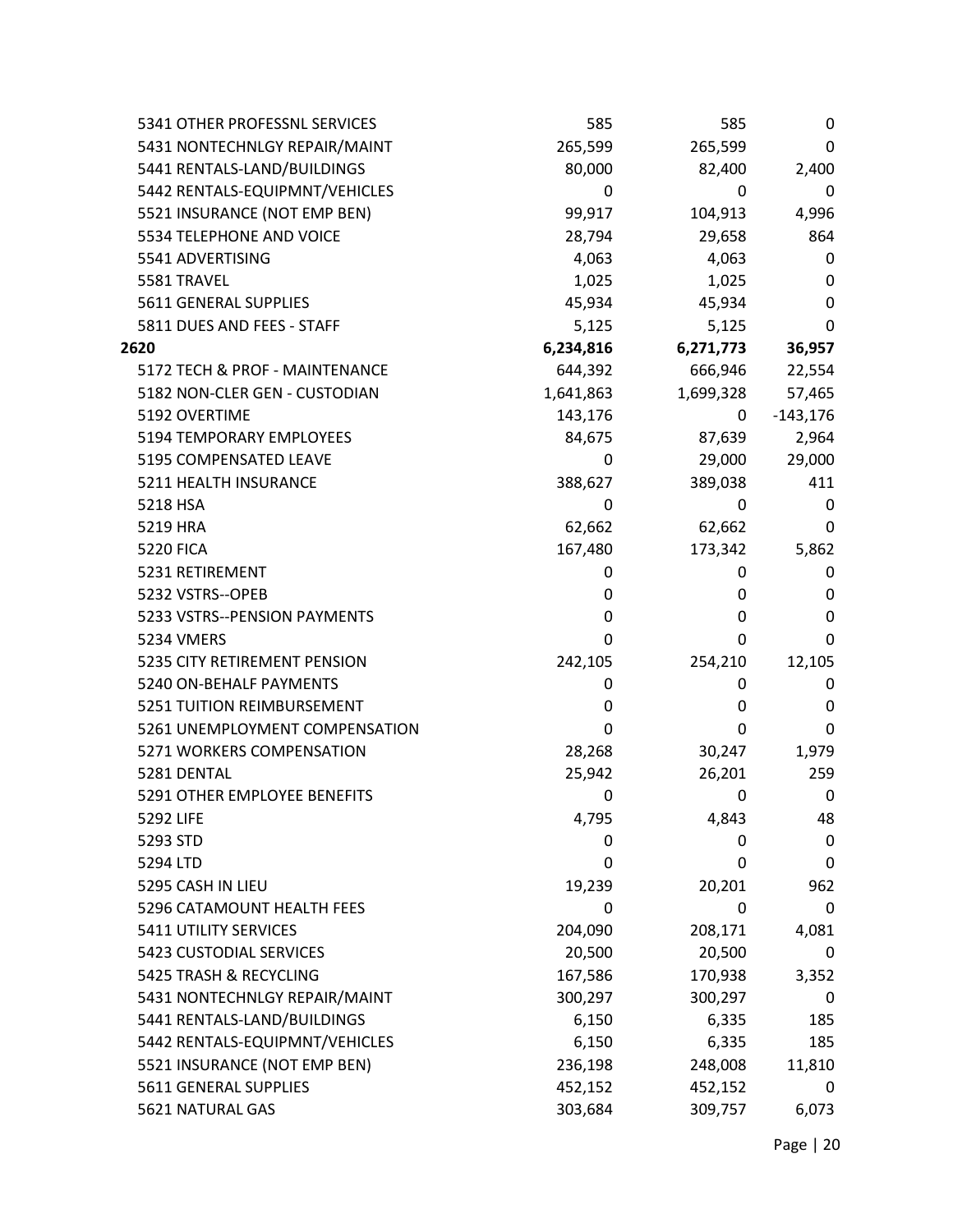| <b>5622 ELECTRICITY</b>        | 954,210   | 973,297   | 19,087         |
|--------------------------------|-----------|-----------|----------------|
| 5623 BOTTLED GAS               | 5,125     | 5,228     | 103            |
| 5627 WOOD CHIPS/PELLETS        | 82,400    | 84,048    | 1,648          |
| 5629 OTHER                     | 7,175     | 7,175     | 0              |
| 5731 MACHINERY                 | 25,625    | 25,625    | 0              |
| 5733 FURNITURE AND FIXTURES    | 10,250    | 10,250    | 0              |
| 2630                           | 135,622   | 135,690   | 68             |
| 5424 LANDSCAPING/LAWN CARE     | 40,872    | 40,872    | 0              |
| 5442 RENTALS-EQUIPMNT/VEHICLES | 2,250     | 2,318     | 68             |
| 5611 GENERAL SUPPLIES          | 72,000    | 72,000    | $\mathbf 0$    |
| 5731 MACHINERY                 | 20,500    | 20,500    | 0              |
| 2640                           | 208,041   | 212,083   | 4,042          |
| 5172 TECH & PROF - MAINTENANCE | 66,987    | 69,332    | 2,345          |
| 5211 HEALTH INSURANCE          | 0         | 0         | 0              |
| 5219 HRA                       | 0         | 0         | $\mathbf 0$    |
| <b>5220 FICA</b>               | 5,163     | 5,344     | 181            |
| 5235 CITY RETIREMENT PENSION   | 7,619     | 8,000     | 381            |
| 5271 WORKERS COMPENSATION      | 767       | 821       | 54             |
| 5281 DENTAL                    | 0         | 0         | 0              |
| 5292 LIFE                      | 147       | 148       | $\mathbf{1}$   |
| 5295 CASH IN LIEU              | 4,770     | 5,009     | 239            |
| 5431 NONTECHNLGY REPAIR/MAINT  | 18,500    | 18,500    | 0              |
| 5442 RENTALS-EQUIPMNT/VEHICLES | 0         | 0         | 0              |
| 5611 GENERAL SUPPLIES          | 28,438    | 28,438    | 0              |
| 5626 GASOLINE                  | 42,025    | 42,866    | 841            |
| 5732 VEHICLES                  | 33,625    | 33,625    | 0              |
| 2660                           | 34,861    | 36,189    | 1,328          |
| 5171 TECHNICAL/PROFESSNL STFF  | 21,121    | 21,860    | 739            |
| 5211 HEALTH INSURANCE          | 7,676     | 8,060     | 384            |
| 5219 HRA                       | 1,321     | 1,321     | 0              |
| <b>5220 FICA</b>               | 1,575     | 1,630     | 55             |
| 5235 CITY RETIREMENT PENSION   | 2,588     | 2,717     | 129            |
| 5271 WORKERS COMPENSATION      | 261       | 279       | 18             |
| 5281 DENTAL                    | 172       | 174       | $\overline{2}$ |
| 5292 LIFE                      | 147       | 148       | 1              |
| 5490 OTHER PURCH PROPERTY SERV | 0         | 0         | 0              |
| 2711                           | 1,263,520 | 1,319,752 | 56,232         |
| 5183 NON-CLER GEN - DRIVER     | 495,420   | 512,760   | 17,340         |
| 5192 OVERTIME                  | 36,915    | 38,207    | 1,292          |
| 5194 TEMPORARY EMPLOYEES       | 56,766    | 58,753    | 1,987          |
| 5211 HEALTH INSURANCE          | 69,836    | 73,327    | 3,491          |
| 5218 HSA                       | 2,100     | 2,100     | 0              |
| 5219 HRA                       | 24,862    | 24,862    | 0              |
| <b>5220 FICA</b>               | 47,958    | 49,636    | 1,678          |
| 5235 CITY RETIREMENT PENSION   | 69,002    | 72,452    | 3,450          |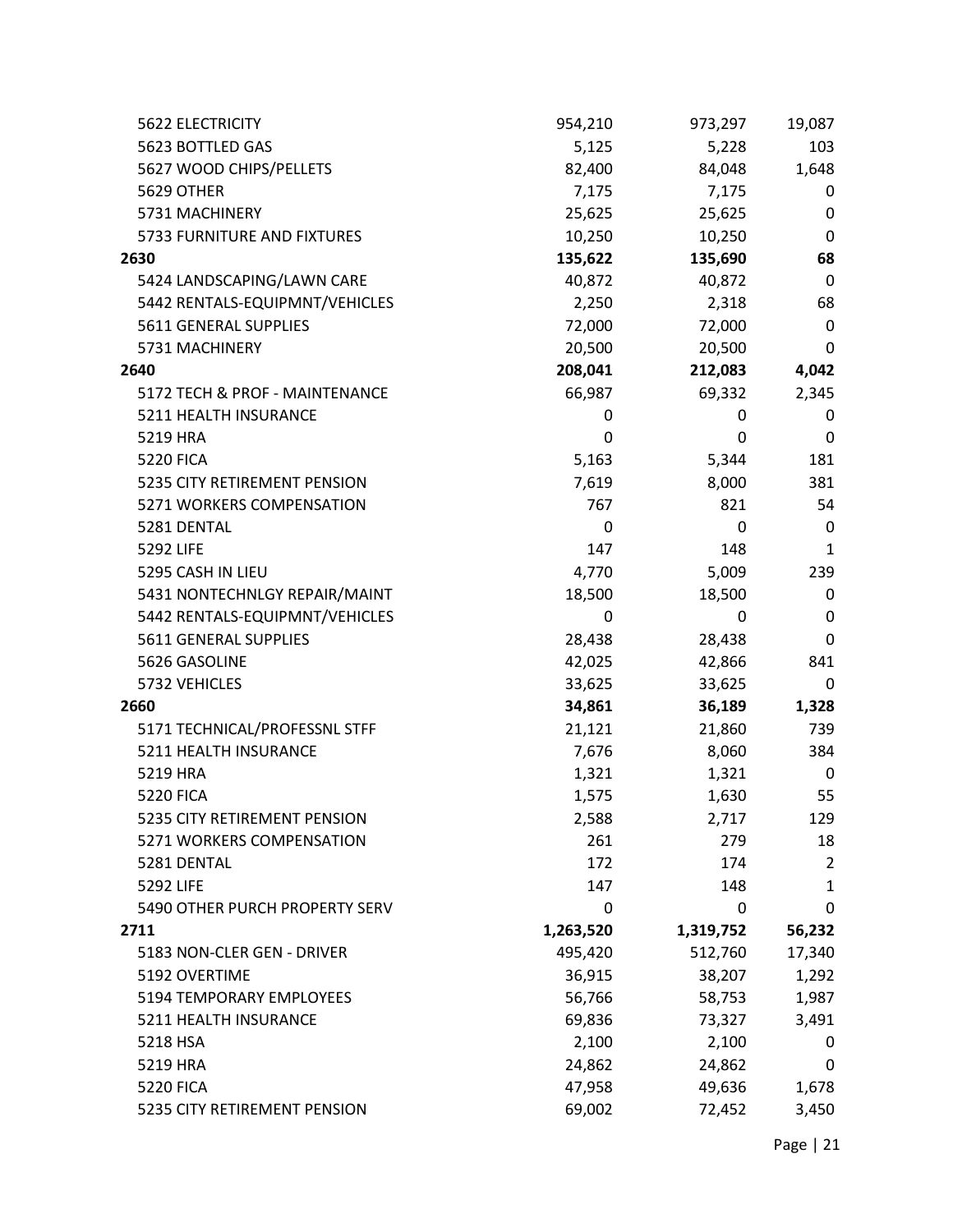| 5271 WORKERS COMPENSATION      | 6,949   | 7,436   | 487              |
|--------------------------------|---------|---------|------------------|
| 5281 DENTAL                    | 3,716   | 3,753   | 37               |
| 5292 LIFE                      | 1,165   | 1,177   | 12               |
| 5295 CASH IN LIEU              | 9,538   | 10,015  | 477              |
| 5442 RENTALS-EQUIPMNT/VEHICLES | 10,000  | 10,300  | 300              |
| 5511 STU TRANS FRM PUB VT LEA  | 26,020  | 27,582  | 1,562            |
| 5519 STU TRANS FRM OTHER       | 401,698 | 425,800 | 24,102           |
| 5534 TELEPHONE AND VOICE       | 550     | 567     | 17               |
| 5611 GENERAL SUPPLIES          | 0       | 0       | 0                |
| 5626 GASOLINE                  | 0       | 0       | 0                |
| 5811 DUES AND FEES - STAFF     | 1,025   | 1,025   | 0                |
| 2715                           | 26,557  | 28,126  | 1,569            |
| 5442 RENTALS-EQUIPMNT/VEHICLES | 882     | 909     | 27               |
| 5519 STU TRANS FRM OTHER       | 25,675  | 27,217  | 1,542            |
| 2716                           | 127,030 | 134,652 | 7,622            |
| 5519 STU TRANS FRM OTHER       | 127,030 | 134,652 | 7,622            |
| 2720                           | 0       | 0       | 0                |
| 5171 TECHNICAL/PROFESSNL STFF  | 0       | 0       | 0                |
| 5211 HEALTH INSURANCE          | 0       | 0       | 0                |
| 5219 HRA                       | 0       | 0       | 0                |
| <b>5220 FICA</b>               | 0       | 0       | 0                |
| 5271 WORKERS COMPENSATION      | 0       | 0       | $\boldsymbol{0}$ |
| 5281 DENTAL                    | 0       | 0       | $\pmb{0}$        |
| 5292 LIFE                      | 0       | 0       | 0                |
| 5611 GENERAL SUPPLIES          | 0       | 0       | 0                |
| 2730                           | 80,459  | 81,445  | 986              |
| 5431 NONTECHNLGY REPAIR/MAINT  | 24,458  | 24,458  | 0                |
| 5442 RENTALS-EQUIPMNT/VEHICLES | 10,250  | 10,558  | 308              |
| 5534 TELEPHONE AND VOICE       | 5,426   | 5,589   | 163              |
| 5611 GENERAL SUPPLIES          | 9,450   | 9,450   | 0                |
| 5626 GASOLINE                  | 25,750  | 26,265  | 515              |
| 5732 VEHICLES                  | 5,125   | 5,125   | 0                |
| 2901                           | 636,456 | 658,124 | 21,668           |
| 5195 COMPENSATED LEAVE         | 354,783 | 367,200 | 12,417           |
| 5211 HEALTH INSURANCE          | 24,431  | 25,652  | 1,221            |
| 5219 HRA                       | 0       | 0       | 0                |
| <b>5220 FICA</b>               | 5,516   | 5,709   | 193              |
| 5261 UNEMPLOYMENT COMPENSATION | 55,000  | 55,000  | 0                |
| 5271 WORKERS COMPENSATION      | 104,550 | 111,869 | 7,319            |
| 5281 DENTAL                    | 0       | 0       | 0                |
| 5296 CATAMOUNT HEALTH FEES     | 0       | 0       | 0                |
| 5311 OFFICIAL/ADMIN SERVICES   | 50,430  | 50,430  | 0                |
| 5341 OTHER PROFESSNL SERVICES  | 0       | 0       | 0                |
| 5531 COMMUNICATIONS            | 7,352   | 7,573   | 221              |
| 5533 POSTAGE                   | 24,494  | 24,494  | 0                |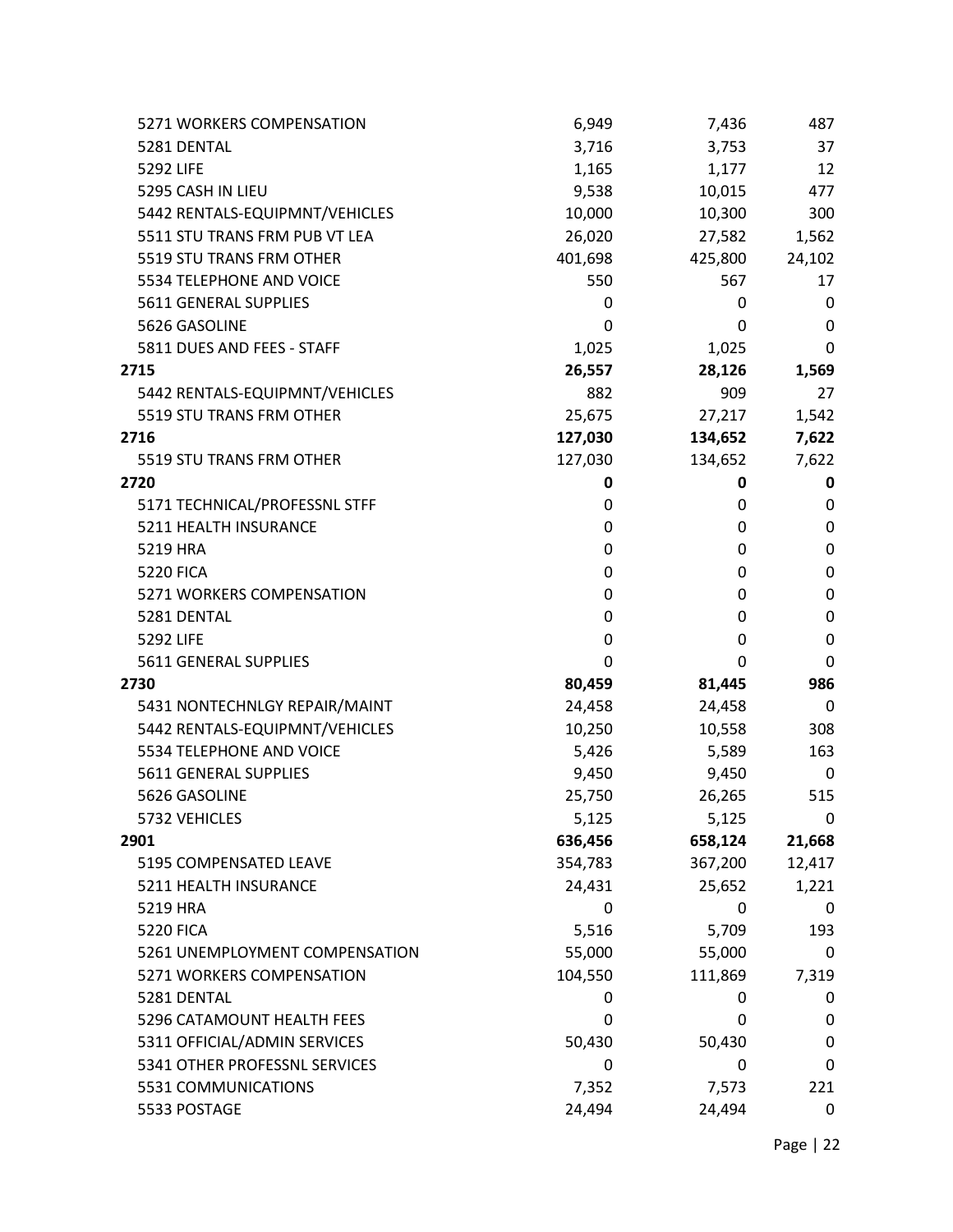| 5534 TELEPHONE AND VOICE       | 9,900       | 10,197     | 297              |
|--------------------------------|-------------|------------|------------------|
| 5611 GENERAL SUPPLIES          | 0           | 0          | 0                |
| 2999                           | 15,000      | 15,000     | 0                |
| 5581 TRAVEL                    | 5,000       | 5,000      | 0                |
| 5611 GENERAL SUPPLIES          | 10,000      | 10,000     | 0                |
| 3300                           | 3,453       | 3,603      | 150              |
| 5194 TEMPORARY EMPLOYEES       | 0           | 0          | 0                |
| 5211 HEALTH INSURANCE          | 2,294       | 2,409      | 115              |
| 5218 HSA                       | 0           | 0          | 0                |
| 5219 HRA                       | 0           | 0          | 0                |
| <b>5220 FICA</b>               | 945         | 978        | 33               |
| 5231 RETIREMENT                | 0           | 0          | 0                |
| 5232 VSTRS--OPEB               | 0           | 0          | $\boldsymbol{0}$ |
| 5233 VSTRS--PENSION PAYMENTS   | 0           | 0          | 0                |
| 5234 VMERS                     | 0           | 0          | 0                |
| 5235 CITY RETIREMENT PENSION   | 0           | 0          | 0                |
| 5240 ON-BEHALF PAYMENTS        | 0           | 0          | 0                |
| 5251 TUITION REIMBURSEMENT     | 0           | 0          | 0                |
| 5271 WORKERS COMPENSATION      | 0           | 0          | 0                |
| 5281 DENTAL                    | 172         | 174        | 2                |
| 5291 OTHER EMPLOYEE BENEFITS   | 0           | 0          | 0                |
| 5292 LIFE                      | 42          | 42         | 0                |
| 5341 OTHER PROFESSNL SERVICES  | $\mathbf 0$ | 0          | 0                |
| 4300                           | 76,250      | 76,250     | 0                |
| 5341 OTHER PROFESSNL SERVICES  | 76,250      | 76,250     | $\mathbf 0$      |
| 4700                           | $\mathbf 0$ | 600,000    | 600,000          |
| 5451 CONSTRUCTION SERVICES     | 0           | 600,000    | 600,000          |
| 5020                           | 4,978,658   | 5,172,971  | 130,000          |
| 5831 REDEMPTION OF PRINCIPAL   | 2,475,000   | 2,635,000  | 160,000          |
| 5832 INTEREST ON LT DEBT       | 2,483,658   | 2,517,971  | 34,313           |
| 5833 BOND ISSUANCE/OTHER DEBT  | 20,000      | 20,000     | 0                |
| 5210                           | 0           | 0          | 0                |
| 5897 PY EXP ADJ                | 0           | 0          | 0                |
| 5390                           | 685,000     | 685,000    | 0                |
| 5919 FUND TRANSFER OUT - OTHER | 685,000     | 685,000    | 0                |
| <b>Grand Total</b>             | 84,246,029  | 87,373,410 | 3,127,381        |

## **SPECIAL & GRANT FUND LINE ITEMS**

| <b>Row Labels</b>       | <b>FY22 Budget</b> | <b>FY23 Proposed</b> | <b>Change</b> |
|-------------------------|--------------------|----------------------|---------------|
| 1101 DIRECT INSTRUCTION | 3,511,577          | 3,511,577            | 0             |
| 5111 TEACHERS           | 815.800            | 815,800              | 0             |
| 5121 PARAEDUCATOR       |                    |                      | 0             |
| 5131 SUBSTITUTES        |                    |                      | 0             |
| 5141 ADMINISTRATION     |                    |                      | 0             |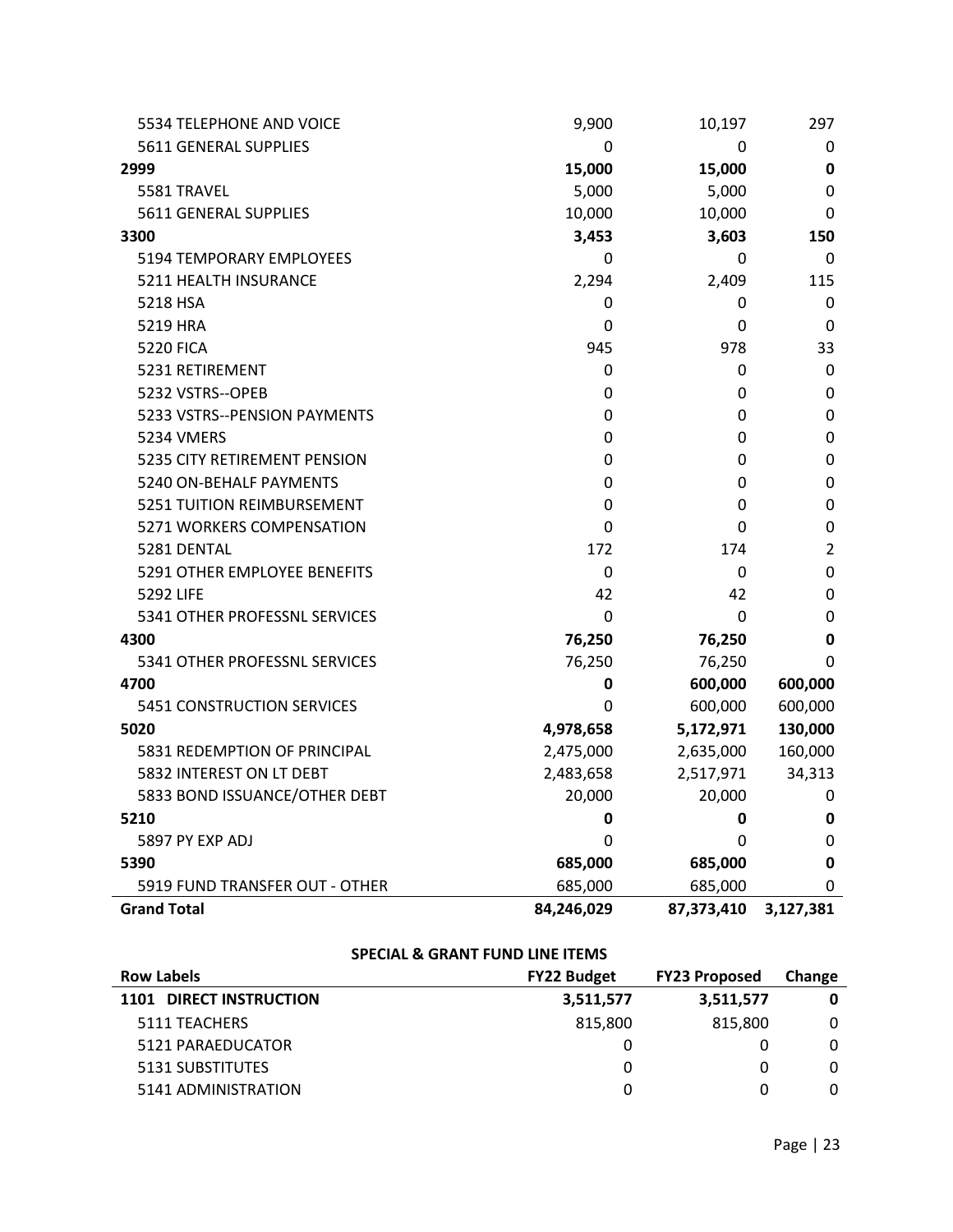| 5161 CLERICAL                  | 22,154  | 22,154  | 0           |
|--------------------------------|---------|---------|-------------|
| 5171 TECHNICAL/PROFESSNL STFF  | 743,536 | 743,536 | 0           |
| 5173 TECH & PROF - LIAISONS    | 0       | 0       | 0           |
| 5175 TECH & PROF - TUTORS      | 0       | 0       | $\mathbf 0$ |
| 5192 OVERTIME                  | 0       | 0       | 0           |
| 5193 STIPENDS                  | 15,600  | 15,600  | 0           |
| 5194 TEMPORARY EMPLOYEES       | 662,461 | 662,461 | 0           |
| 5211 HEALTH INSURANCE          | 139,680 | 139,680 | 0           |
| 5218 HSA                       | 0       | 0       | $\mathbf 0$ |
| 5219 HRA                       | 17,400  | 17,400  | 0           |
| <b>5220 FICA</b>               | 199,263 | 199,263 | 0           |
| 5231 RETIREMENT                | 0       | 0       | 0           |
| 5232 VSTRS--OPEB               | 4,209   | 4,209   | 0           |
| 5233 VSTRS--PENSION PAYMENTS   | 110,850 | 110,850 | 0           |
| 5235 CITY RETIREMENT PENSION   | 4,500   | 4,500   | 0           |
| 5240 ON-BEHALF PAYMENTS        | 0       | 0       | $\mathbf 0$ |
| 5251 TUITION REIMBURSEMENT     | 13,550  | 13,550  | 0           |
| 5261 UNEMPLOYMENT COMPENSATION | 0       | 0       | $\mathbf 0$ |
| 5271 WORKERS COMPENSATION      | 11,984  | 11,984  | 0           |
| 5281 DENTAL                    | 8,300   | 8,300   | 0           |
| 5291 OTHER EMPLOYEE BENEFITS   | 0       | 0       | $\mathbf 0$ |
| 5292 LIFE                      | 2,650   | 2,650   | 0           |
| 5293 STD                       | 0       | 0       | 0           |
| 5294 LTD                       | 0       | 0       | 0           |
| 5295 CASH IN LIEU              | 2,750   | 2,750   | 0           |
| 5296 CATAMOUNT HEALTH FEES     | 0       | 0       | $\mathbf 0$ |
| 5311 OFFICIAL/ADMIN SERVICES   | 0       | 0       | $\mathbf 0$ |
| 5321 PROFESSIONAL EDU SERVICES | 297,987 | 297,987 | 0           |
| 5322 KELLY SUB SERVICES        | 1,000   | 1,000   | 0           |
| 5341 OTHER PROFESSNL SERVICES  | 6,000   | 6,000   | 0           |
| 5431 NONTECHNLGY REPAIR/MAINT  | 0       | 0       | 0           |
| 5441 RENTALS-LAND/BUILDINGS    | 1,050   | 1,050   | 0           |
| 5442 RENTALS-EQUIPMNT/VEHICLES | 0       | 0       | 0           |
| 5519 STU TRANS FRM OTHER       | 1,890   | 1,890   | 0           |
| 5533 POSTAGE                   | 0       | 0       | 0           |
| 5534 TELEPHONE AND VOICE       | 1,709   | 1,709   | 0           |
| 5541 ADVERTISING               | 0       | 0       | 0           |
| 5551 PRINTING AND BINDING      | 6,000   | 6,000   | 0           |
| 5581 TRAVEL                    | 22,000  | 22,000  | 0           |
| 5611 GENERAL SUPPLIES          | 205,804 | 205,804 | 0           |
| 5641 BOOKS AND PERIODICALS     | 12,500  | 12,500  | 0           |
| 5651 SUPPLIES-TECH RELATED     | 178,350 | 178,350 | 0           |
| 5733 FURNITURE AND FIXTURES    | 0       | 0       | 0           |
| 5734 TECH RELATED HARDWARE     | 0       | 0       | 0           |
| 5811 DUES AND FEES - STAFF     | 1,000   | 1,000   | 0           |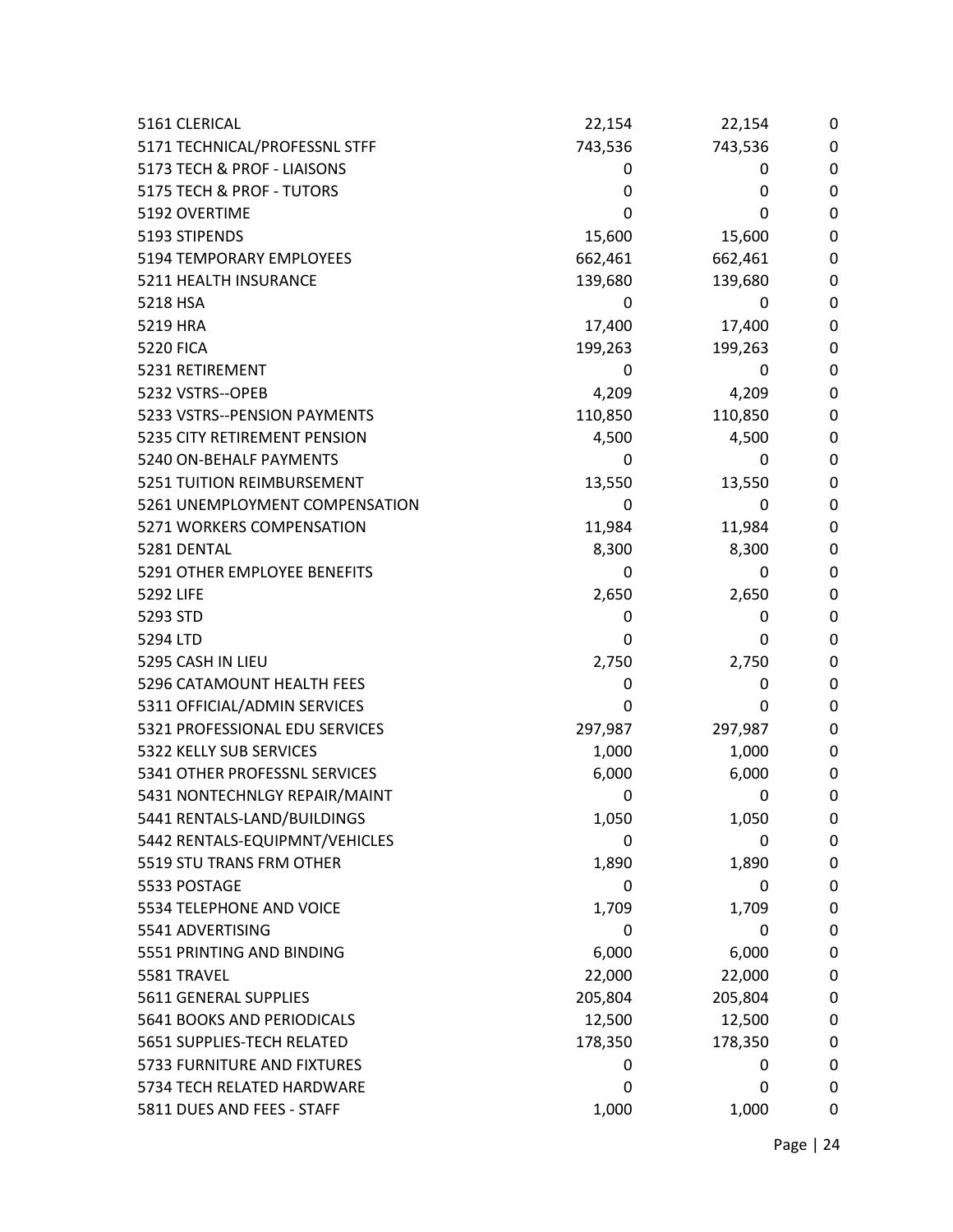| 5812 DUES AND FEES - STUDENTS    | 1,600     | 1,600     | 0 |
|----------------------------------|-----------|-----------|---|
| <b>1201 SPECIAL EDUCATION</b>    | 689,345   | 689,345   | 0 |
| 5111 TEACHERS                    | 0         | 0         | 0 |
| 5121 PARAEDUCATOR                | 300,000   | 300,000   | 0 |
| 5131 SUBSTITUTES                 | 0         | 0         | 0 |
| 5171 TECHNICAL/PROFESSNL STFF    | 139,734   | 139,734   | 0 |
| 5192 OVERTIME                    | 0         | 0         | 0 |
| 5193 STIPENDS                    | 0         | 0         | 0 |
| <b>5194 TEMPORARY EMPLOYEES</b>  | 0         | 0         | 0 |
| 5211 HEALTH INSURANCE            | 0         | 0         | 0 |
| 5218 HSA                         | 0         | 0         | 0 |
| 5219 HRA                         | 0         | 0         | 0 |
| <b>5220 FICA</b>                 | 33,000    | 33,000    | 0 |
| 5231 RETIREMENT                  | 0         | 0         | 0 |
| 5232 VSTRS--OPEB                 | 0         | 0         | 0 |
| 5233 VSTRS--PENSION PAYMENTS     | 0         | 0         | 0 |
| 5235 CITY RETIREMENT PENSION     | 0         | 0         | 0 |
| 5240 ON-BEHALF PAYMENTS          | 0         | 0         | 0 |
| 5251 TUITION REIMBURSEMENT       | 0         | 0         | 0 |
| 5261 UNEMPLOYMENT COMPENSATION   | 0         | 0         | 0 |
| 5271 WORKERS COMPENSATION        | 0         | 0         | 0 |
| 5281 DENTAL                      | 0         | 0         | 0 |
| 5291 OTHER EMPLOYEE BENEFITS     | 0         | 0         | 0 |
| 5292 LIFE                        | 0         | 0         | 0 |
| 5293 STD                         | 0         | 0         | 0 |
| 5294 LTD                         | 0         | 0         | 0 |
| 5295 CASH IN LIEU                | 0         | 0         | 0 |
| 5296 CATAMOUNT HEALTH FEES       | 0         | 0         | 0 |
| 5321 PROFESSIONAL EDU SERVICES   | 134,611   | 134,611   | 0 |
| 5322 KELLY SUB SERVICES          | 0         | 0         | 0 |
| 5533 POSTAGE                     | 0         | 0         | 0 |
| 5581 TRAVEL                      | 0         | 0         | 0 |
| 5611 GENERAL SUPPLIES            | 82,000    | 82,000    | 0 |
| 5641 BOOKS AND PERIODICALS       | 0         | 0         | 0 |
| 5651 SUPPLIES-TECH RELATED       | 0         | 0         | 0 |
| 5731 MACHINERY                   | 0         | 0         | 0 |
| 5812 DUES AND FEES - STUDENTS    | 0         | 0         | 0 |
| <b>1301 VOCATIONAL EDUCATION</b> | 2,058,582 | 2,058,582 | 0 |
| 5111 TEACHERS                    | 1,308,413 | 1,308,413 | 0 |
| 5121 PARAEDUCATOR                | 19,798    | 19,798    | 0 |
| 5131 SUBSTITUTES                 | 200       | 200       | 0 |
| 5161 CLERICAL                    | 0         | 0         | 0 |
| 5171 TECHNICAL/PROFESSNL STFF    | 0         | 0         | 0 |
| 5193 STIPENDS                    | 1,000     | 1,000     | 0 |
| 5194 TEMPORARY EMPLOYEES         | 0         | 0         | 0 |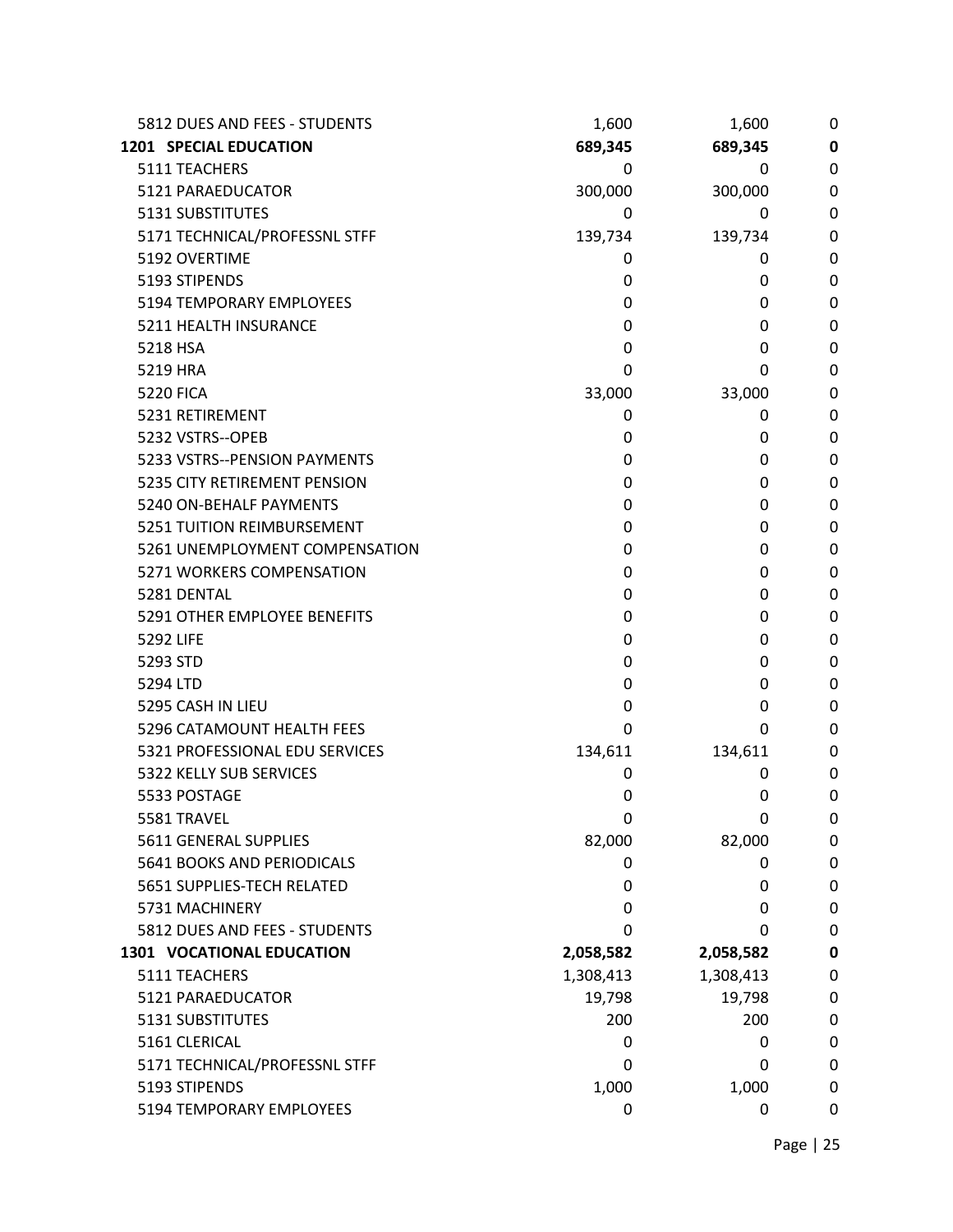| 5211 HEALTH INSURANCE          | 237,307 | 237,307 | 0                |
|--------------------------------|---------|---------|------------------|
| 5218 HSA                       | 0       | 0       | $\mathbf 0$      |
| 5219 HRA                       | 37,000  | 37,000  | 0                |
| <b>5220 FICA</b>               | 101,700 | 101,700 | 0                |
| 5231 RETIREMENT                | 0       | 0       | 0                |
| 5232 VSTRS--OPEB               | 12,600  | 12,600  | 0                |
| 5233 VSTRS--PENSION PAYMENTS   | 0       | 0       | 0                |
| 5235 CITY RETIREMENT PENSION   | 0       | 0       | 0                |
| 5240 ON-BEHALF PAYMENTS        | 0       | 0       | 0                |
| 5251 TUITION REIMBURSEMENT     | 15,000  | 15,000  | 0                |
| 5261 UNEMPLOYMENT COMPENSATION | 0       | 0       | 0                |
| 5271 WORKERS COMPENSATION      | 15,801  | 15,801  | 0                |
| 5281 DENTAL                    | 14,234  | 14,234  | 0                |
| 5291 OTHER EMPLOYEE BENEFITS   | 0       | 0       | 0                |
| 5292 LIFE                      | 2,175   | 2,175   | 0                |
| 5293 STD                       | 0       | 0       | 0                |
| 5294 LTD                       | 0       | 0       | 0                |
| 5295 CASH IN LIEU              | 7,063   | 7,063   | 0                |
| 5296 CATAMOUNT HEALTH FEES     | 0       | 0       | 0                |
| 5321 PROFESSIONAL EDU SERVICES | 16,650  | 16,650  | 0                |
| 5322 KELLY SUB SERVICES        | 10,000  | 10,000  | 0                |
| 5352 OTHER TECHNICAL SERVICES  | 11,950  | 11,950  | 0                |
| 5425 TRASH & RECYCLING         | 0       | 0       | $\boldsymbol{0}$ |
| 5431 NONTECHNLGY REPAIR/MAINT  | 16,820  | 16,820  | 0                |
| 5442 RENTALS-EQUIPMNT/VEHICLES | 5,540   | 5,540   | 0                |
| 5521 INSURANCE (NOT EMP BEN)   | 0       | 0       | 0                |
| 5534 TELEPHONE AND VOICE       | 0       | 0       | $\mathbf 0$      |
| 5541 ADVERTISING               | 8,250   | 8,250   | 0                |
| 5551 PRINTING AND BINDING      | 2,843   | 2,843   | 0                |
| 5566 TUITN TO VC-ON BEHALF     | 0       | 0       | 0                |
| 5581 TRAVEL                    | 10,493  | 10,493  | 0                |
| 5611 GENERAL SUPPLIES          | 137,169 | 137,169 | 0                |
| 5641 BOOKS AND PERIODICALS     | 16,720  | 16,720  | 0                |
| 5651 SUPPLIES-TECH RELATED     | 22,319  | 22,319  | 0                |
| 5730 EQUIPMENT                 | 0       | 0       | 0                |
| 5731 MACHINERY                 | 9,800   | 9,800   | 0                |
| 5733 FURNITURE AND FIXTURES    | 0       | 0       | 0                |
| 5739 OTHER EQUIPMENT           | 9,000   | 9,000   | 0                |
| 5811 DUES AND FEES - STAFF     | 0       | 0       | 0                |
| 5812 DUES AND FEES - STUDENTS  | 8,737   | 8,737   | 0                |
| 5913 TRANSFER OF INDIRECTS     | 0       | 0       | 0                |
| 1401 ATHLETICS                 | 0       | 0       | $\bf{0}$         |
| 5611 GENERAL SUPPLIES          | 0       | 0       | 0                |
| 1501 CO-CURRICULAR             | 0       | 0       | $\bf{0}$         |
| 5322 KELLY SUB SERVICES        | 0       | 0       | 0                |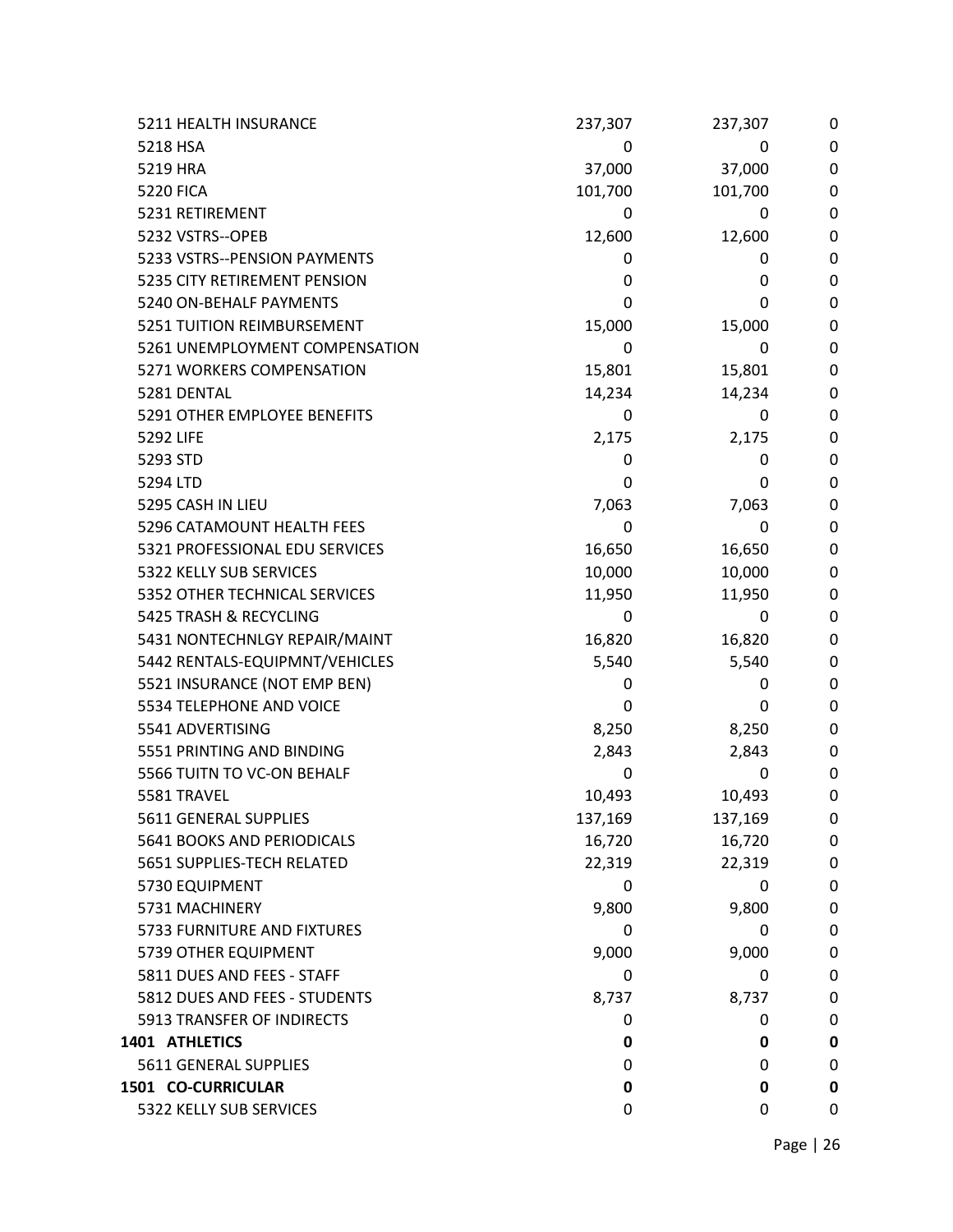| 5581 TRAVEL                    | 0       | 0            | 0         |
|--------------------------------|---------|--------------|-----------|
| 5611 GENERAL SUPPLIES          | 0       | 0            | 0         |
| 5651 SUPPLIES-TECH RELATED     | 0       | 0            | 0         |
| <b>1601 ADULT EDUCATION</b>    | 38,679  | 38,679       | 0         |
| 5141 ADMINISTRATION            | 22,739  | 22,739       | 0         |
| 5171 TECHNICAL/PROFESSNL STFF  | 0       | 0            | 0         |
| 5194 TEMPORARY EMPLOYEES       | 3,630   | 3,630        | 0         |
| 5211 HEALTH INSURANCE          | 0       | 0            | 0         |
| 5218 HSA                       | 0       | 0            | 0         |
| 5219 HRA                       | 0       | 0            | 0         |
| <b>5220 FICA</b>               | 1,788   | 1,788        | 0         |
| 5231 RETIREMENT                | 0       | 0            | 0         |
| 5232 VSTRS--OPEB               | 0       | 0            | 0         |
| 5233 VSTRS--PENSION PAYMENTS   | 0       | 0            | 0         |
| 5235 CITY RETIREMENT PENSION   | 0       | 0            | 0         |
| 5240 ON-BEHALF PAYMENTS        | 0       | 0            | 0         |
| 5251 TUITION REIMBURSEMENT     | 0       | 0            | 0         |
| 5261 UNEMPLOYMENT COMPENSATION | 0       | 0            | 0         |
| 5271 WORKERS COMPENSATION      | 0       | 0            | 0         |
| 5281 DENTAL                    | 0       | 0            | 0         |
| 5291 OTHER EMPLOYEE BENEFITS   | 0       | 0            | 0         |
| 5292 LIFE                      | 0       | 0            | 0         |
| 5293 STD                       | 0       | 0            | 0         |
| 5294 LTD                       | 0       | 0            | 0         |
| 5295 CASH IN LIEU              | 0       | 0            | 0         |
| 5296 CATAMOUNT HEALTH FEES     | 0       | 0            | 0         |
| 5321 PROFESSIONAL EDU SERVICES | 0       | 0            | 0         |
| 5441 RENTALS-LAND/BUILDINGS    | 500     | 500          | 0         |
| 5541 ADVERTISING               | 0       | 0            | 0         |
| 5566 TUITN TO VC-ON BEHALF     | 6,000   | 6,000        | 0         |
| 5581 TRAVEL                    | 1,000   | 1,000        | 0         |
| 5611 GENERAL SUPPLIES          | 3,022   | 3,022        | 0         |
| 5812 DUES AND FEES - STUDENTS  | 0       | 0            | 0         |
| 2110 ATTEND/SOCIALWORK SERV    | 823,652 | 823,652      | $\pmb{0}$ |
| 5111 TEACHERS                  | 63,391  | 63,391       | 0         |
| 5121 PARAEDUCATOR              | 0       | $\mathbf{0}$ | 0         |
| 5171 TECHNICAL/PROFESSNL STFF  | 119,363 | 119,363      | 0         |
| 5173 TECH & PROF - LIAISONS    | 0       | 0            | 0         |
| 5175 TECH & PROF - TUTORS      | 0       | 0            | 0         |
| 5192 OVERTIME                  | 0       | 0            | 0         |
| 5193 STIPENDS                  | 2,750   | 2,750        | 0         |
| 5194 TEMPORARY EMPLOYEES       | 0       | 0            | 0         |
| 5211 HEALTH INSURANCE          | 22,200  | 22,200       | 0         |
| 5218 HSA                       | 0       | 0            | 0         |
| 5219 HRA                       | 3,244   | 3,244        | 0         |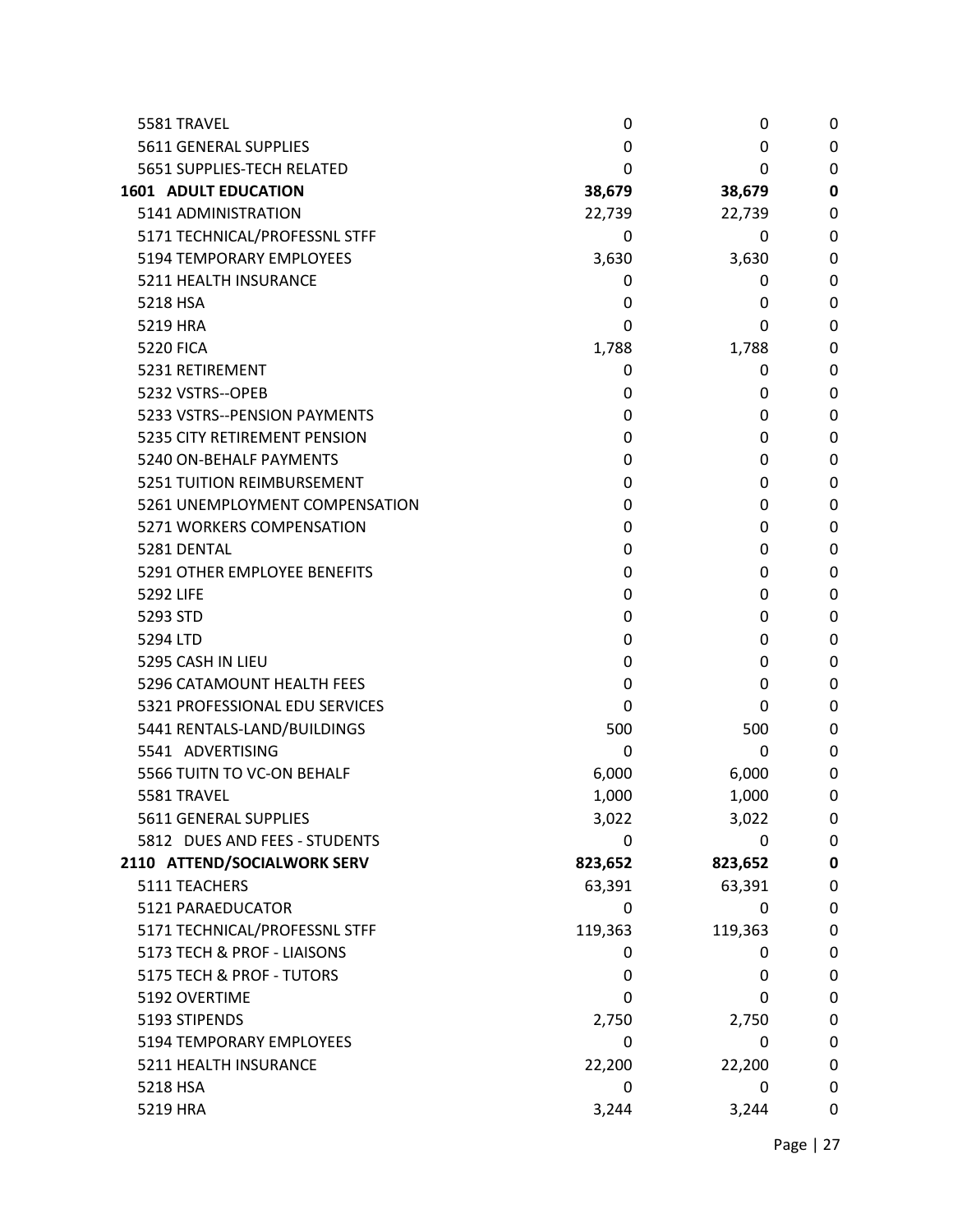| <b>5220 FICA</b>               | 12,658  | 12,658  | 0           |
|--------------------------------|---------|---------|-------------|
| 5231 RETIREMENT                | 0       | 0       | 0           |
| 5232 VSTRS--OPEB               | 0       | 0       | $\mathbf 0$ |
| 5233 VSTRS--PENSION PAYMENTS   | 3,750   | 3,750   | 0           |
| 5235 CITY RETIREMENT PENSION   | 11,341  | 11,341  | 0           |
| 5240 ON-BEHALF PAYMENTS        | 0       | 0       | 0           |
| 5250 TUITION REIMBURSEMENT     | 2,000   | 2,000   | 0           |
| 5251 TUITION REIMBURSEMENT     | 0       | 0       | 0           |
| 5261 UNEMPLOYMENT COMPENSATION | 0       | 0       | 0           |
| 5271 WORKERS COMPENSATION      | 1,271   | 1,271   | 0           |
| 5281 DENTAL                    | 2,316   | 2,316   | 0           |
| 5291 OTHER EMPLOYEE BENEFITS   | 0       | 0       | 0           |
| 5292 LIFE                      | 311     | 311     | 0           |
| 5293 STD                       | 0       | 0       | 0           |
| 5294 LTD                       | 0       | 0       | 0           |
| 5295 CASH IN LIEU              | 1,900   | 1,900   | 0           |
| 5296 CATAMOUNT HEALTH FEES     | 0       | 0       | 0           |
| 5321 PROFESSIONAL EDU SERVICES | 573,938 | 573,938 | 0           |
| 5322 KELLY SUB SERVICES        | 0       | 0       | 0           |
| 5534 TELEPHONE AND VOICE       | 1,050   | 1,050   | 0           |
| 5551 PRINTING AND BINDING      | 0       | 0       | 0           |
| 5581 TRAVEL                    | 440     | 440     | 0           |
| 5611 GENERAL SUPPLIES          | 1,730   | 1,730   | 0           |
| 5811 DUES AND FEES - STAFF     | 0       | 0       | 0           |
| <b>2120 GUIDANCE SERVICES</b>  | 206,254 | 206,254 | 0           |
| 5111 TEACHERS                  | 124,682 | 124,682 | 0           |
| <b>5131 SUBSTITUTES</b>        | 0       | 0       | 0           |
| 5161 CLERICAL                  | 18,630  | 18,630  | 0           |
| 5171 TECHNICAL/PROFESSNL STFF  | 0       | 0       | 0           |
| 5193 STIPENDS                  | 0       | 0       | 0           |
| 5194 TEMPORARY EMPLOYEES       | 0       | 0       | 0           |
| 5211 HEALTH INSURANCE          | 15,845  | 15,845  | 0           |
| 5218 HSA                       | 0       | 0       | 0           |
| 5219 HRA                       | 7,950   | 7,950   | 0           |
| <b>5220 FICA</b>               | 11,205  | 11,205  | 0           |
| 5231 RETIREMENT                | 0       | 0       | 0           |
| 5232 VSTRS--OPEB               | 1,395   | 1,395   | 0           |
| 5233 VSTRS--PENSION PAYMENTS   | 5,625   | 5,625   | 0           |
| 5235 CITY RETIREMENT PENSION   | 4,625   | 4,625   | 0           |
| 5240 ON-BEHALF PAYMENTS        | 0       | 0       | 0           |
| 5251 TUITION REIMBURSEMENT     | 1,750   | 1,750   | 0           |
| 5261 UNEMPLOYMENT COMPENSATION | 0       | 0       | 0           |
| 5271 WORKERS COMPENSATION      | 2,356   | 2,356   | 0           |
| 5281 DENTAL                    | 1,992   | 1,992   | 0           |
| 5291 OTHER EMPLOYEE BENEFITS   | 0       | 0       | 0           |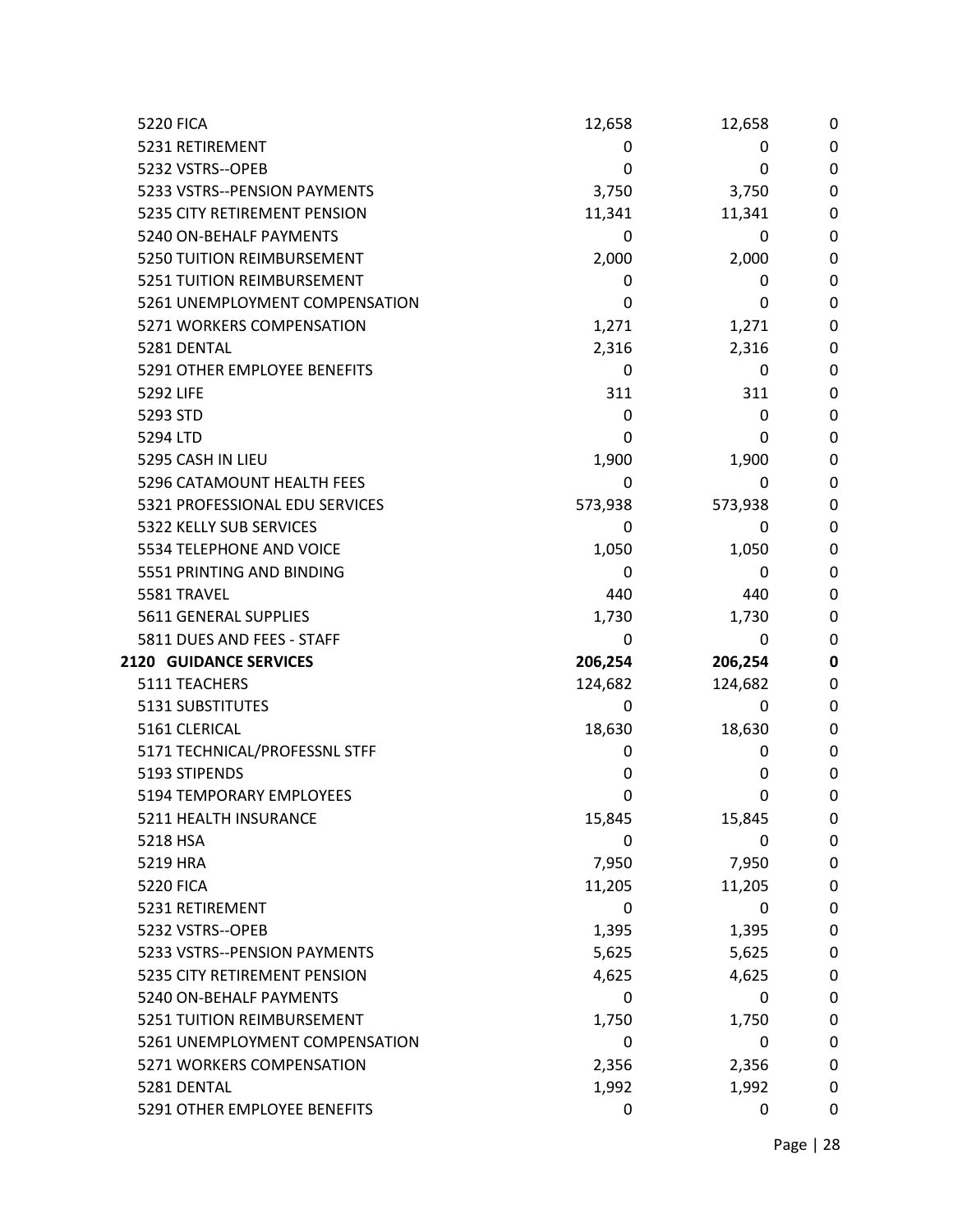| 5292 LIFE                      | 474    | 474          | 0           |
|--------------------------------|--------|--------------|-------------|
| 5293 STD                       | 0      | $\mathbf{0}$ | 0           |
| 5294 LTD                       | 0      | 0            | 0           |
| 5295 CASH IN LIEU              | 825    | 825          | 0           |
| 5296 CATAMOUNT HEALTH FEES     | 0      | 0            | 0           |
| 5321 PROFESSIONAL EDU SERVICES | 315    | 315          | 0           |
| 5581 TRAVEL                    | 550    | 550          | 0           |
| 5611 GENERAL SUPPLIES          | 7,585  | 7,585        | 0           |
| 5641 BOOKS AND PERIODICALS     | 0      | 0            | 0           |
| 5651 SUPPLIES-TECH RELATED     | 0      | 0            | 0           |
| 5811 DUES AND FEES - STAFF     | 450    | 450          | 0           |
| 5812 DUES AND FEES - STUDENTS  | 0      | 0            | 0           |
| 2131 HEALTH SERVICES           | 57,209 | 57,209       | 0           |
| 5111 TEACHERS                  | 0      | 0            | 0           |
| 5193 STIPENDS                  | 0      | 0            | 0           |
| 5211 HEALTH INSURANCE          | 0      | 0            | 0           |
| 5218 HSA                       | 0      | 0            | 0           |
| 5219 HRA                       | 0      | 0            | 0           |
| <b>5220 FICA</b>               | 0      | 0            | 0           |
| 5231 RETIREMENT                | 0      | 0            | 0           |
| 5232 VSTRS--OPEB               | 0      | 0            | 0           |
| 5233 VSTRS--PENSION PAYMENTS   | 0      | 0            | 0           |
| 5235 CITY RETIREMENT PENSION   | 0      | 0            | 0           |
| 5240 ON-BEHALF PAYMENTS        | 0      | 0            | 0           |
| 5251 TUITION REIMBURSEMENT     | 0      | 0            | 0           |
| 5261 UNEMPLOYMENT COMPENSATION | 0      | 0            | 0           |
| 5271 WORKERS COMPENSATION      | 0      | 0            | 0           |
| 5281 DENTAL                    | 0      | 0            | 0           |
| 5291 OTHER EMPLOYEE BENEFITS   | 0      | 0            | 0           |
| 5292 LIFE                      | 0      | 0            | 0           |
| 5293 STD                       | 0      | 0            | 0           |
| 5294 LTD                       | 0      | 0            | 0           |
| 5295 CASH IN LIEU              | 0      | 0            | 0           |
| 5296 CATAMOUNT HEALTH FEES     | 0      | 0            | 0           |
| 5321 PROFESSIONAL EDU SERVICES | 19,560 | 19,560       | 0           |
| 5541 ADVERTISING               | 0      | 0            | 0           |
| 5551 PRINTING AND BINDING      | 0      | 0            | 0           |
| 5581 TRAVEL                    | 0      | 0            | 0           |
| 5611 GENERAL SUPPLIES          | 37,649 | 37,649       | 0           |
| 2140 PSYCHOLOGICAL SERVICES    | 65,000 | 65,000       | $\mathbf 0$ |
| 5321 PROFESSIONAL EDU SERVICES | 30,000 | 30,000       | 0           |
| 5611 GENERAL SUPPLIES          | 35,000 | 35,000       | 0           |
| 2151 SPCH PATHLGY/AUDILGY SERV | 78,408 | 78,408       | 0           |
| 5194 TEMPORARY EMPLOYEES       | 0      | 0            | 0           |
| 5211 HEALTH INSURANCE          | 0      | 0            | 0           |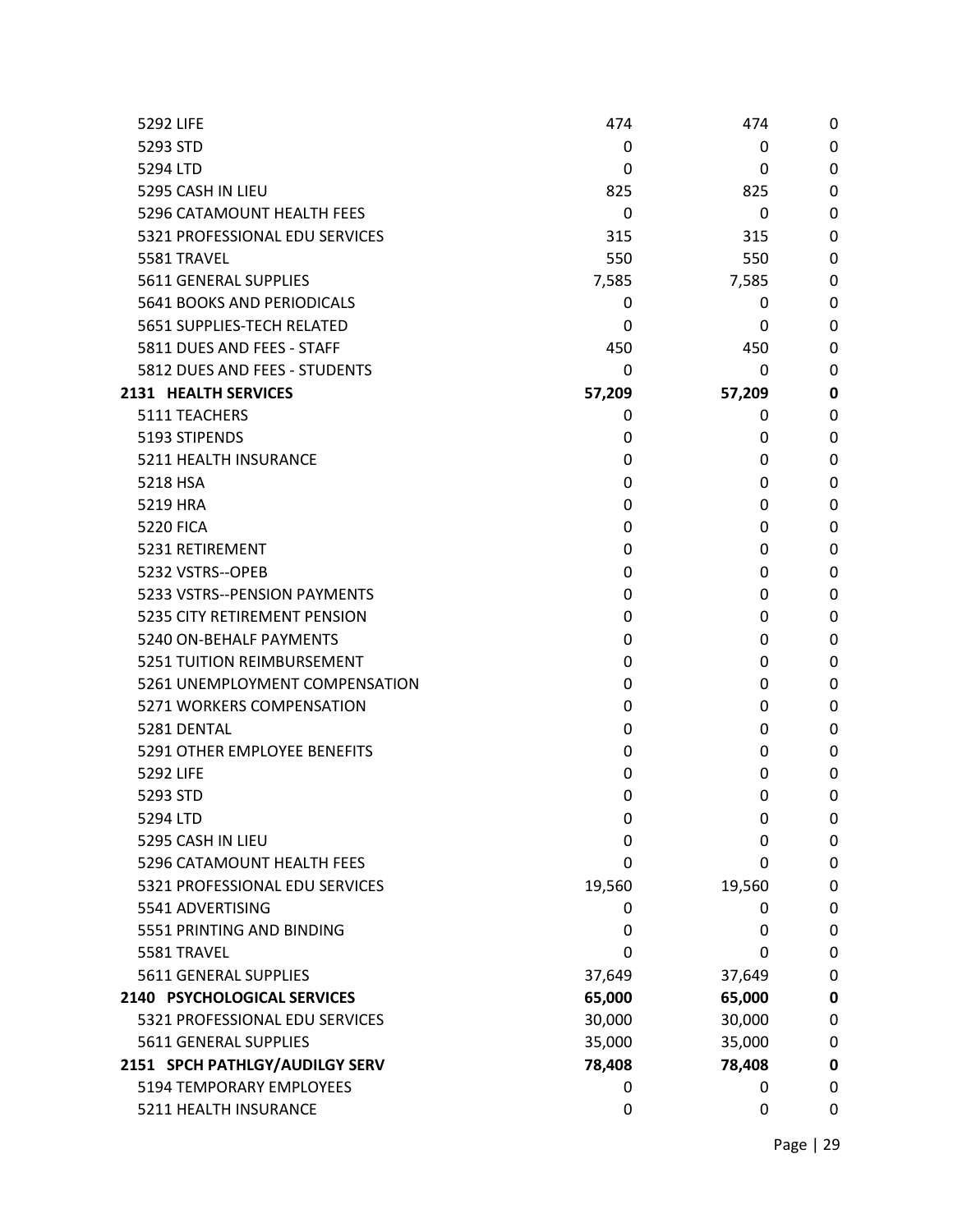| 5219 HRA                       | 0       | 0       | $\mathbf 0$ |
|--------------------------------|---------|---------|-------------|
| <b>5220 FICA</b>               | 2,162   | 2,162   | 0           |
| 5235 CITY RETIREMENT PENSION   | 0       | 0       | 0           |
| 5281 DENTAL                    | 0       | 0       | 0           |
| 5292 LIFE                      | 0       | 0       | 0           |
| 5295 CASH IN LIEU              | 0       | 0       | 0           |
| 5321 PROFESSIONAL EDU SERVICES | 73,746  | 73,746  | 0           |
| 5611 GENERAL SUPPLIES          | 2,500   | 2,500   | 0           |
| 5651 SUPPLIES-TECH RELATED     | 0       | 0       | 0           |
| 2160 OCCUPATIONAL THERAPY      | 156,100 | 156,100 | 0           |
| 5131 SUBSTITUTES               | 0       | 0       | 0           |
| 5171 TECHNICAL/PROFESSNL STFF  | 144,723 | 144,723 | 0           |
| 5193 STIPENDS                  | 0       | 0       | 0           |
| 5194 TEMPORARY EMPLOYEES       | 0       | 0       | 0           |
| 5211 HEALTH INSURANCE          | 0       | 0       | 0           |
| 5218 HSA                       | 0       | 0       | 0           |
| 5219 HRA                       | 0       | 0       | 0           |
| <b>5220 FICA</b>               | 11,377  | 11,377  | 0           |
| 5231 RETIREMENT                | 0       | 0       | 0           |
| 5232 VSTRS--OPEB               | 0       | 0       | 0           |
| 5233 VSTRS--PENSION PAYMENTS   | 0       | 0       | 0           |
| 5235 CITY RETIREMENT PENSION   | 0       | 0       | 0           |
| 5240 ON-BEHALF PAYMENTS        | 0       | 0       | 0           |
| 5251 TUITION REIMBURSEMENT     | 0       | 0       | 0           |
| 5261 UNEMPLOYMENT COMPENSATION | 0       | 0       | 0           |
| 5271 WORKERS COMPENSATION      | 0       | 0       | 0           |
| 5281 DENTAL                    | 0       | 0       | 0           |
| 5291 OTHER EMPLOYEE BENEFITS   | 0       | 0       | 0           |
| 5292 LIFE                      | 0       | 0       | 0           |
| 5293 STD                       | 0       | 0       | 0           |
| 5294 LTD                       | 0       | 0       | 0           |
| 5295 CASH IN LIEU              | 0       | 0       | 0           |
| 5296 CATAMOUNT HEALTH FEES     | 0       | 0       | $\mathbf 0$ |
| 2170 PHYSICAL THERAPY          | 28,710  | 28,710  | $\mathbf 0$ |
| 5171 TECHNICAL/PROFESSNL STFF  | 26,618  | 26,618  | 0           |
| 5194 TEMPORARY EMPLOYEES       | 0       | 0       | $\mathbf 0$ |
| 5211 HEALTH INSURANCE          | 0       | 0       | 0           |
| 5219 HRA                       | 0       | 0       | 0           |
| <b>5220 FICA</b>               | 2,092   | 2,092   | $\mathbf 0$ |
| 5281 DENTAL                    | 0       | 0       | $\mathbf 0$ |
| 5292 LIFE                      | 0       | 0       | $\mathbf 0$ |
| 5611 GENERAL SUPPLIES          | 0       | 0       | 0           |
| 2190 OTHER SUPPORT SERV-STU    | 27,904  | 27,904  | 0           |
| 5171 TECHNICAL/PROFESSNL STFF  | 8,810   | 8,810   | 0           |
| 5193 STIPENDS                  | 0       | 0       | 0           |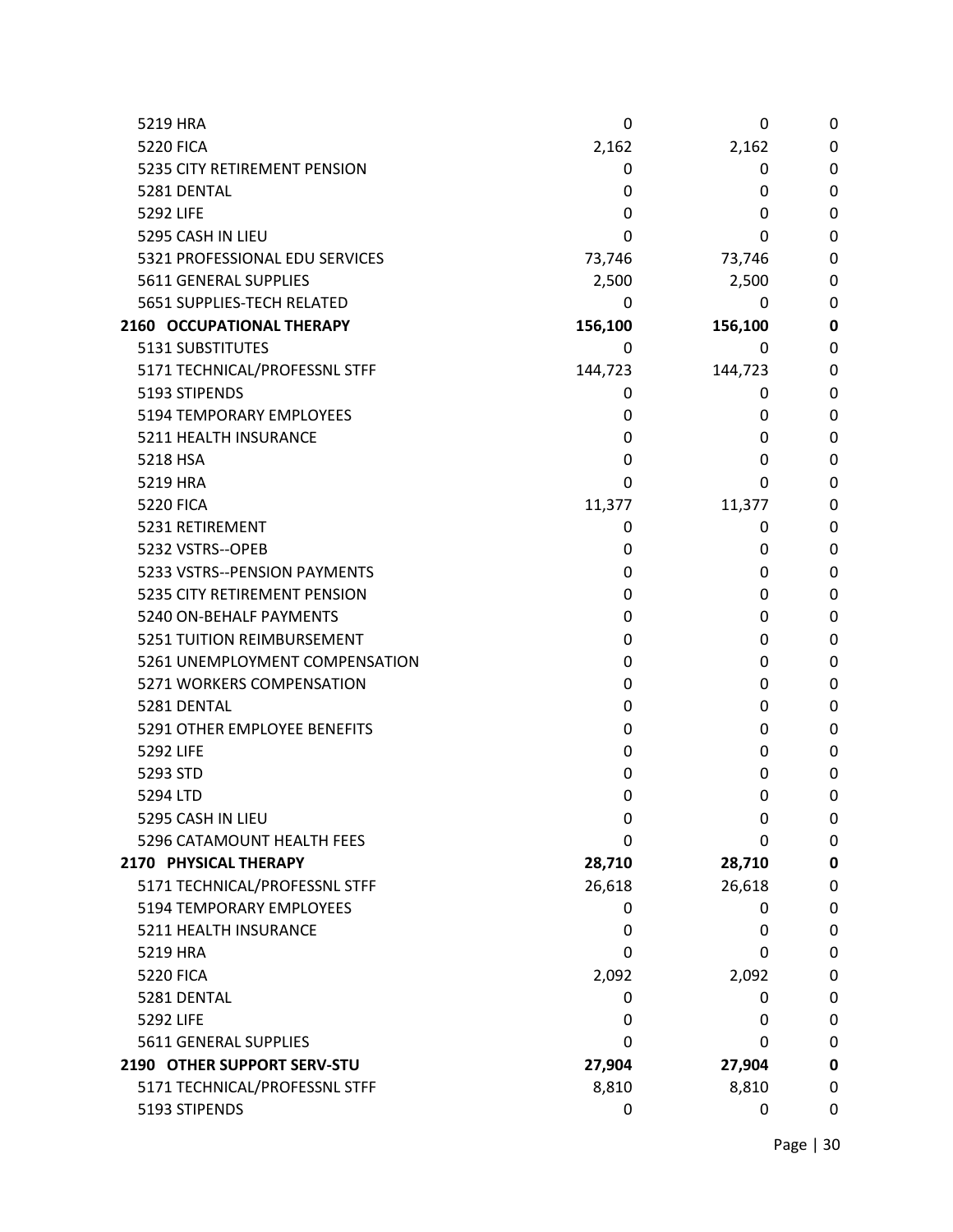| 5211 HEALTH INSURANCE          | 0       | 0       | 0           |
|--------------------------------|---------|---------|-------------|
| 5218 HSA                       | 0       | 0       | 0           |
| 5219 HRA                       | 0       | 0       | 0           |
| <b>5220 FICA</b>               | 694     | 694     | 0           |
| 5231 RETIREMENT                | 0       | 0       | 0           |
| 5232 VSTRS--OPEB               | 0       | 0       | 0           |
| 5233 VSTRS--PENSION PAYMENTS   | 0       | 0       | 0           |
| 5235 CITY RETIREMENT PENSION   | 0       | 0       | 0           |
| 5240 ON-BEHALF PAYMENTS        | 0       | 0       | 0           |
| 5251 TUITION REIMBURSEMENT     | 0       | 0       | 0           |
| 5261 UNEMPLOYMENT COMPENSATION | 0       | 0       | 0           |
| 5271 WORKERS COMPENSATION      | 0       | 0       | 0           |
| 5281 DENTAL                    | 0       | 0       | 0           |
| 5291 OTHER EMPLOYEE BENEFITS   | 0       | 0       | 0           |
| 5292 LIFE                      | 0       | 0       | 0           |
| 5293 STD                       | 0       | 0       | 0           |
| 5294 LTD                       | 0       | 0       | 0           |
| 5295 CASH IN LIEU              | 0       | 0       | 0           |
| 5296 CATAMOUNT HEALTH FEES     | 0       | 0       | 0           |
| 5321 PROFESSIONAL EDU SERVICES | 14,000  | 14,000  | 0           |
| 5611 GENERAL SUPPLIES          | 4,400   | 4,400   | 0           |
| 2212 INSTRUCT/CURRICULMDEVELOP | 0       | 0       | $\bf{0}$    |
| 5111 TEACHERS                  | 0       | 0       | 0           |
| 5171 TECHNICAL/PROFESSNL STFF  | 0       | 0       | 0           |
| 5193 STIPENDS                  | 0       | 0       | 0           |
| 5194 TEMPORARY EMPLOYEES       | 0       | 0       | 0           |
| 5211 HEALTH INSURANCE          | 0       | 0       | 0           |
| <b>5220 FICA</b>               | 0       | 0       | 0           |
| 5232 VSTRS--OPEB               | 0       | 0       | 0           |
| 5251 TUITION REIMBURSEMENT     | 0       | 0       | 0           |
| 5271 WORKERS COMPENSATION      | 0       | 0       | 0           |
| 5281 DENTAL                    | 0       | 0       | 0           |
| 5292 LIFE                      | 0       | 0       | 0           |
| 5295 CASH IN LIEU              | 0       | 0       | 0           |
| 5321 PROFESSIONAL EDU SERVICES | 0       | 0       | 0           |
| 5322 KELLY SUB SERVICES        | 0       | 0       | 0           |
| 5581 TRAVEL                    | 0       | 0       | 0           |
| 5811 DUES AND FEES - STAFF     | 0       | 0       | 0           |
| 2213 INSTRUCT STAFF TRAIN      | 978,995 | 978,995 | $\mathbf 0$ |
| 5111 TEACHERS                  | 401,500 | 401,500 | 0           |
| 5141 ADMINISTRATION            | 23,000  | 23,000  | 0           |
| 5161 CLERICAL                  | 0       | 0       | 0           |
| 5171 TECHNICAL/PROFESSNL STFF  | 0       | 0       | 0           |
| 5193 STIPENDS                  | 26,225  | 26,225  | 0           |
| 5194 TEMPORARY EMPLOYEES       | 0       | 0       | 0           |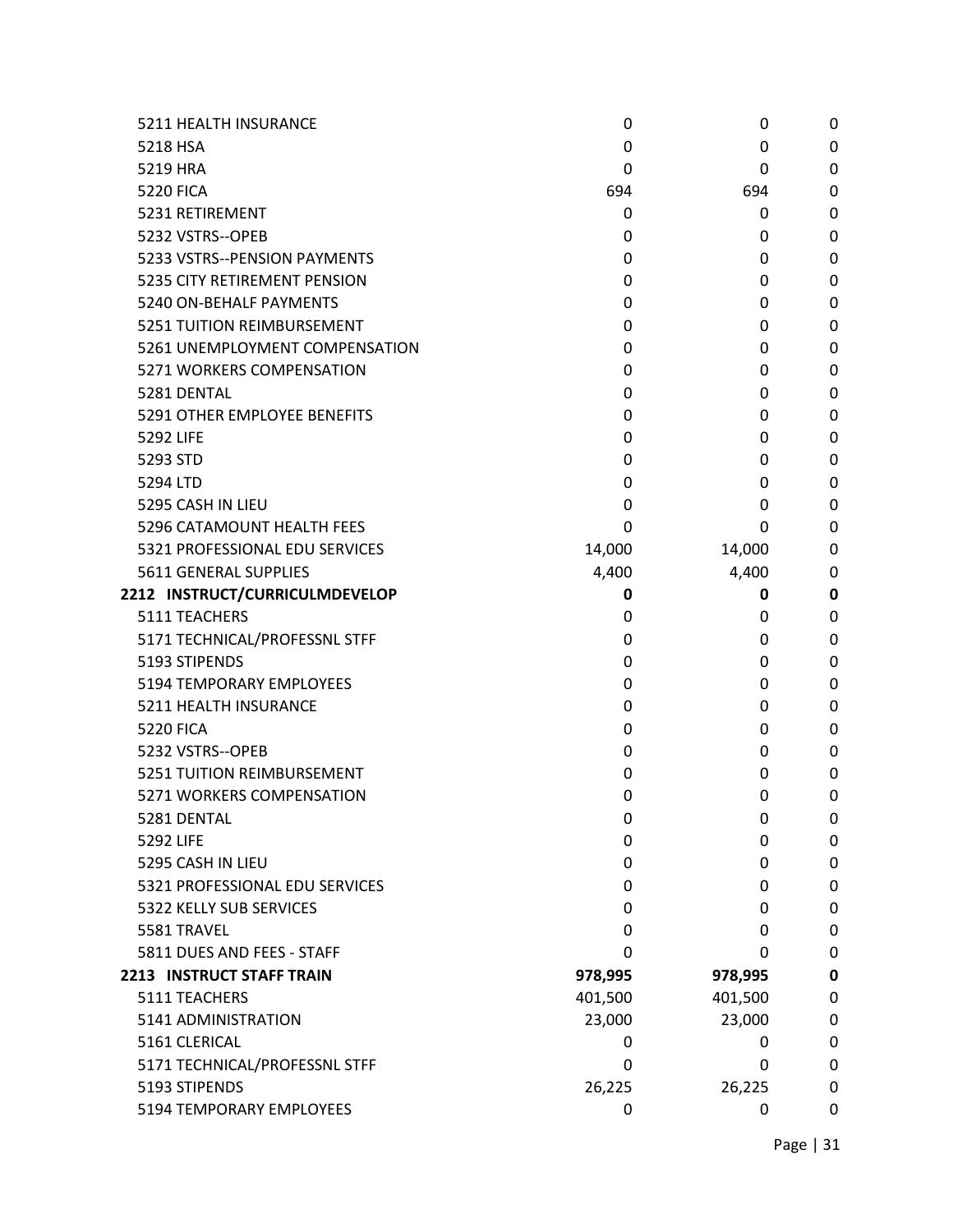| 5211 HEALTH INSURANCE          | 104,465 | 104,465 | 0           |
|--------------------------------|---------|---------|-------------|
| 5218 HSA                       | 0       | 0       | 0           |
| 5219 HRA                       | 18,150  | 18,150  | 0           |
| <b>5220 FICA</b>               | 48,091  | 48,091  | 0           |
| 5231 RETIREMENT                | 0       | 0       | 0           |
| 5232 VSTRS--OPEB               | 1,403   | 1,403   | 0           |
| 5233 VSTRS--PENSION PAYMENTS   | 60,225  | 60,225  | 0           |
| 5235 CITY RETIREMENT PENSION   | 7,125   | 7,125   | 0           |
| 5240 ON-BEHALF PAYMENTS        | 0       | 0       | 0           |
| 5251 TUITION REIMBURSEMENT     | 6,738   | 6,738   | 0           |
| 5261 UNEMPLOYMENT COMPENSATION | 0       | 0       | 0           |
| 5271 WORKERS COMPENSATION      | 7,276   | 7,276   | 0           |
| 5281 DENTAL                    | 6,400   | 6,400   | 0           |
| 5291 OTHER EMPLOYEE BENEFITS   | 0       | 0       | 0           |
| 5292 LIFE                      | 1,250   | 1,250   | 0           |
| 5293 STD                       | 0       | 0       | 0           |
| 5294 LTD                       | 0       | 0       | 0           |
| 5295 CASH IN LIEU              | 1,100   | 1,100   | 0           |
| 5296 CATAMOUNT HEALTH FEES     | 0       | 0       | 0           |
| 5321 PROFESSIONAL EDU SERVICES | 247,247 | 247,247 | 0           |
| 5322 KELLY SUB SERVICES        | 0       | 0       | 0           |
| 5331 EMP TRAINING/DEVELOP      | 300     | 300     | 0           |
| 5441 RENTALS-LAND/BUILDINGS    | 0       | 0       | 0           |
| 5442 RENTALS-EQUIPMNT/VEHICLES | 0       | 0       | 0           |
| 5551 PRINTING AND BINDING      | 0       | 0       | 0           |
| 5581 TRAVEL                    | 9,900   | 9,900   | 0           |
| 5611 GENERAL SUPPLIES          | 1,000   | 1,000   | 0           |
| 5641 BOOKS AND PERIODICALS     | 7,600   | 7,600   | 0           |
| 5651 SUPPLIES-TECH RELATED     | 0       | 0       | 0           |
| 5811 DUES AND FEES - STAFF     | 0       | 0       | 0           |
| 2219 INSTRUCTION IMPROVEMENT   | 16,500  | 16,500  | 0           |
| 5321 PROFESSIONAL EDU SERVICES | 16,500  | 16,500  | 0           |
| 2220 LIBRARY/MEDIA SERVICES    | 0       | 0       | 0           |
| 5611 GENERAL SUPPLIES          | 0       | 0       | 0           |
| 5641 BOOKS AND PERIODICALS     | 0       | 0       | 0           |
| 5651 SUPPLIES-TECH RELATED     | 0       | 0       | 0           |
| 2230 TECHNOLOGY FR INSTRUCT    | 0       | 0       | 0           |
| 5311 OFFICIAL/ADMIN SERVICES   | 0       | 0       | 0           |
| 5611 GENERAL SUPPLIES          | 0       | 0       | 0           |
| 5651 SUPPLIES-TECH RELATED     | 0       | 0       | 0           |
| 2410 OFFICE OF THE PRINCIPAL   | 246,744 | 246,744 | $\mathbf 0$ |
| 5141 ADMINISTRATION            | 110,211 | 110,211 | 0           |
| 5161 CLERICAL                  | 0       | 0       | 0           |
| 5171 TECHNICAL/PROFESSNL STFF  | 51,597  | 51,597  | 0           |
| 5195 COMPENSATED LEAVE         | 0       | 0       | 0           |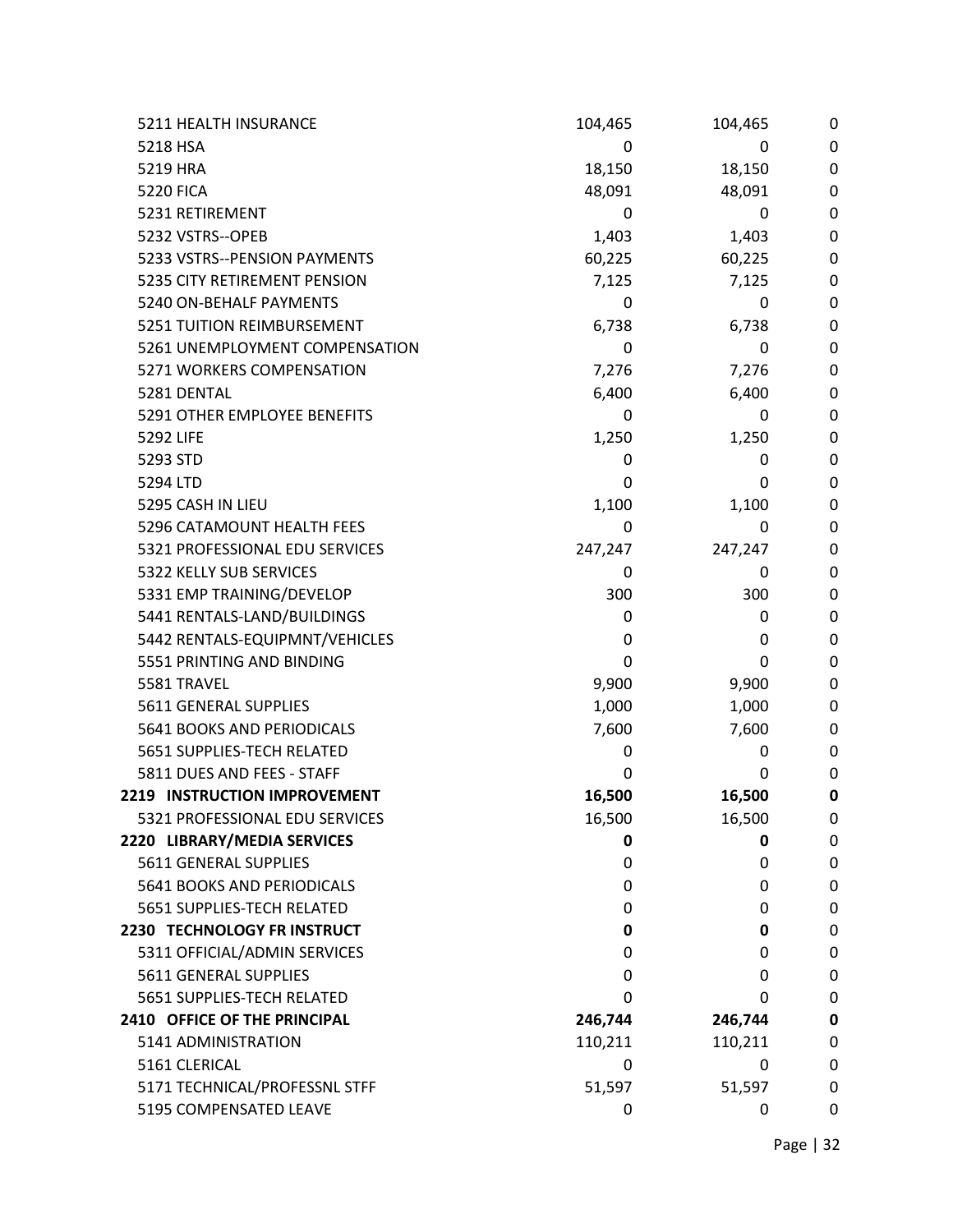| 5211 HEALTH INSURANCE          | 28,928 | 28,928 | 0           |
|--------------------------------|--------|--------|-------------|
| 5219 HRA                       | 6,500  | 6,500  | 0           |
| <b>5220 FICA</b>               | 12,378 | 12,378 | 0           |
| 5232 VSTRS--OPEB               | 1,395  | 1,395  | 0           |
| 5235 CITY RETIREMENT PENSION   | 5,513  | 5,513  | 0           |
| 5251 TUITION REIMBURSEMENT     | 2,000  | 2,000  | 0           |
| 5271 WORKERS COMPENSATION      | 1,865  | 1,865  | $\mathbf 0$ |
| 5281 DENTAL                    | 1,872  | 1,872  | 0           |
| 5292 LIFE                      | 300    | 300    | 0           |
| 5295 CASH IN LIEU              | 0      | 0      | 0           |
| 5311 OFFICIAL/ADMIN SERVICES   | 0      | 0      | 0           |
| 5425 TRASH & RECYCLING         | 0      | 0      | $\pmb{0}$   |
| 5431 NONTECHNLGY REPAIR/MAINT  | 0      | 0      | 0           |
| 5442 RENTALS-EQUIPMNT/VEHICLES | 0      | 0      | 0           |
| 5533 POSTAGE                   | 1,200  | 1,200  | 0           |
| 5534 TELEPHONE AND VOICE       | 9,030  | 9,030  | 0           |
| 5551 PRINTING AND BINDING      | 1,850  | 1,850  | $\pmb{0}$   |
| 5581 TRAVEL                    | 2,000  | 2,000  | 0           |
| 5611 GENERAL SUPPLIES          | 8,000  | 8,000  | 0           |
| 5641 BOOKS AND PERIODICALS     | 350    | 350    | 0           |
| 5651 SUPPLIES-TECH RELATED     | 855    | 855    | 0           |
| 5811 DUES AND FEES - STAFF     | 900    | 900    | $\mathbf 0$ |
| 2490 OTHER SUPPORT SVC-SCH ADM | 5,000  | 5,000  | $\pmb{0}$   |
| 5141 ADMINISTRATION            | 0      | 0      | 0           |
| 5161 CLERICAL                  | 0      | 0      | 0           |
| 5171 TECHNICAL/PROFESSNL STFF  | 0      | 0      | 0           |
| 5173 TECH & PROF - LIAISONS    | 0      | 0      | $\pmb{0}$   |
| 5193 STIPENDS                  | 0      | 0      | 0           |
| 5211 HEALTH INSURANCE          | 0      | 0      | 0           |
| 5218 HSA                       | 0      | 0      | 0           |
| 5219 HRA                       | 0      | 0      | 0           |
| <b>5220 FICA</b>               | 0      | 0      | 0           |
| 5231 RETIREMENT                | 0      | 0      | 0           |
| 5232 VSTRS--OPEB               | 0      | 0      | 0           |
| 5233 VSTRS--PENSION PAYMENTS   | 0      | 0      | 0           |
| 5235 CITY RETIREMENT PENSION   | 0      | 0      | 0           |
| 5240 ON-BEHALF PAYMENTS        | 0      | 0      | 0           |
| 5251 TUITION REIMBURSEMENT     | 0      | 0      | 0           |
| 5261 UNEMPLOYMENT COMPENSATION | 0      | 0      | 0           |
| 5271 WORKERS COMPENSATION      | 0      | 0      | 0           |
| 5281 DENTAL                    | 0      | 0      | 0           |
| 5291 OTHER EMPLOYEE BENEFITS   | 0      | 0      | 0           |
| 5292 LIFE                      | 0      | 0      | 0           |
| 5293 STD                       | 0      | 0      | 0           |
| 5294 LTD                       | 0      | 0      | 0           |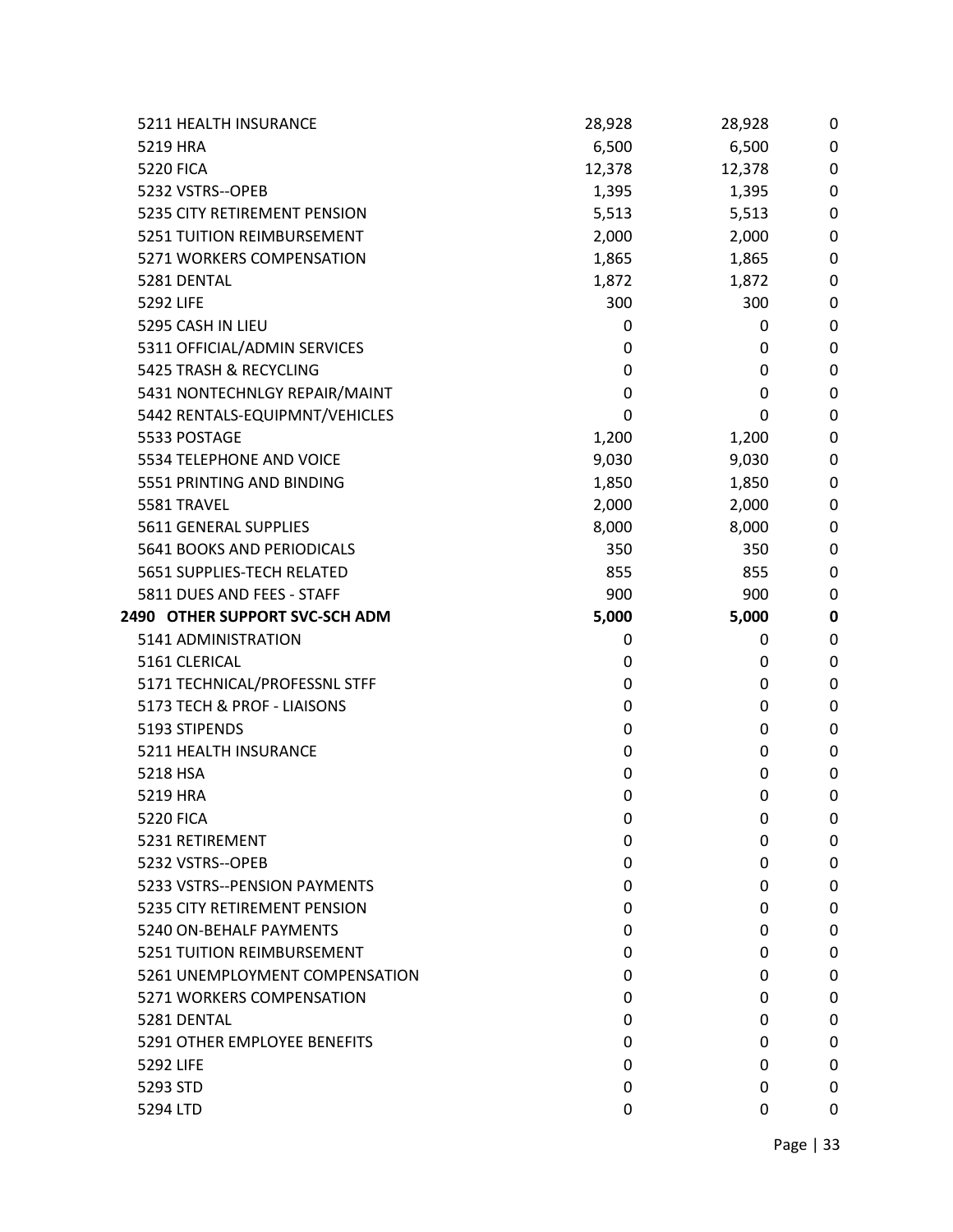| 5295 CASH IN LIEU                    | 0       | 0       | 0        |
|--------------------------------------|---------|---------|----------|
| 5296 CATAMOUNT HEALTH FEES           | 0       | 0       | 0        |
| 5311 OFFICIAL/ADMIN SERVICES         | 0       | 0       | 0        |
| 5321 PROFESSIONAL EDU SERVICES       | 2,000   | 2,000   | 0        |
| 5431 NONTECHNLGY REPAIR/MAINT        | 0       | 0       | 0        |
| 5442 RENTALS-EQUIPMNT/VEHICLES       | 0       | 0       | 0        |
| 5533 POSTAGE                         | 0       | 0       | 0        |
| 5551 PRINTING AND BINDING            | 0       | 0       | 0        |
| 5611 GENERAL SUPPLIES                | 0       | 0       | 0        |
| 5651 SUPPLIES-TECH RELATED           | 3,000   | 3,000   | 0        |
| 5811 DUES AND FEES - STAFF           | 0       | 0       | 0        |
| 5913 TRANSFER OF INDIRECTS           | 0       | 0       | 0        |
| <b>2495 ADMINISTRATION OF GRANTS</b> | 316,079 | 316,079 | $\bf{0}$ |
| 5141 ADMINISTRATION                  | 0       | 0       | 0        |
| 5161 CLERICAL                        | 0       | 0       | 0        |
| 5171 TECHNICAL/PROFESSNL STFF        | 232,440 | 232,440 | 0        |
| 5193 STIPENDS                        | 28,270  | 28,270  | 0        |
| 5211 HEALTH INSURANCE                | 16,490  | 16,490  | 0        |
| 5218 HSA                             | 0       | 0       | 0        |
| 5219 HRA                             | 1,175   | 1,175   | 0        |
| <b>5220 FICA</b>                     | 20,495  | 20,495  | 0        |
| 5231 RETIREMENT                      | 0       | 0       | 0        |
| 5232 VSTRS--OPEB                     | 0       | 0       | 0        |
| 5233 VSTRS--PENSION PAYMENTS         | 0       | 0       | 0        |
| 5235 CITY RETIREMENT PENSION         | 4,500   | 4,500   | 0        |
| 5240 ON-BEHALF PAYMENTS              | 0       | 0       | 0        |
| 5251 TUITION REIMBURSEMENT           | 0       | 0       | 0        |
| 5261 UNEMPLOYMENT COMPENSATION       | 0       | 0       | 0        |
| 5271 WORKERS COMPENSATION            | 0       | 0       | 0        |
| 5281 DENTAL                          | 0       | 0       | 0        |
| 5291 OTHER EMPLOYEE BENEFITS         | 0       | 0       | 0        |
| 5292 LIFE                            | 0       | 0       | 0        |
| 5293 STD                             | 0       | 0       | 0        |
| 5294 LTD                             | 0       | 0       | 0        |
| 5295 CASH IN LIEU                    | 0       | 0       | 0        |
| 5296 CATAMOUNT HEALTH FEES           | 0       | 0       | 0        |
| 5311 OFFICIAL/ADMIN SERVICES         | 0       | 0       | 0        |
| 5321 PROFESSIONAL EDU SERVICES       | 0       | 0       | 0        |
| 5541 ADVERTISING                     | 0       | 0       | 0        |
| 5581 TRAVEL                          | 500     | 500     | 0        |
| 5611 GENERAL SUPPLIES                | 10,000  | 10,000  | 0        |
| 5811 DUES AND FEES - STAFF           | 0       | 0       | 0        |
| 5913 TRANSFER OF INDIRECTS           | 2,209   | 2,209   | 0        |
| 5919 FUND TRANSFER OUT - OTHER       | 0       | 0       | 0        |
| 2510 FISCAL SERVICES                 | 0       | 0       | 0        |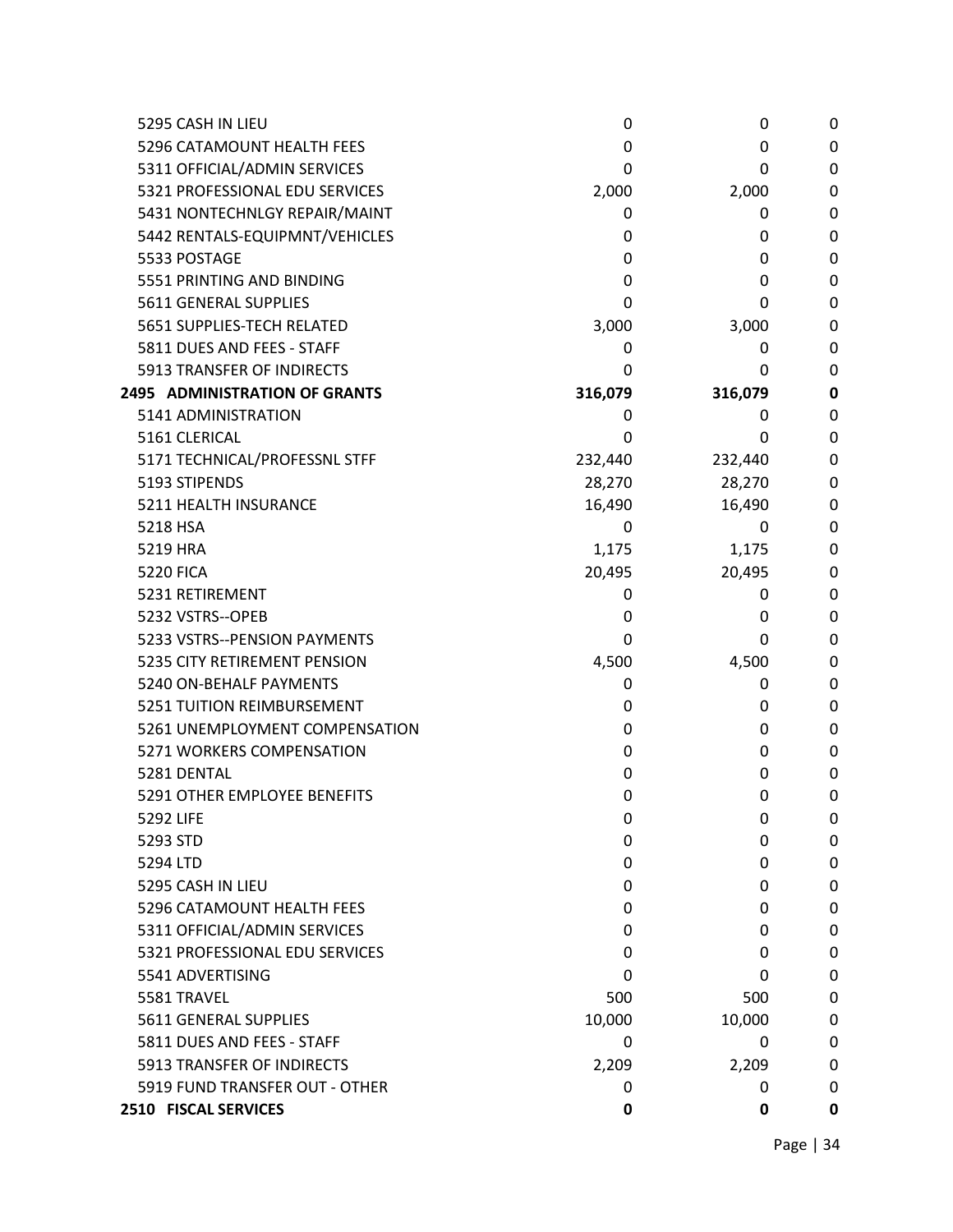| 5581 TRAVEL                          | 0       | 0       | 0         |
|--------------------------------------|---------|---------|-----------|
| 2560 PUBLIC INFO SERVICES            | 0       | 0       | 0         |
| 5311 OFFICIAL/ADMIN SERVICES         | 0       | 0       | 0         |
| <b>2570 PERSONNEL SERVICES</b>       | 0       | 0       | 0         |
| 5611 GENERAL SUPPLIES                | 0       | 0       | 0         |
| 5651 SUPPLIES-TECH RELATED           | 0       | 0       | 0         |
| 2590 OTHR SUPP SERV-CTRL SERV        | 167,582 | 167,582 | 0         |
| 5171 TECHNICAL/PROFESSNL STFF        | 70,870  | 70,870  | 0         |
| 5194 TEMPORARY EMPLOYEES             | 0       | 0       | 0         |
| 5211 HEALTH INSURANCE                | 14,875  | 14,875  | 0         |
| 5218 HSA                             | 0       | 0       | 0         |
| 5219 HRA                             | 2,100   | 2,100   | 0         |
| <b>5220 FICA</b>                     | 5,572   | 5,572   | 0         |
| 5231 RETIREMENT                      | 0       | 0       | 0         |
| 5232 VSTRS--OPEB                     | 0       | 0       | 0         |
| 5233 VSTRS--PENSION PAYMENTS         | 0       | 0       | 0         |
| 5235 CITY RETIREMENT PENSION         | 9,568   | 9,568   | 0         |
| 5240 ON-BEHALF PAYMENTS              | 0       | 0       | 0         |
| 5251 TUITION REIMBURSEMENT           | 0       | 0       | 0         |
| 5261 UNEMPLOYMENT COMPENSATION       | 0       | 0       | 0         |
| 5271 WORKERS COMPENSATION            | 535     | 535     | 0         |
| 5281 DENTAL                          | 1,412   | 1,412   | 0         |
| 5291 OTHER EMPLOYEE BENEFITS         | 0       | 0       | 0         |
| 5292 LIFE                            | 150     | 150     | 0         |
| 5293 STD                             | 0       | 0       | 0         |
| 5294 LTD                             | 0       | 0       | 0         |
| 5295 CASH IN LIEU                    | 0       | 0       | 0         |
| 5296 CATAMOUNT HEALTH FEES           | 0       | 0       | 0         |
| 5321 PROFESSIONAL EDU SERVICES       | 60,000  | 60,000  | 0         |
| 5341 OTHER PROFESSNL SERVICES        | 0       | 0       | 0         |
| 5581 TRAVEL                          | 0       | 0       | 0         |
| 5611 GENERAL SUPPLIES                | 2,500   | 2,500   | 0         |
| <b>2610 OPERATION OF BUILDINGS</b>   | 476,000 | 476,000 | $\pmb{0}$ |
| 5441 RENTALS-LAND/BUILDINGS          | 387,000 | 387,000 | 0         |
| 5521 INSURANCE (NOT EMP BEN)         | 19,000  | 19,000  | 0         |
| 5532 INTERNET                        | 10,000  | 10,000  | 0         |
| 5534 Natural Gas                     | 30,000  | 30,000  | 0         |
| 5611 GENERAL SUPPLIES                | 0       | 0       | 0         |
| 5622 ELECTRICITY                     | 30,000  | 30,000  | 0         |
| <b>2620 MAINTENANCE OF BUILDINGS</b> | 0       | 0       | 0         |
| 5182 NON-CLER GEN - CUSTODIAN        | 0       | 0       | 0         |
| 5211 HEALTH INSURANCE                | 0       | 0       | 0         |
| 5218 HSA                             | 0       | 0       | 0         |
| 5219 HRA                             | 0       | 0       | 0         |
| <b>5220 FICA</b>                     | 0       | 0       | 0         |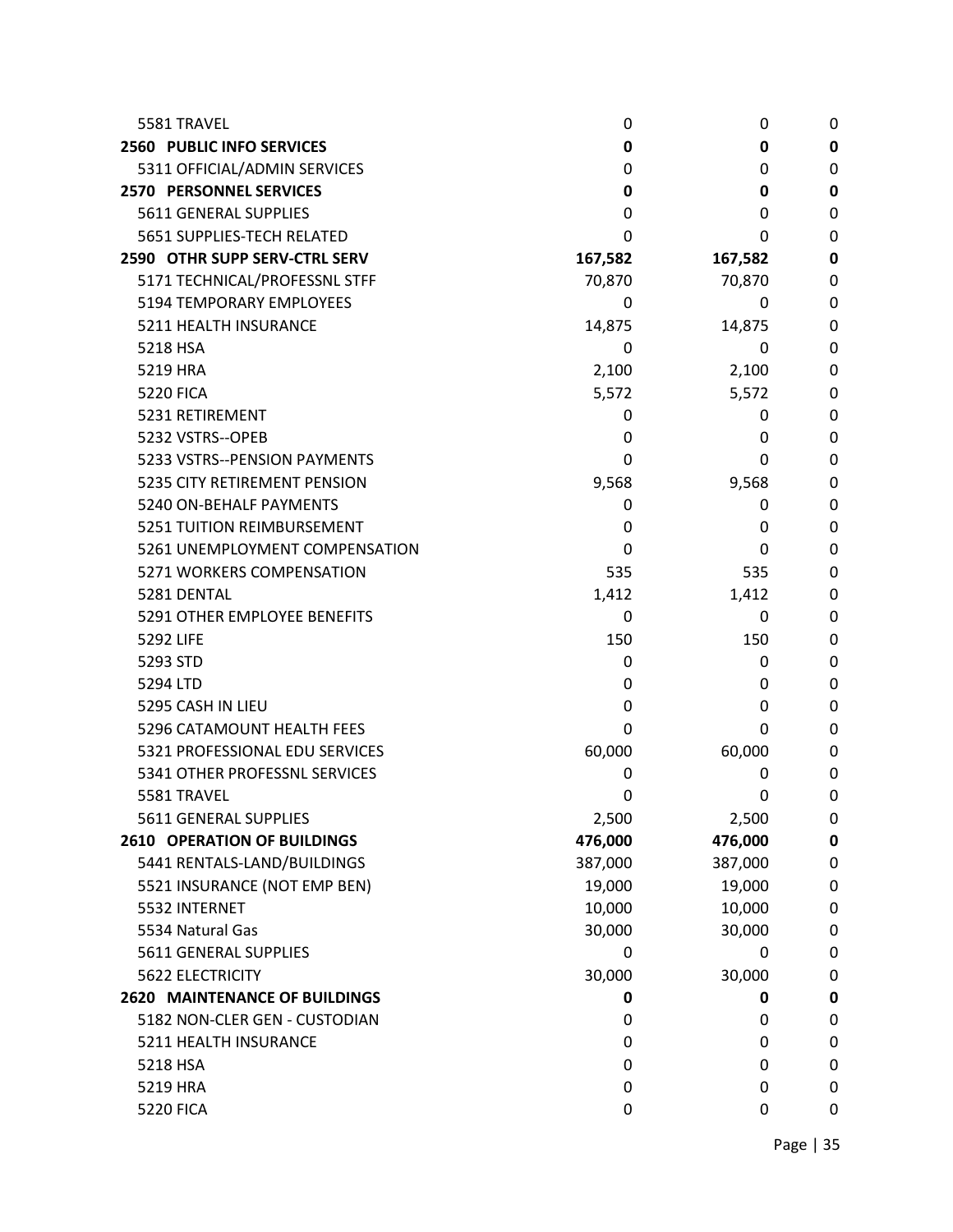| 5231 RETIREMENT                | 0     | 0     | 0 |
|--------------------------------|-------|-------|---|
| 5232 VSTRS--OPEB               | 0     | 0     | 0 |
| 5233 VSTRS--PENSION PAYMENTS   | 0     | 0     | 0 |
| 5235 CITY RETIREMENT PENSION   | 0     | 0     | 0 |
| 5251 TUITION REIMBURSEMENT     | 0     | 0     | 0 |
| 5261 UNEMPLOYMENT COMPENSATION | 0     | 0     | 0 |
| 5271 WORKERS COMPENSATION      | 0     | 0     | 0 |
| 5281 DENTAL                    | 0     | 0     | 0 |
| 5291 OTHER EMPLOYEE BENEFITS   | 0     | 0     | 0 |
| 5292 LIFE                      | 0     | 0     | 0 |
| 5293 STD                       | 0     | 0     | 0 |
| 5294 LTD                       | 0     | 0     | 0 |
| 5295 CASH IN LIEU              | 0     | 0     | 0 |
| 5296 CATAMOUNT HEALTH FEES     | 0     | 0     | 0 |
| 5411 UTILITY SERVICES          | 0     | 0     | 0 |
| 5431 NONTECHNLGY REPAIR/MAINT  | 0     | 0     | 0 |
| 5490 OTHER PURCH PROPERTY SERV | 0     | 0     | 0 |
| 5611 GENERAL SUPPLIES          | 0     | 0     | 0 |
| 5621 NATURAL GAS               | 0     | 0     | 0 |
| <b>5622 ELECTRICITY</b>        | 0     | 0     | 0 |
| 5731 MACHINERY                 | 0     | 0     | 0 |
| 5733 FURNITURE AND FIXTURES    | 0     | 0     | 0 |
| 2640 CARE & UPKEEP OF EQUIP    | 0     | 0     | 0 |
| 5490 OTHER PURCH PROPERTY SERV | 0     | 0     | 0 |
| 5731 MACHINERY                 | 0     | 0     | 0 |
| 2660 SECURITY                  | 0     | 0     | 0 |
| 5431 NONTECHNLGY REPAIR/MAINT  | 0     | 0     | 0 |
| 2670 SAFETY                    | 0     | 0     | 0 |
| 5321 PROFESSIONAL EDU SERVICES | 0     | 0     | 0 |
| 2711 RESIDENT STUDENTS         | 8,400 | 8,400 | 0 |
| 5183 NON-CLER GEN - DRIVER     | 0     | 0     | 0 |
| 5211 HEALTH INSURANCE          | 0     | 0     | 0 |
| 5218 HSA                       | 0     | 0     | 0 |
| 5219 HRA                       | 0     | 0     | 0 |
| <b>5220 FICA</b>               | 0     | 0     | 0 |
| 5231 RETIREMENT                | 0     | 0     | 0 |
| 5232 VSTRS--OPEB               | 0     | 0     | 0 |
| 5233 VSTRS--PENSION PAYMENTS   | 0     | 0     | 0 |
| 5235 CITY RETIREMENT PENSION   | 0     | 0     | 0 |
| 5240 ON-BEHALF PAYMENTS        | 0     | 0     | 0 |
| 5251 TUITION REIMBURSEMENT     | 0     | 0     | 0 |
| 5261 UNEMPLOYMENT COMPENSATION | 0     | 0     | 0 |
| 5271 WORKERS COMPENSATION      | 0     | 0     | 0 |
| 5281 DENTAL                    | 0     | 0     | 0 |
| 5291 OTHER EMPLOYEE BENEFITS   | 0     | 0     | 0 |